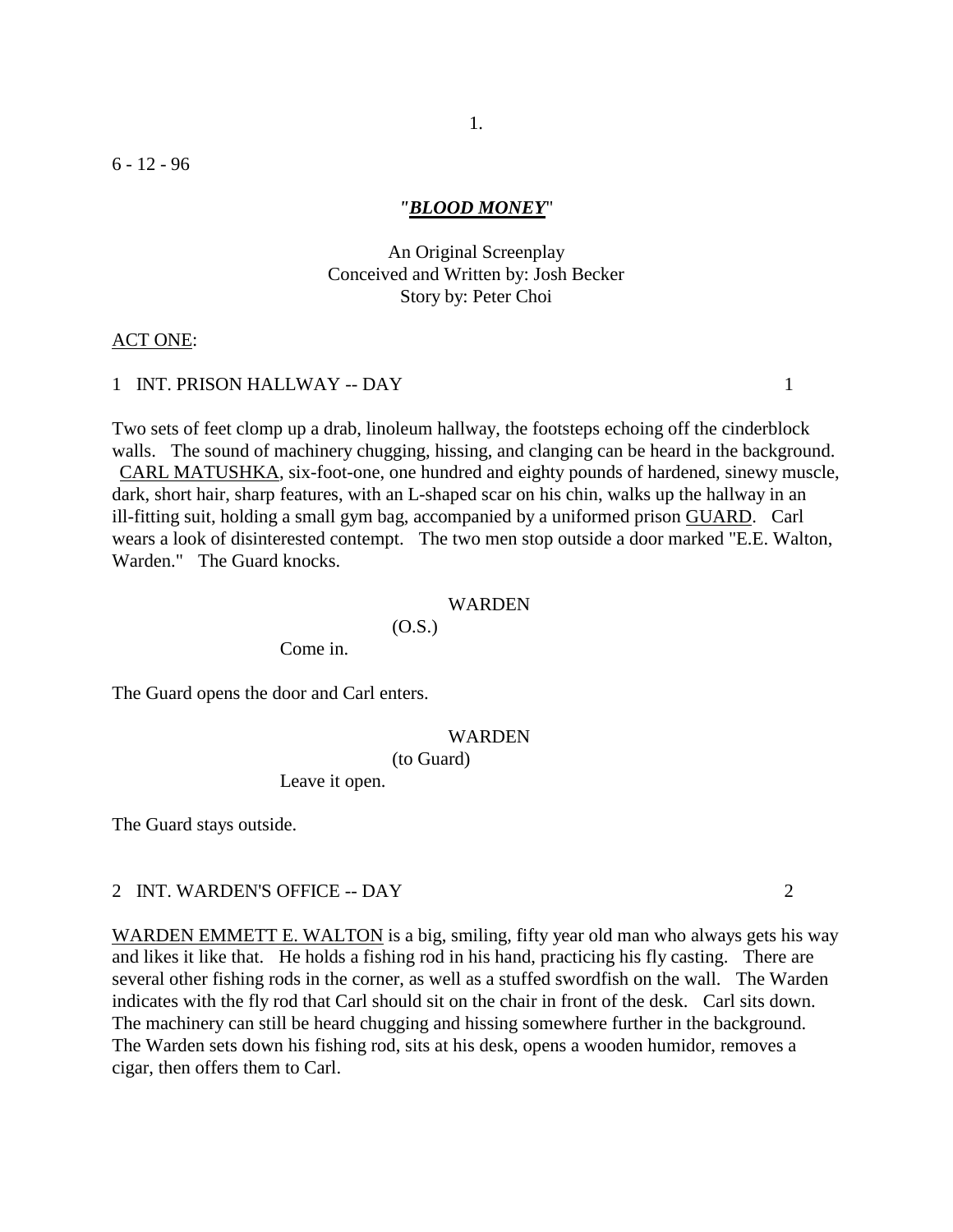# WARDEN Would you like a cigar. Carl? Cuban.

Carl's eyes widen as he reaches for a cigar.

# CARL

Thank you, Warden.

#### WARDEN

Take the whole box. It's a gift. And they're darn hard to get these days, too.

Carl takes the whole box, removing one to smoke. He puts the box in his gym bag.

CARL Why, thank you again, Warden. That's darned nice of you.

#### WARDEN

Hell, you deserve it. You pulled five of your ten years, now you're out on good behavior. Free at last.

# CARL

Yes, sir.

The Warden snips off the end of his cigar, then hands Carl the clipper. Carl takes it and clips off the end of his cigar.

#### WARDEN

Y'know, Carl, I'll be darned sorry to see you go. I can't say that about most of the inmates. But I trust you. You make everything here run smoothly, Carl.

CARL Shorty'll run things fine, sir, I trained him myself.

The Warden lights Carl's cigar, then his own.

#### WARDEN

I'm sure he will, if you say so, Carl. But not as good as you.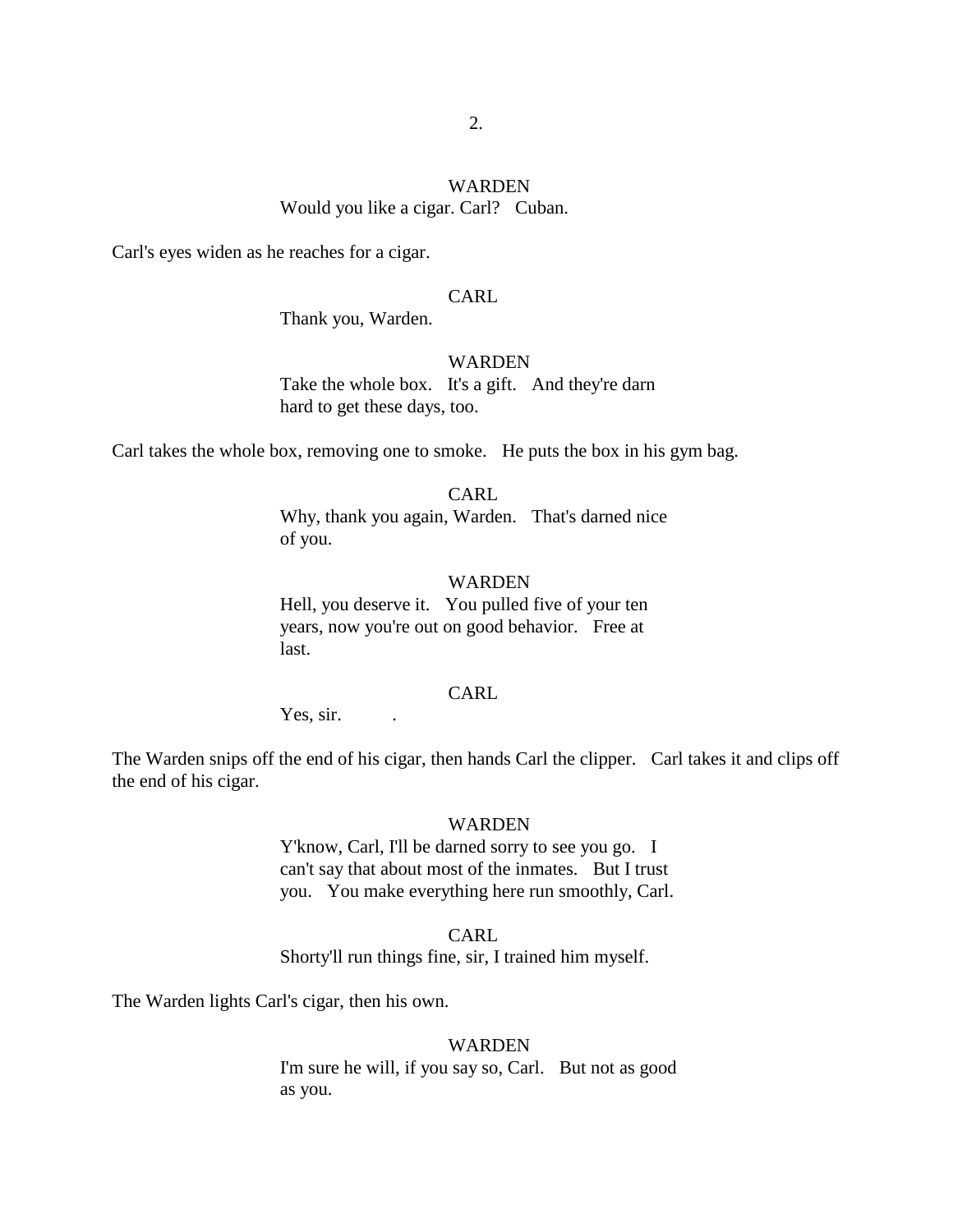# CARL

# (shrugs humbly)

Thank you, sir.

Carl blows a smoke ring.

# WARDEN

No need to thank me, Carl, you deserve it. When you first got here you were as worthless a punk as I've ever seen, and let me tell you, I've had some downright worthless punks in here. But you were different. I could sense it in you right away, and I always trust my instincts, Carl. I'm never wrong.

# CARL

Yes, sir.

#### WARDEN

Take that as a little lesson, son. Trust your instincts and you'll never go wrong.

# CARL

Yes, sir. I will.

The Warden takes a serious puff of his cigar, blowing smoke toward the ceiling.

(nods)

#### WARDEN

So, what are your plans?

Carl puffs on his cigar.

#### CARL

(seriously) Well, actually, Warden, it's the laundry business. It's what I know best.

#### WARDEN

(impressed) That's true. You do know the laundry business. You're the best foreman I've ever had.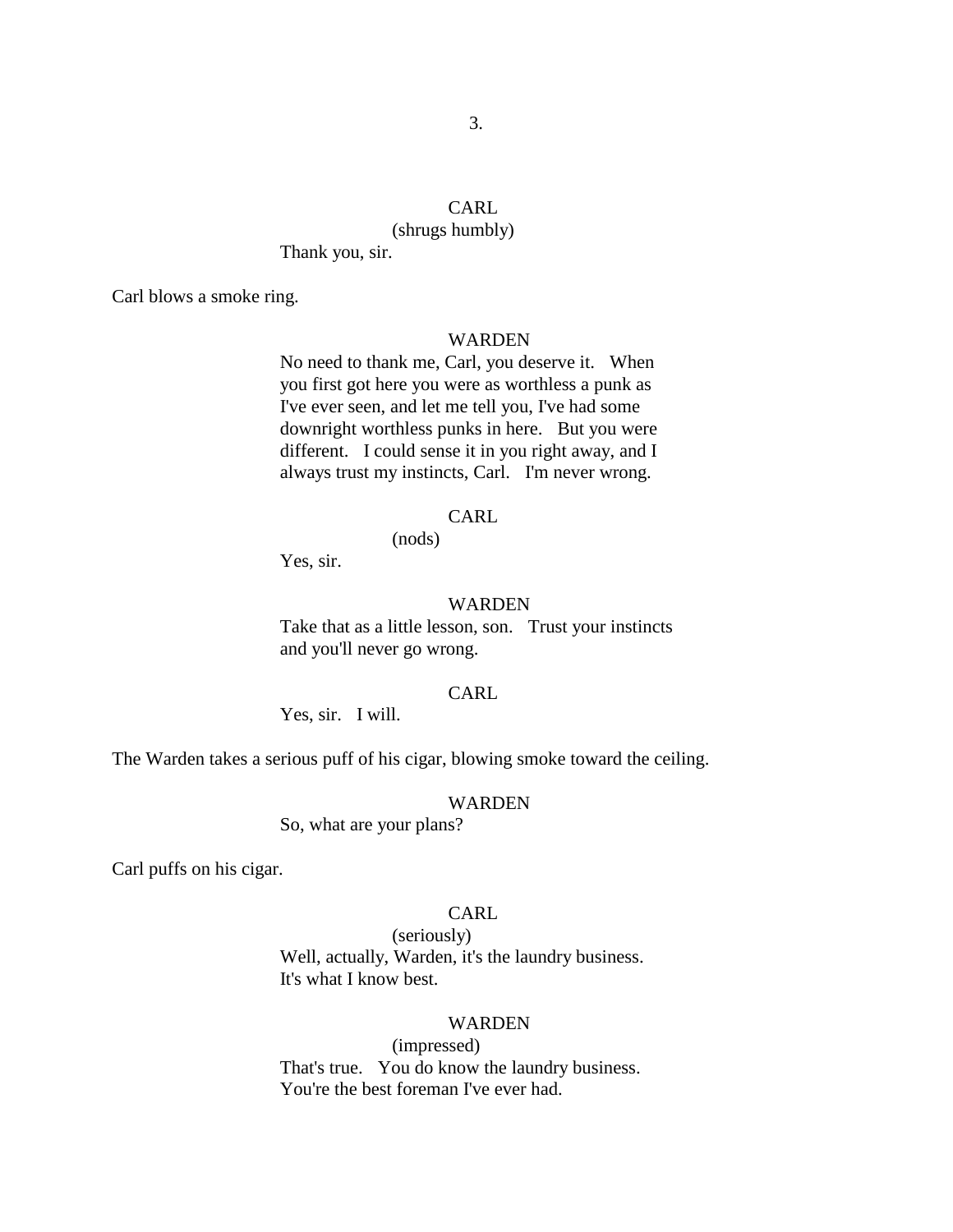# CARL

(relaxes) Thank you, Warden.

# WARDEN

Laundry's a good business, Carl. A staple business, like food and funeral homes.

> (he rolls the cigar between his fingers)

People will always want clean clothes. When I changed this facility over from license plates to laundry, they thought I was crazy. Well, I showed them. I made it pay. For everybody.

(he straightens his

diamond cuff links)

So, laundry, huh? You have been paying attention, Carl. I'm glad my instincts, once again, prove true. You take the knowledge you've gained here and put it to use and you'll be okay.

#### CARL.

I think I will, too.

# WARDEN

(smiles) Well, good for you, Carl. The best of luck. (the Warden stands and puts out his hand) Goodbye, Carl.

Carl stands, plugs the cigar in his mouth, and shakes the Warden's hand.

CARL Goodbye, Warden. And thank you.

The Warden's attention returns to his fly rod.

#### WARDEN

Shut the door.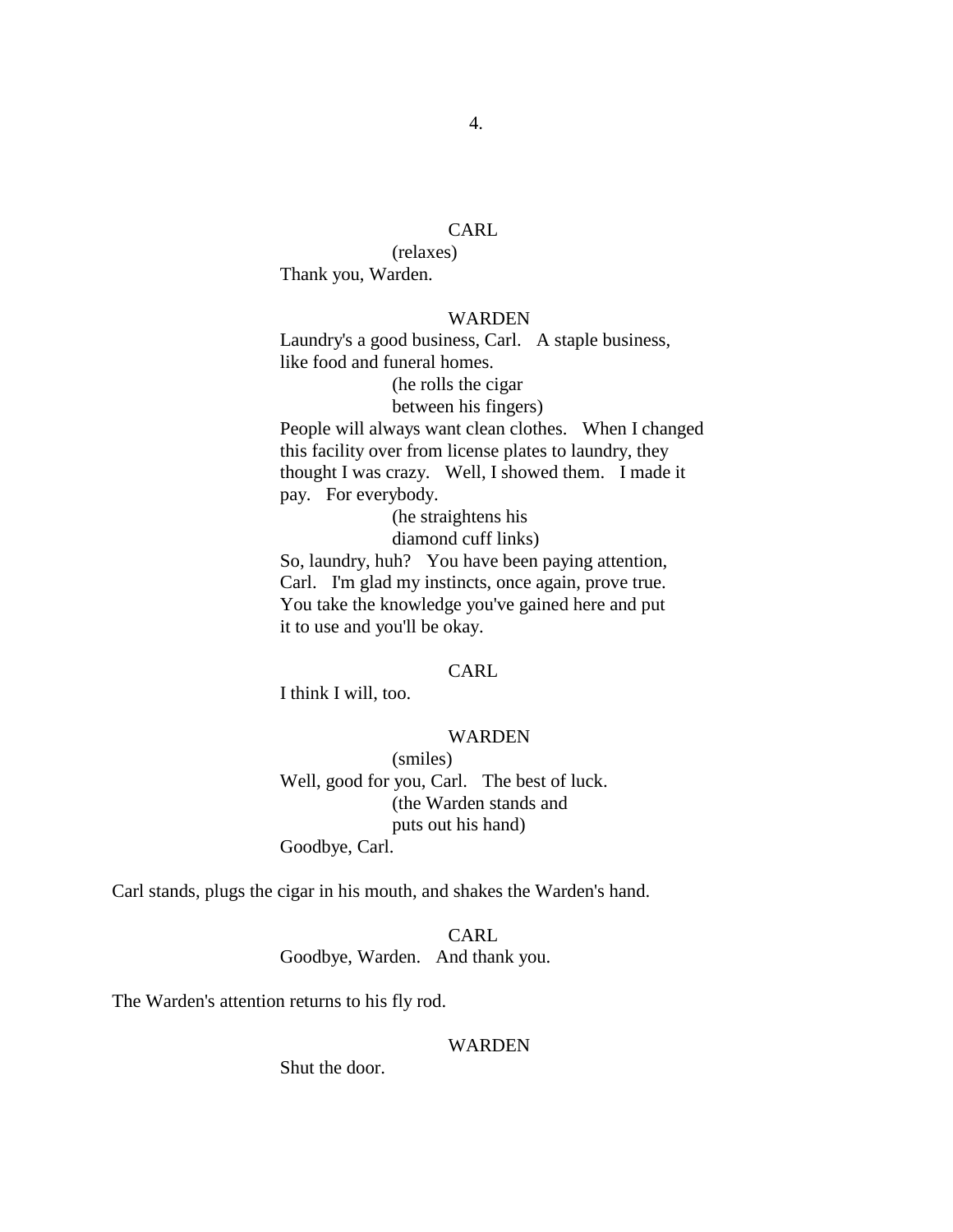Carl turns and leaves. The Warden nods his head, looking impressed. The insolent smirk returns to Carl's face. He throws a glance back at the Warden, then leaves his office, shutting the door, the cigar firmly clamped in his teeth.

#### 3 INT. PRISON HALLWAY -- DAY 3

Carl steps back into the hall. The Guard steps up beside him, accompanying him out of the building.

#### **GUARD**

So, Matushka, you finally made it, eh?

# CARL

Yeah, I did.

#### 4 EXT. PRISON -- DAY 4

Carl and the Guard step out of the building into the yard, the clanging, hissing machinery is still clearly audible. A basketball game is going on directly outside, guards wander the sidelines. Several cons pump weights.

#### GUARD

#### (chuckles)

You think you're a tough-guy, but I heard you in there with the Warden. You're just a brown-nosed, ass-kisser. You been kissin' his ass since the day you got here.

#### CARL

(smiles) I got news for you, shit-for-brains, he runs this place.

#### GUARD

# (honestly)

Ya know something, Matushka, I never liked you. I always thought you was up to something and I *never* trusted you.

# CARL

(sarcastically) *Really?* I'm sorry to hear that. I always thought a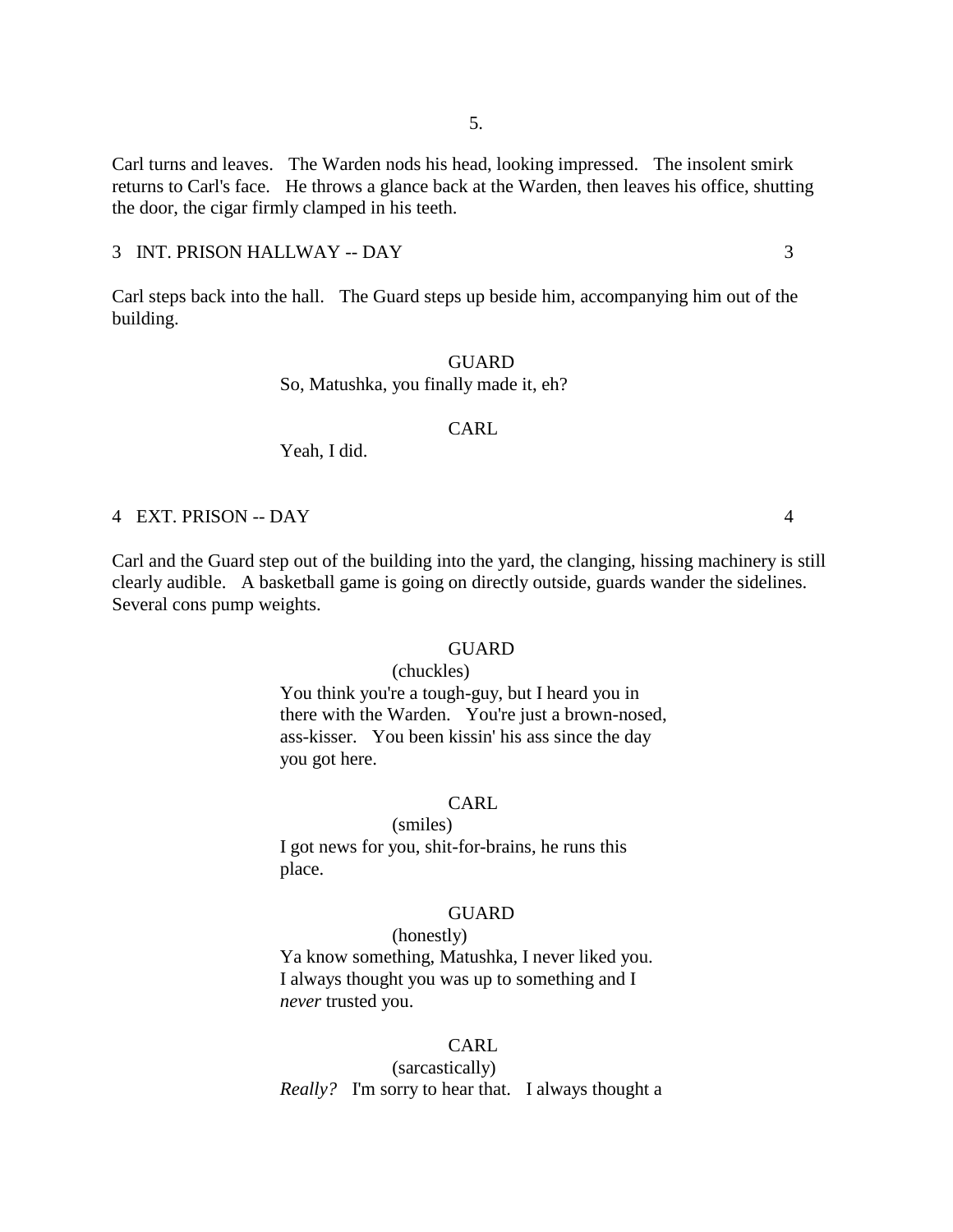lot of you.

#### GUARD

Funny man. You'll be back.

# CARL

(seriously) Oh no I won't! You can trust that.

They pass other guards patrolling and other cons playing catch, working out, and killing time. One CON in a group of three raises his fist in salute to Carl.

#### CON #1

Carl! My man!

Carl plugs the cigar in his mouth and raises his fist back.

# CARL

Keep the faith, brothers. (there is a general grunt of assent) I'll look up all your wives and girlfriends and let 'em know you miss 'em.

# CON #2

Fuck you!

# CARL

(grins)

Not anymore.

Carl and the Guard step up to a fence topped with a spiral of barbed concertina wire, pass another guard in a shack who opens the gate with an electronic buzz. Carl steps outside the prison grounds.

5 EXT. PRISON/ OUTSIDE GATE -- DAY 5

The Guard shuts the gate and the sound of the hissing, clanging, humming machinery finally ceases. It's now just the gentle sound of wind and birds. Carl inhales deeply, grinning. He flicks the foul cigar away from him.

# **VOICE**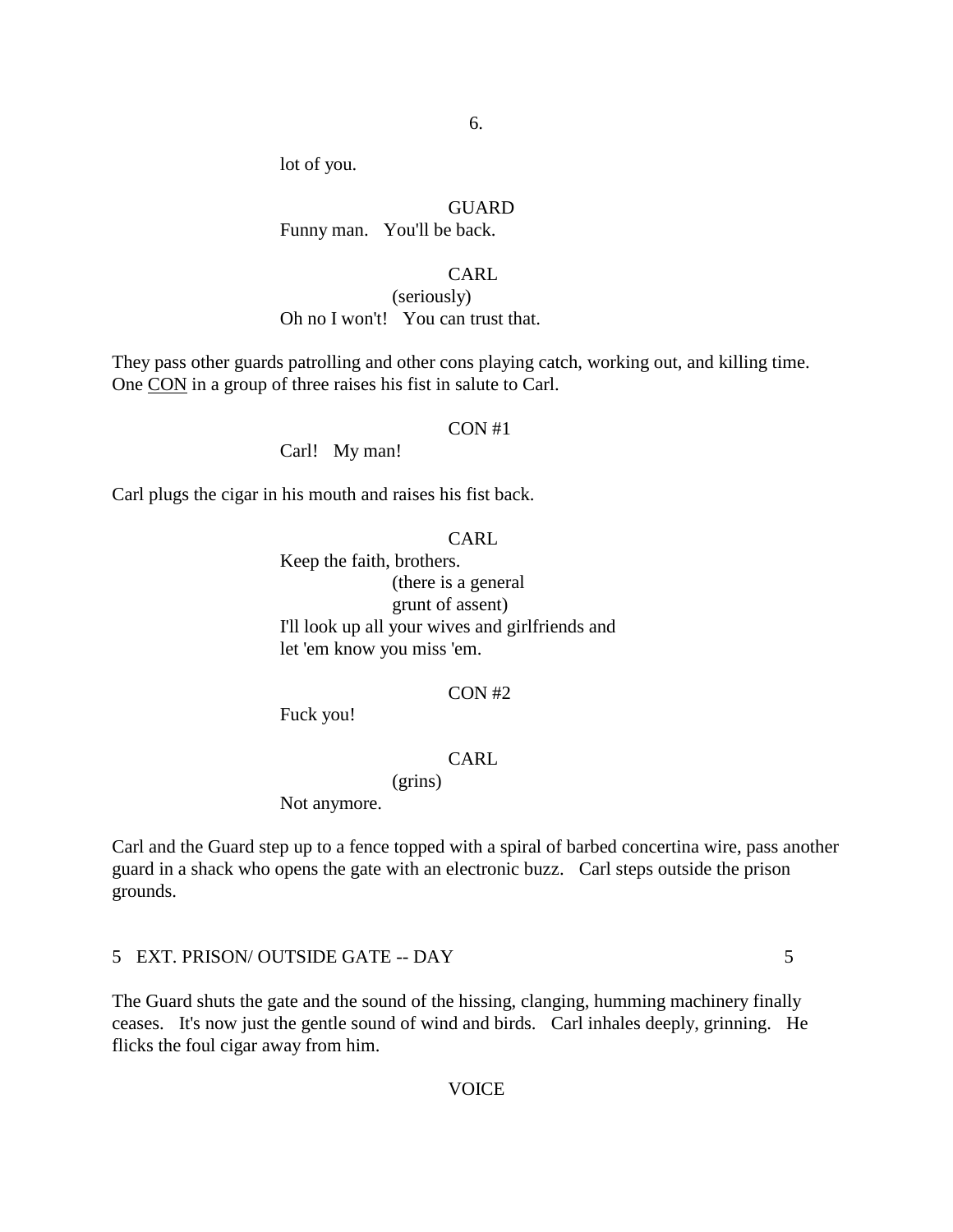# (O.S.)

Carl! Carl turns and sees . . .

# 6 EXT. PRISON PARKING LOT -- DAY 6

. . . A truck parked beside the fence, "Mobile Knife Sharpening" written on the side. Out of the truck steps a big guy: six-foot-three, two hundred and ten pounds, bleached blonde hair in a buzz cut, a bald spot, and a missing tooth in front. He's PATRICK. He raises a football above his head.

# PATRICK

Go out for it.

Patrick tosses the football to Carl who catches it. Carl inspects the ball.

CARL Hey! This is the Redford/Dondero game ball.

#### PATRICK

Yeah! The big game.

Patrick and Carl hug, slapping each other on the back heartily.

CARL

Patrick, my main man!

PATRICK

Carl! Buddy! Good t' see ya!

CARL

You, too, man! You, too!

Patrick and Carl look at each other.

# PATRICK

Shit, man, the "dynamic'-duo" reunited. I've really looked forward to this day, man. I didn't think it was ever gonna happen.

#### CARL

Why not?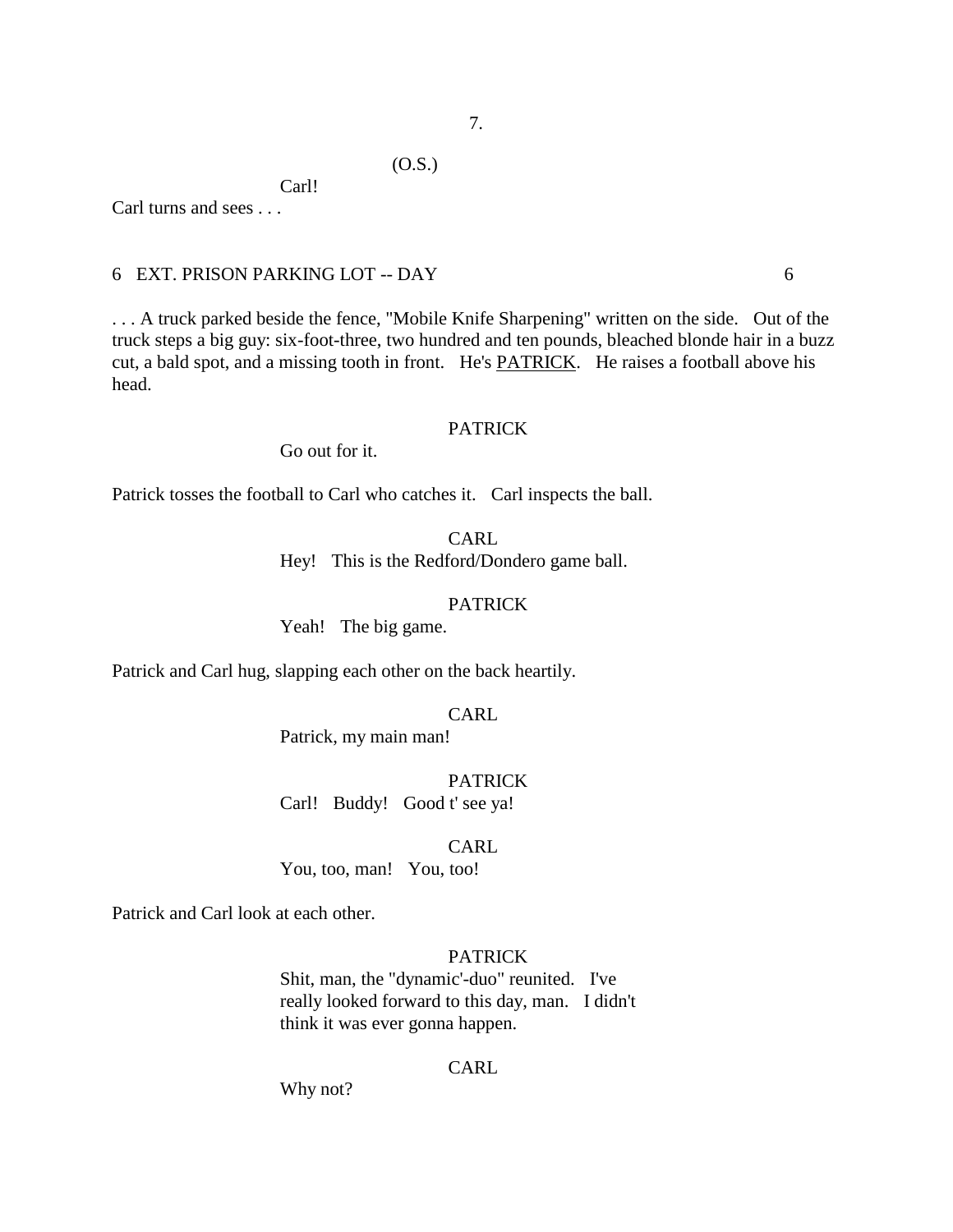#### PATRICK

8.

Hey, you did the time and I walked. Five long years.

# CARL

(nods) Yeah, well, that's just how it goes, right? I got caught, you didn't.

#### PATRICK

And you kept quiet. (Carl nods) I owe ya big time.

Carl reaches out and punches Patrick's arm.

# CARL

Hey! We were best friends once. We could be again, right?

# PATRICK

Damn straight! Nothin' can stop us now that were back together. They couldn't stop us on the football field, on the basketball court, not even in the water! We are un-fucking-stoppable!

# CARL

Goddamn right!

They shake hands grabbing each other's forearms, then get into the truck.

# 7 INT. FRONT OF TRUCK -- DAY 7

Carl and Patrick get into the front of the truck. Curtains block off the view to the back of the truck. Carl turns to Patrick.

## CARL

So, everything's all set?

# PATRICK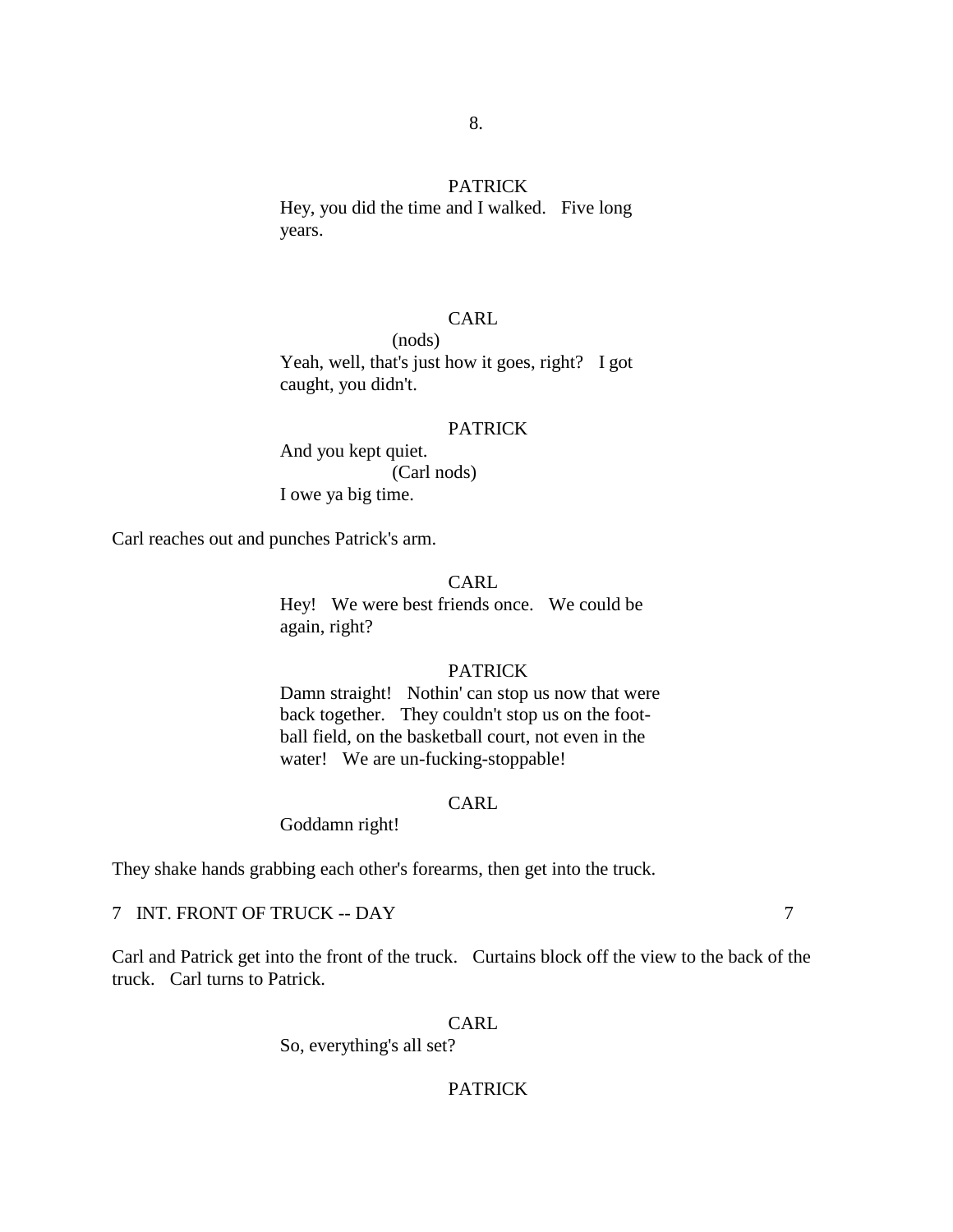Hey! *Paisan.* Trust me. (Carl nods and Patrick reaches under the seat)

Here.

He hands Carl a .38 caliber, snub-nose pistol. Carl checks to see that it's loaded, then spins the cylinder.

# PATRICK

By the way, Tom backed out, but I got another driver.

# CARL

(alarmed) What'dya mean? Tom was all set. Why?

# PATRICK

I don't know why, he didn't tell me. He just called and crapped out. But I got someone else, so it's all set.

# **CARL**

And he's cool?

# PATRICK

Sure he's cool. No prob. He'll be okay. Everything'll be okay now. I'm so excited I'm giddy. I haven't felt this way in years.

CARL

Well calm down. And the rest?

Patrick points toward the curtains leading into the back of the truck. Carl nods, looks at his watch.

#### CARL

All right. We've got twenty-three minutes, let's get goin'.

Patrick puts the truck in gear driving away from the prison. Carl heads through the curtains ...

8 INT. BACK OF TRUCK -- DAY 8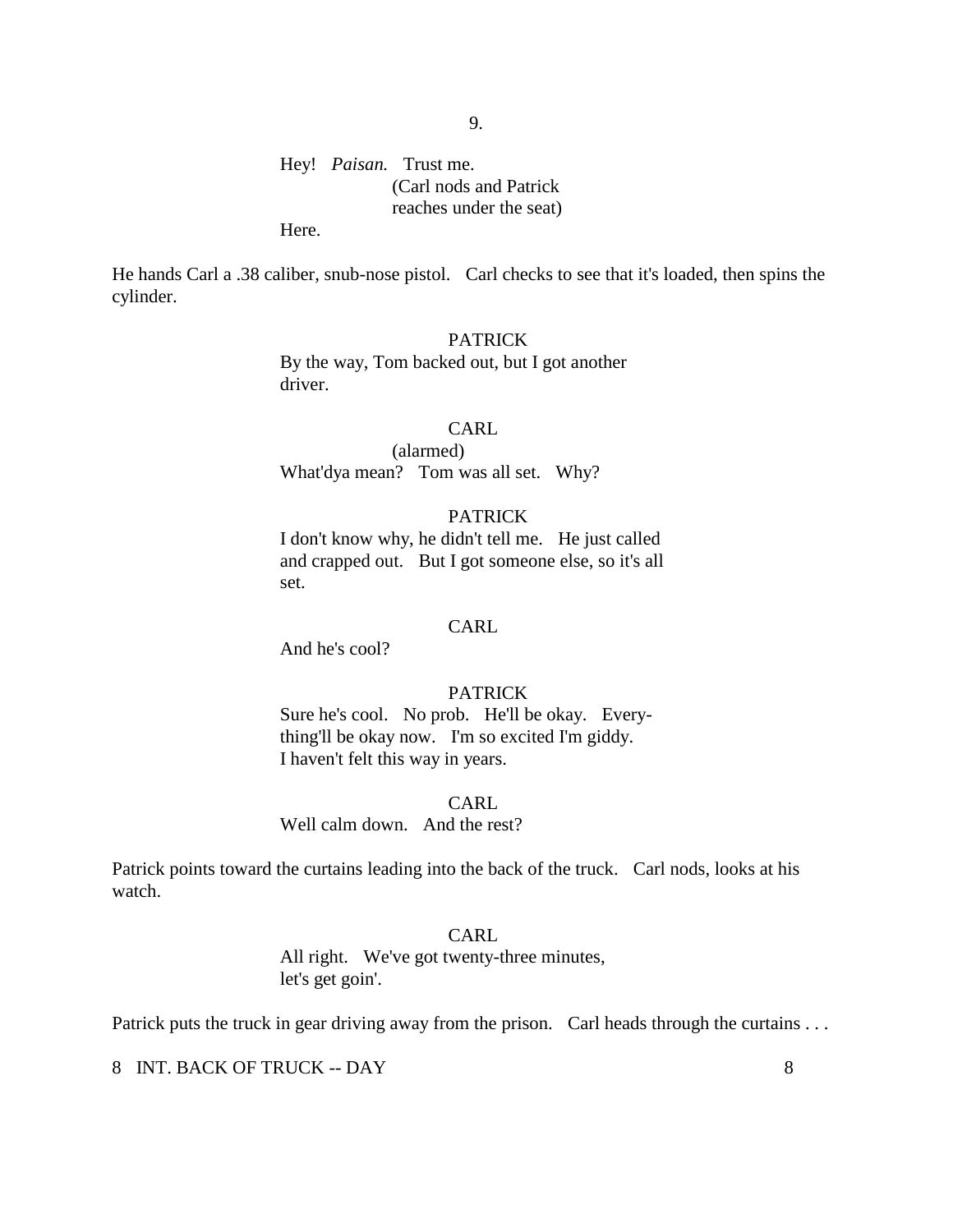Carl goes to the back of the truck and finds a hooker, RANDI, with long blonde hair and a tight mini skirt, sitting on a cot. Carl glances back at Patrick.

# PATRICK

# *Bon appetit*.

Carl grins, shutting the curtains. Carl crosses the back of the truck and sits beside Randi on the cot.

Hi.

CARL

#### RANDI

Hi.

# CARL

What's your name?

# RANDI

Randi.

# CARL (nods approvingly) Hmmm. Look, I don't have a lot of time, so . . .

RANDI You've got an hour as far as I'm concerned. (looks at her watch) Starting from ten minutes ago.

# CARL

(smiles) Honestly, I don't think I'll need anywhere near that long.

Randi narrows her eyes and points at Carl.

# RANDI

Do I know you?

#### CARL

Not yet.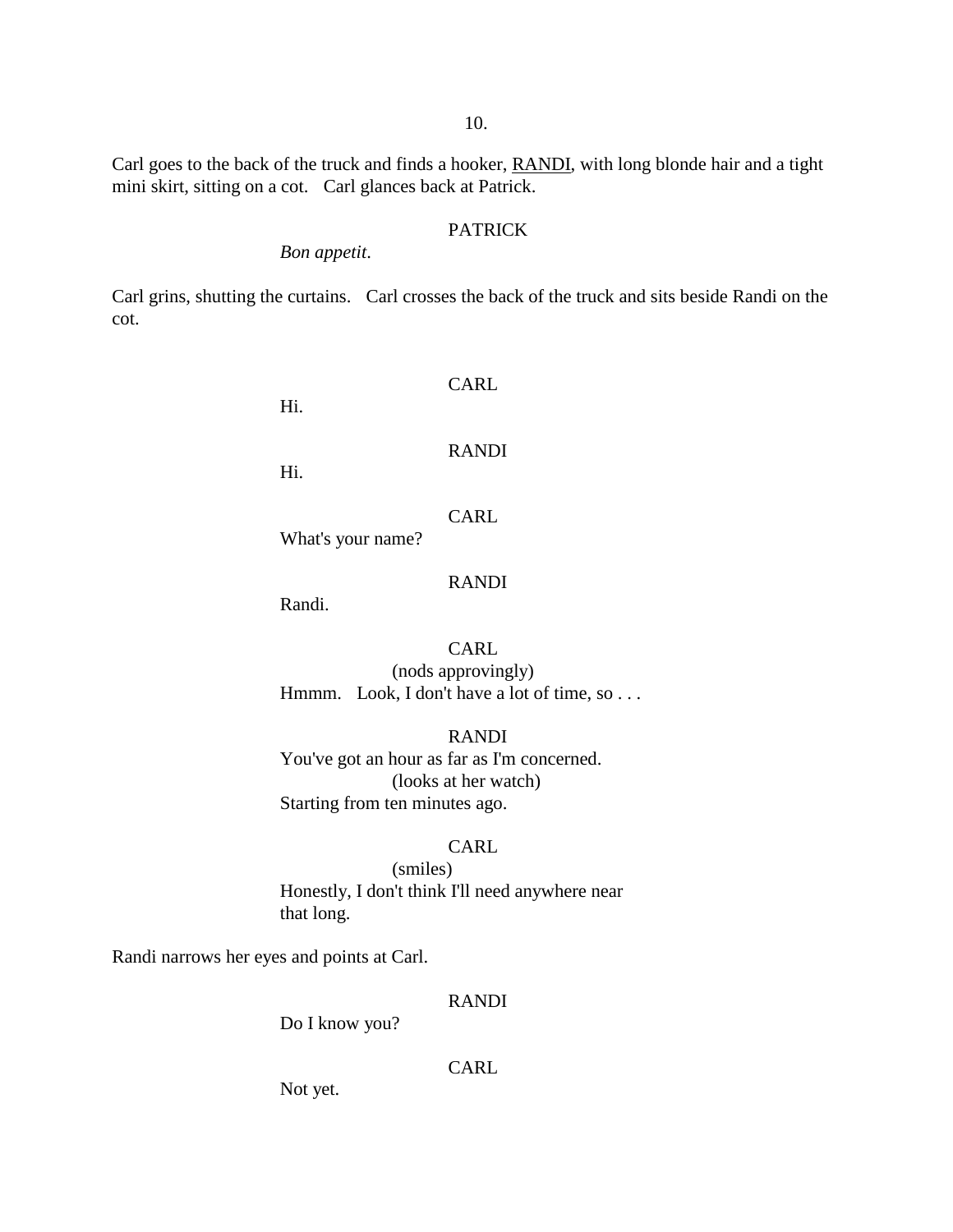Carl reaches over and begins to unbutton Randi's blouse. Carl's hands are shaking and he stops.

#### CARL

It's been a long time.

Randi takes Carl's hand and sets it on her thigh.

#### RANDI

Here, let me.

Randi unbuttons her blouse, revealing her bra. Carl watches raptly. Randi then unclasps her bra from in front and opens it revealing her breasts. Carl's breathing speeds up. Carl's hands reach for and envelope Randi's breasts, then he eases her back on the cot. As Carl goes to kiss her, Randi turns away only letting him kiss her neck.

# RANDI

You'll smudge my lipstick.

They undo just enough clothing to accomplish the deed. Randi reaches into her bag and removes a condom. Without much further ado, Carl and Randi get down to screwing. Carl humps away, attempting to release ten years worth of pent up aggression and angst. This brutal bump and grind doesn't last very long. However, when Carl climaxes he mistakenly pulls off Randi's wig -- she actually has short, dark hair. Carl looks at her with recognition in his eyes.

# CARL

Janie Kochanski? (Randi looks confused) I'm Carl Matushka!

JANIE looks shocked.

# JANIE

Oh my God! Carl?

They hear Patrick chuckle up front. They both sit up, fastening their clothes.

# CARL

How have you been?

# JANIE

(automatic)

Great. You?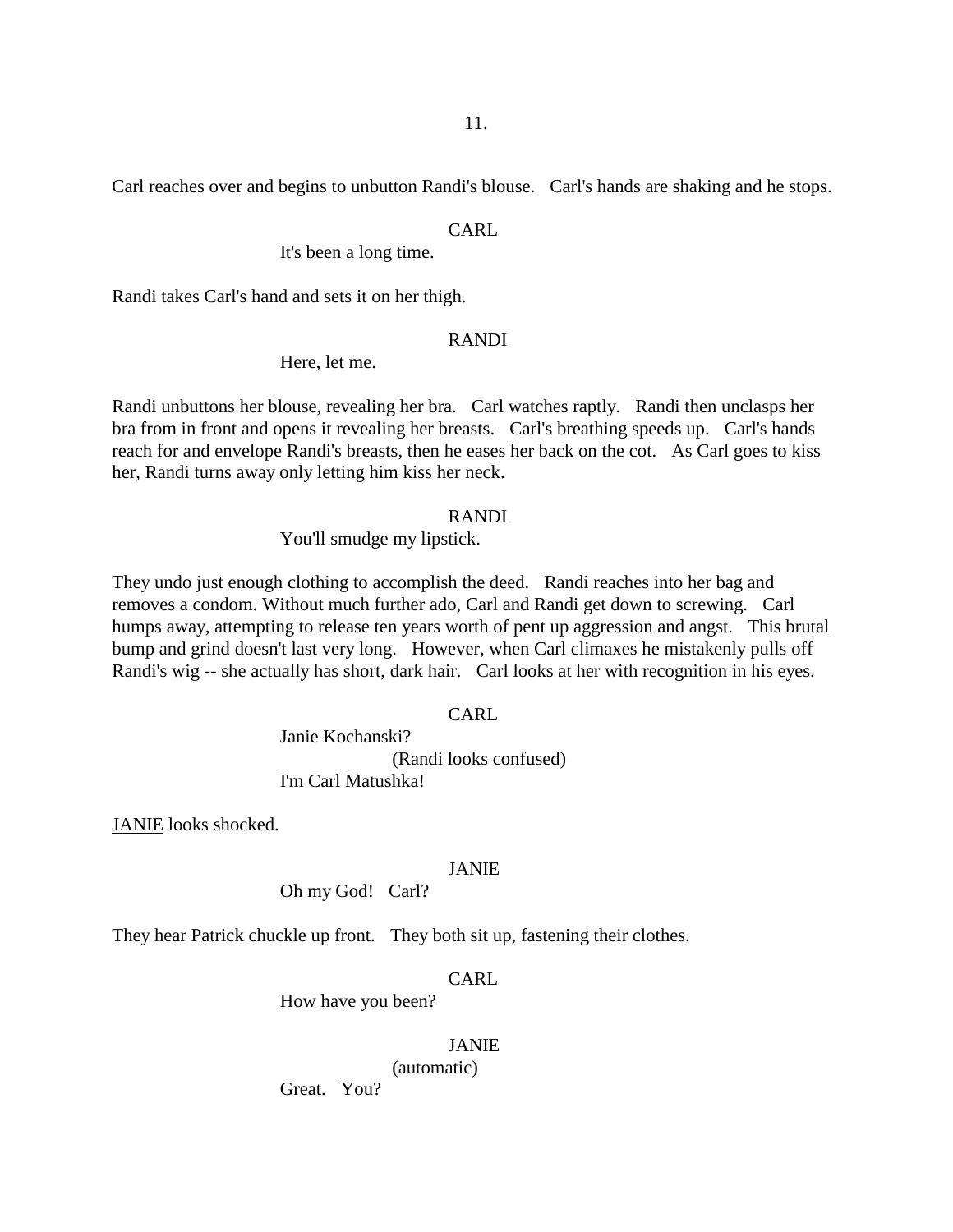# CARL

(also on auto)

Great. (they both stop themselves) Well . . . actually, I just got outta jail. Ten years.

#### JANIE

(shrugs) Yeah, well . . . You see what I'm doin' for a living. (she reaches into her purse) I'm working outcall.

Janie hands Carl a business card that says, "Femme Fatale Outcall Massage." Carl looks at it, then up at Janie.

# CARL

You never gave me back my letter jacket.

#### JANIE

(flatly)

No, I didn't.

# CARL

Huh! Ya know, we didn't go out for very long or anything, but somewhere in the back of my mind I've always remembered you fondly, Janie.

#### JANIE

(smiles) As the girl who stole your letter jacket?

# CARL

(nods; smiling) Right, among other things.

# JANIE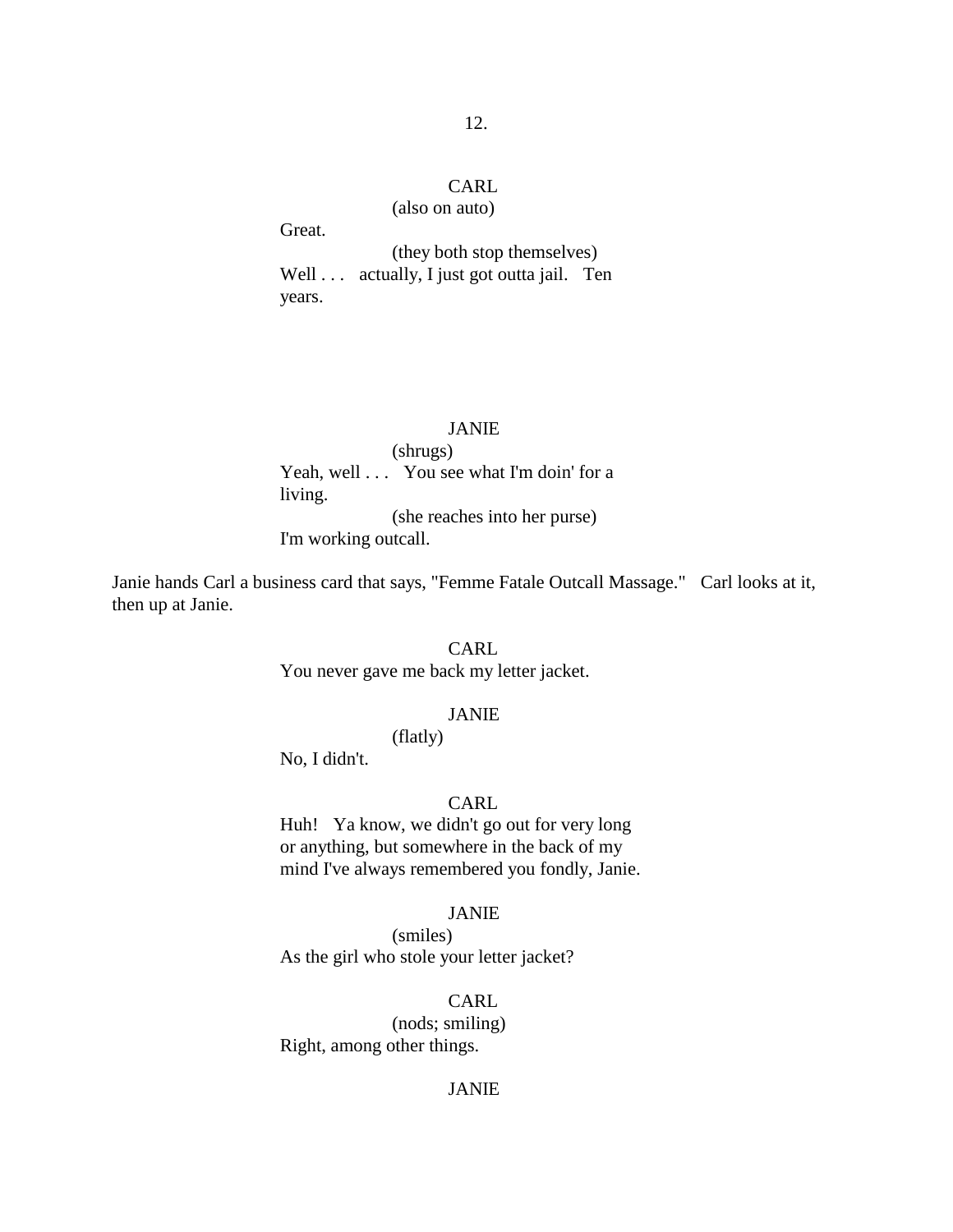Well, I *really* had a thing for you, Carl, and you dumped me *really* hard.

Carl looks blank.

# CARL

Huh? I did?

# JANIE

And you don't even remember, do you?

CARL Hey! *I'm* the one that recognized *you.*

# JANIE

But you don't remember what happened, right?

# CARL

(frowns)

Uh, no.

# JANIE

(shakes her head) Figures. You always were the most conceited prick in the whole school.

CARL

(smiles nostalgically) And the best looking.

# JANIE

(smiles) That, too. You haven't changed.

# CARL

(sighs) Oh, I have. Ten years in the joint knocked some of it outta me, but not all. (Carl grins a wicked grin. Janie falls for him again) You still look good, Janie. Real good.

# JANIE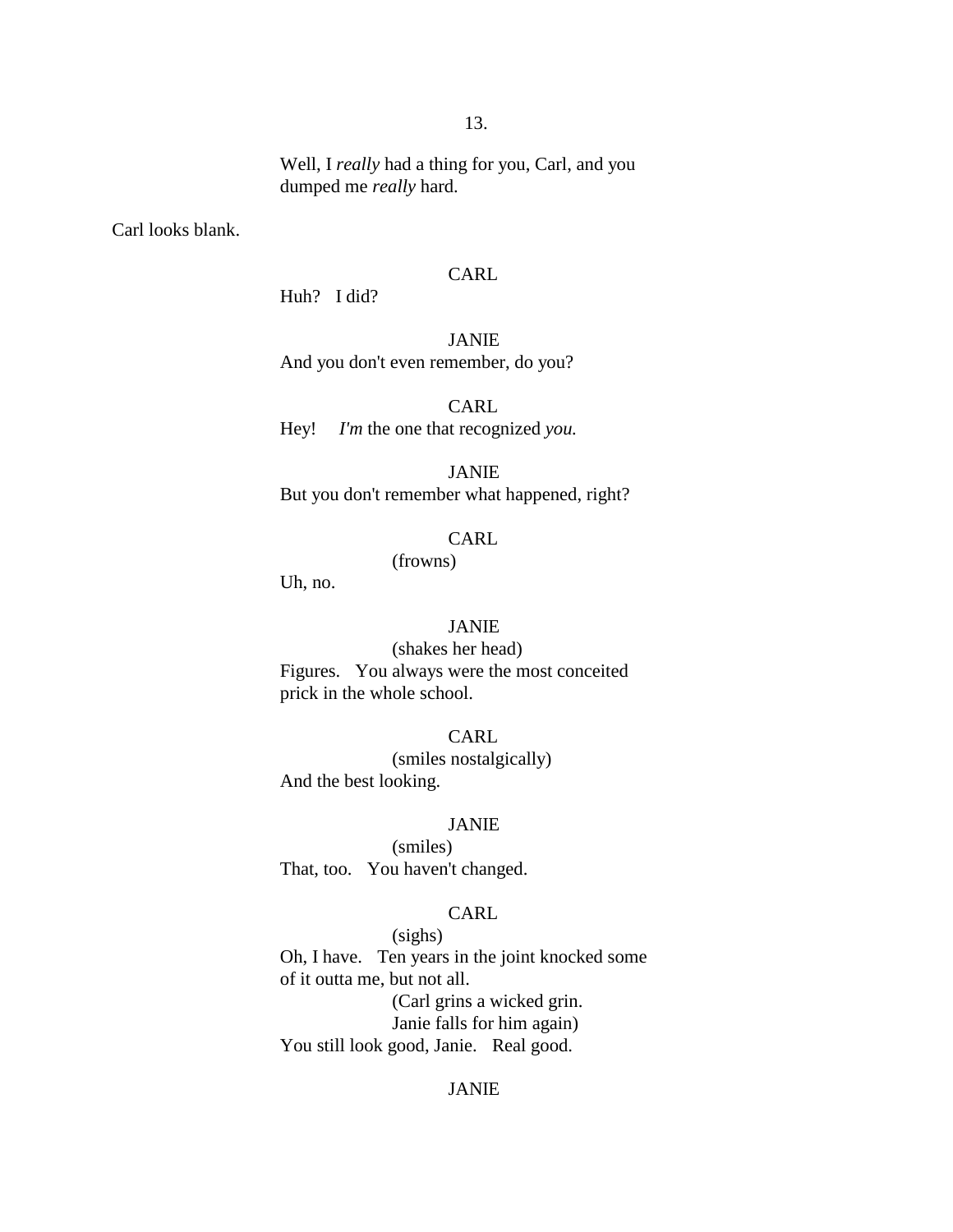Yeah, well, thanks. It's all I got; what's left.

CARL So, what've you been up to?

# JANIE

(chuckles) Oh, ya know, this and that. A life. (shrugs) It's a sad story that no one wants to hear.

CARL (looks her in the eyes) I'd listen to *your* sad story, if you'd listen to *mine*.

Janie looks straight at Carl.

# JANIE

Yeah?

#### CARL

Yeah.

Janie looks at Carl long and hard, then points at him.

#### JANIE

Fool me once, shame on you; fool me twice, shame on me.

CARL I'm not tryin' to fool you, Janie. Honestly.

They have another long moment of simply looking at each other, then Janie puts out her hand.

#### JANIE

Gimme that card back.

Carl is confused as hands the card over.

# CARL.

What?

Janie takes the card, takes a pen from her purse and writes on the back of the card.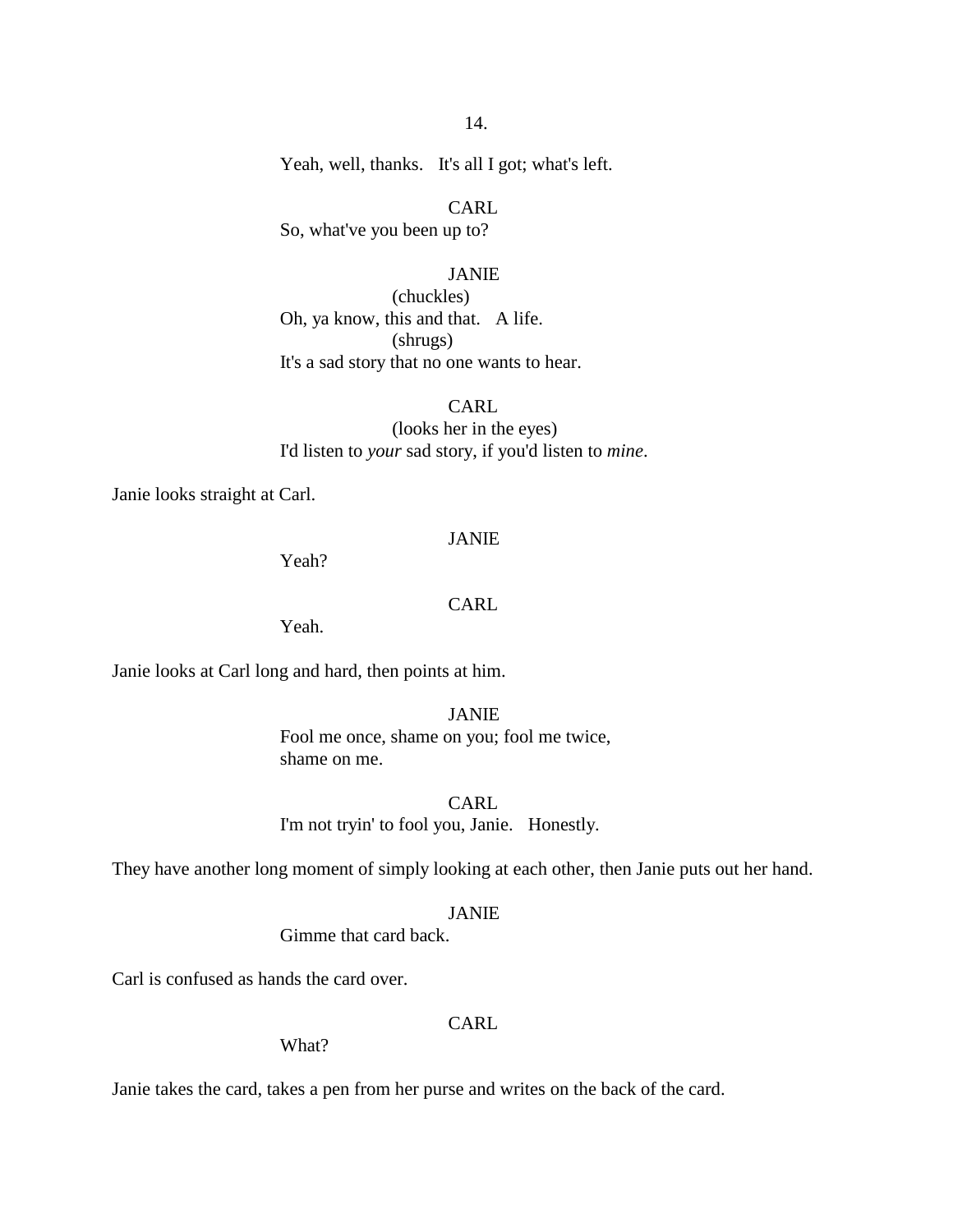# JANIE

Here's my home address and phone number. Stop by and see me sometime.

She hands him back the card.

# CARL

(coughs) You mean professionally or unprofessionally?

JANIE

Which would you prefer?

Carl looks her up and down.

# CARL

Unprofessionally.

# JANIE

(defensively) Don't think that means for free. That's not what I'm talkin' about.

# CARL

Me, either.

JANIE Okay. But only if you want to, that is?

# CARL

(nods) Right. I do. We'll go out.

# JANIE

(looks at him)

Really?

# CARL

Yeah, really.

#### JANIE

You're not just sayin' it?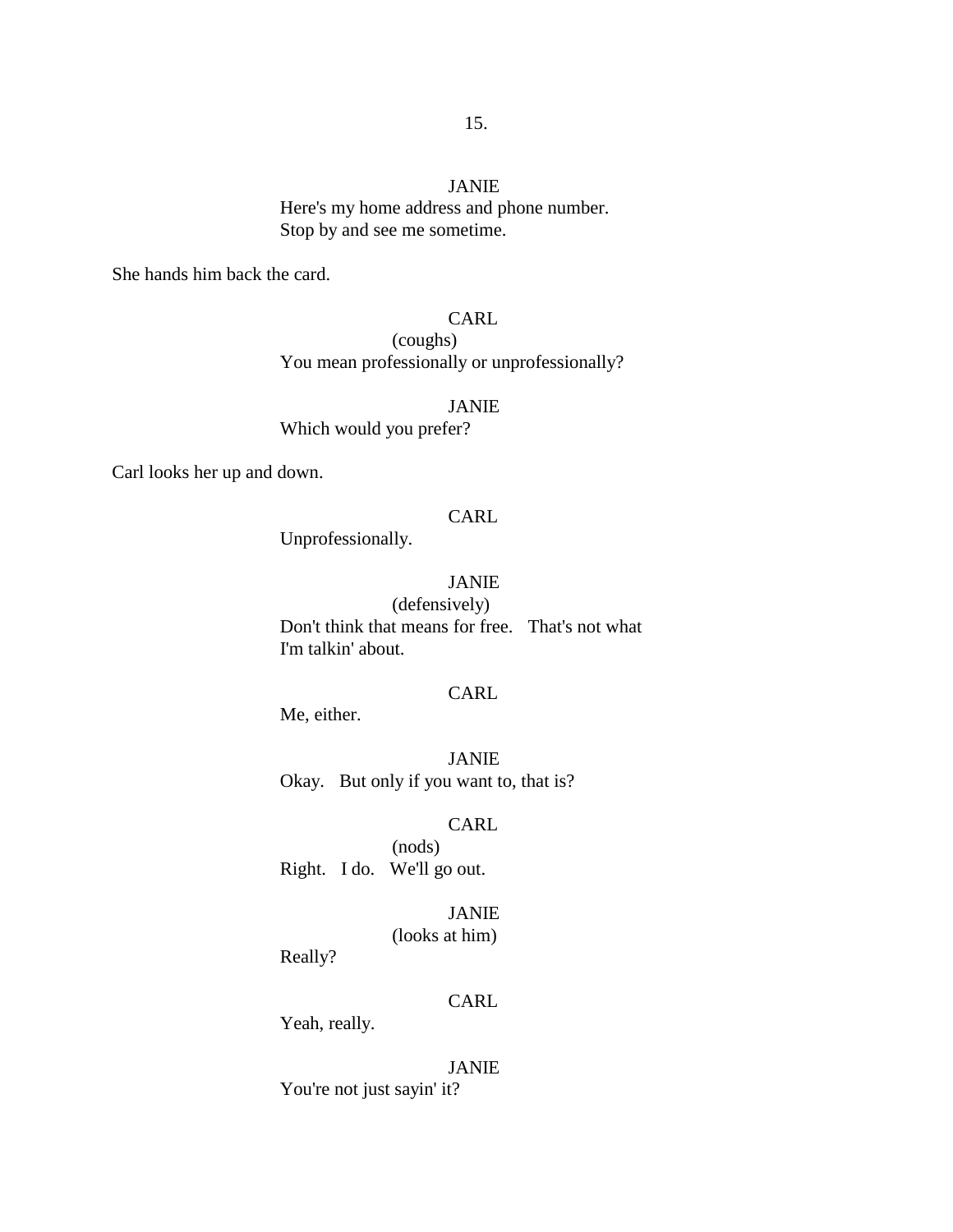# CARL

No, I mean it.

# JANIE

(smiles)

Okay.

Janie stands, crosses the truck, pulls the curtain back and speaks to Patrick, who is grinning.

JANIE I hope you're amused, Patrick.

#### PATRICK

I am. I love reunions.

# JANIE

(points) You can drop me off over there.

# PATRICK

You got it.

Janie shuts the curtains and turns back to Carl.

JANIE It was good to see you again, Carl.

CARL You, too, Janie. Real good. (waves the card) I'll call you.

# JANIE

(sincerely)

Do.

(leans toward Carl) What're you two up to?

**CARL** 

(acts innocent) What? Nothin'.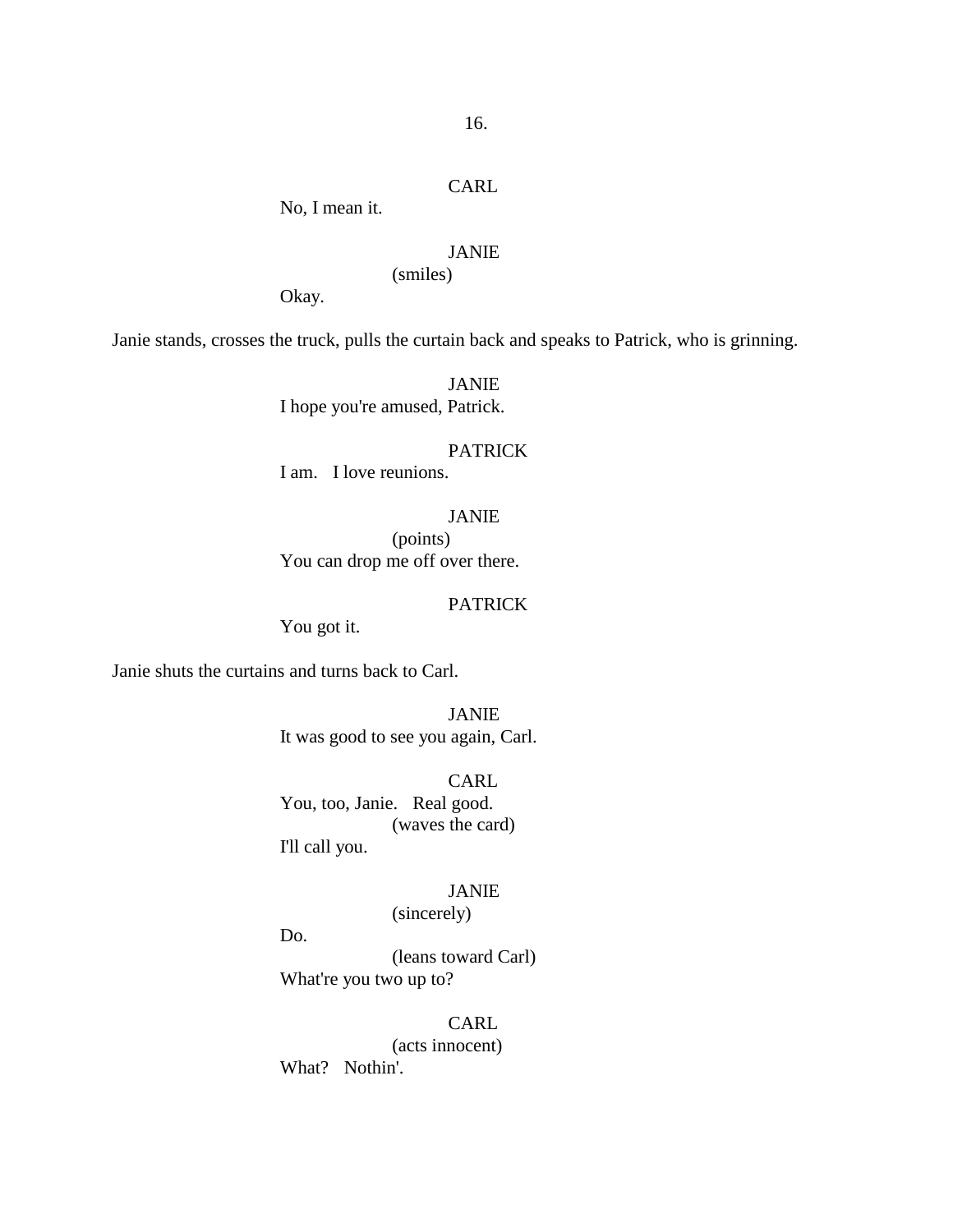# JANIE Sounds like you're about to pull a job.

# CARL

(looks innocent)

No shit?

The truck stops.

|                   | <b>JANIE</b> |
|-------------------|--------------|
| (sincerely)       |              |
| Be careful, okay? |              |
| Sure. Well        | CARL         |
| And call me.      | <b>JANIE</b> |
| I will.           | CARL         |
| 'Bye.             | <b>JANIE</b> |
| See ya.           | CARL         |

They look at each other for a long moment . . .

# PATRICK

# (interjecting) I hate to intrude, but aren't we in kind of a hurry?

Janie opens the curtains and exits the passenger door. She jumps out of the truck holding her wig. Carl waves at her as he climbs into the passenger seat. Janie waves back, then walks away slinging the blonde wig over her shoulder. Carl watches her mini-skirted derriere go sashaying off. He sighs and shuts the door.

9 INT. FRONT OF TRUCK -- DAY 9

Patrick is grinning. Carl punches him in the arm. They continue driving.

# 17.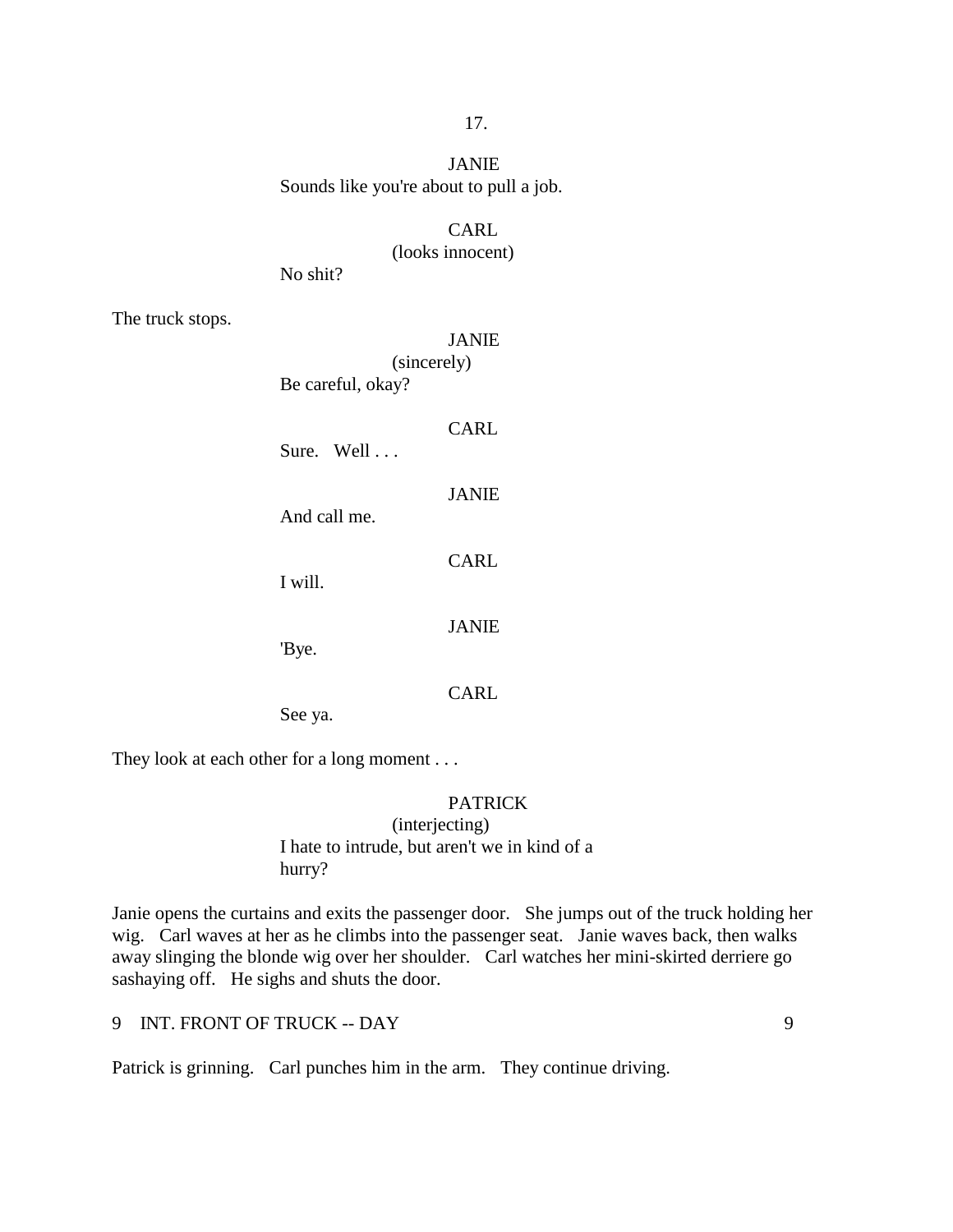#### **CARL**

18.

Son of a bitch! You knew that was Janie Kochanski.

# PATRICK

(nods) Sure. It was good to see her, right?

#### CARL

(sighs) Yeah, it was. Real good.

PATRICK Good. Now, on with the show.

Carl looks at his watch.

# CARL

We've got fifteen minutes.

Patrick nods, then shakes his head.

# PATRICK

It's been a long damn time, hasn't it?

# CARL

(nods; thinks) Yeah, well, ten years.

# PATRICK

Shit, Carl, we were somethin' way back when.

# CARL

(nods)

Yeah.

# PATRICK

We're gonna be again.

Carl looks out the window.

# CARL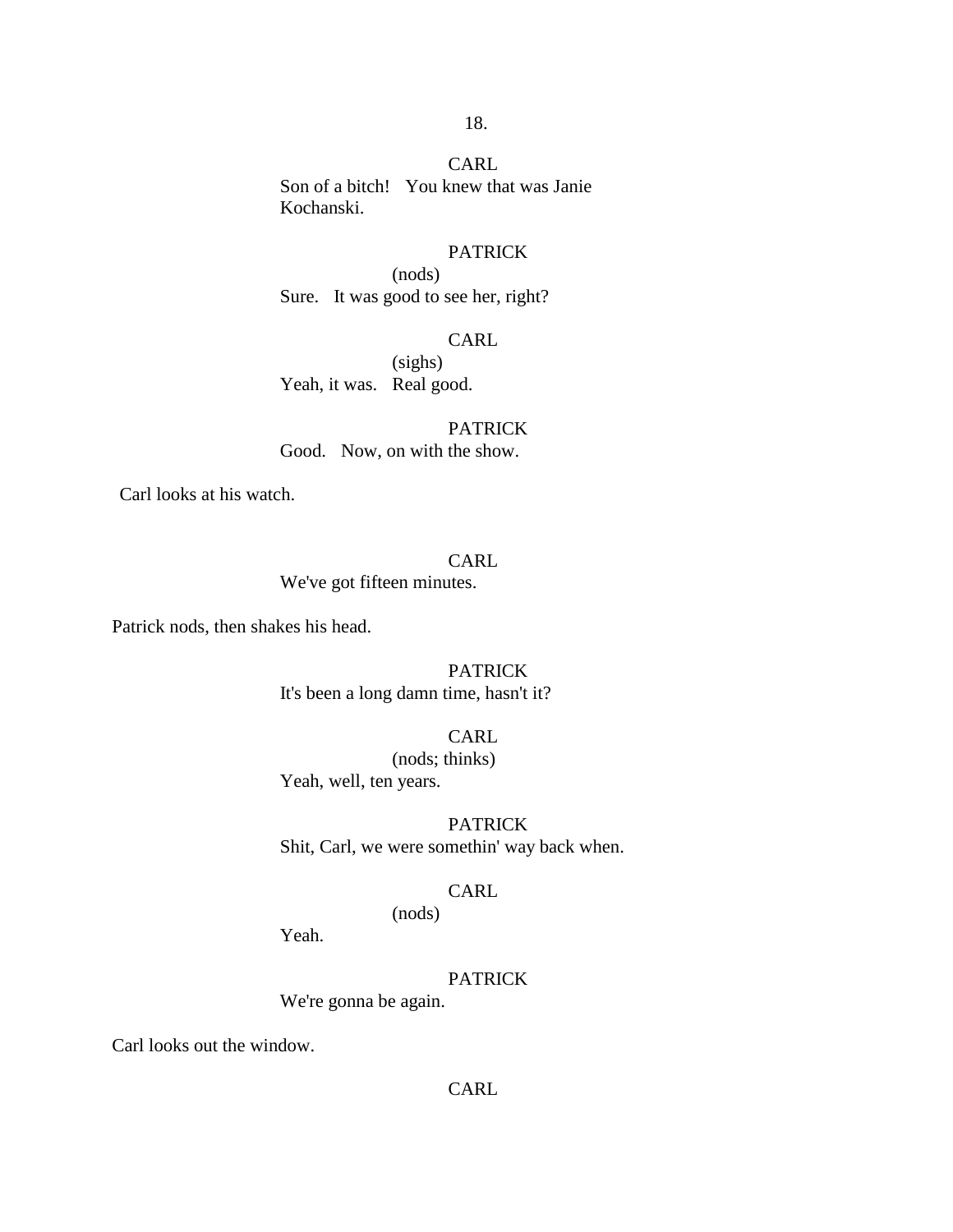It's so weird to be out, man. Everything looks so big.

(Carl smile fades) I'm never goin' back, I can tell ya that!

# PATRICK

(changes subjects) 'Member the Brother Rice game when me and you scored forty points? (Carl nods) Shit, man, they never saw nothin' like us.

#### CARL

(nods)

Nope.

#### PATRICK

And they never will again.

Carl smiles, but is obviously growing weary of the nostalgia. Patrick turns the steering wheel, pulling the truck over to where a thin, long-haired freak waits at the corner.

#### **PATRICK**

This is Donny, he's an old friend of mine. He's *really* smart. He's like a genius.

DONNY comes walking up and he doesn't look very good: pale, nervous, shaky.

Carl turns to Patrick, concerned.

# CARL.

What's his deal? He looks like shit. Is he a *junkie*?

#### PATRICK

Yeah, kind of, but he's got it under control. It's cool, really.

Carl looks skeptical.

# CARL

Oh yeah, *real* cool. How smart can you be and be a junkie?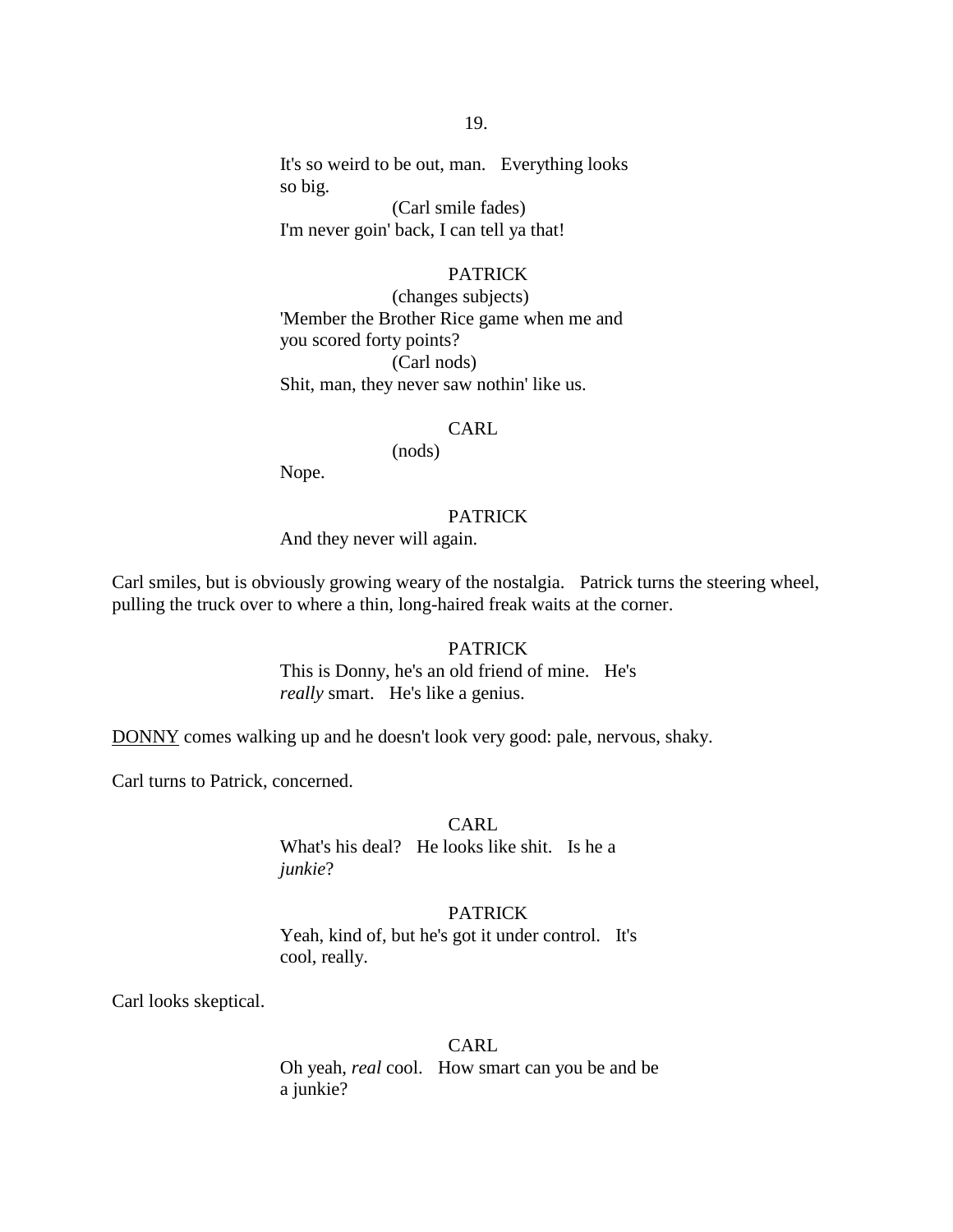#### PATRICK

# You'd be surprised.

Patrick puts his finger to his lips for quiet. Donny gets in through the passenger door of the truck. He actually looks worse close up.

# DONNY

# (false gaiety) Eh, guys, how's it goin'?

#### PATRICK

Perfect. Donny, this is Carl. Carl, Donny.

Carl and Donny shake hands. Carl obviously dislikes whatever is that is now on his hand, wiping it on his pants.

# DONNY

You don't suppose we could stop somewhere for a second, huh?

#### PATRICK

What? You gotta take a leak?

#### DONNY

No, I gotta make a stop.

#### PATRICK

For what?

#### DONNY

For none of your fuckin' business, that's for what. It'll just take a second.

#### PATRICK

(flatly) No. We can't. We're on a tight schedule, okay?

Donny sits down on the cot.

# DONNY

Shit!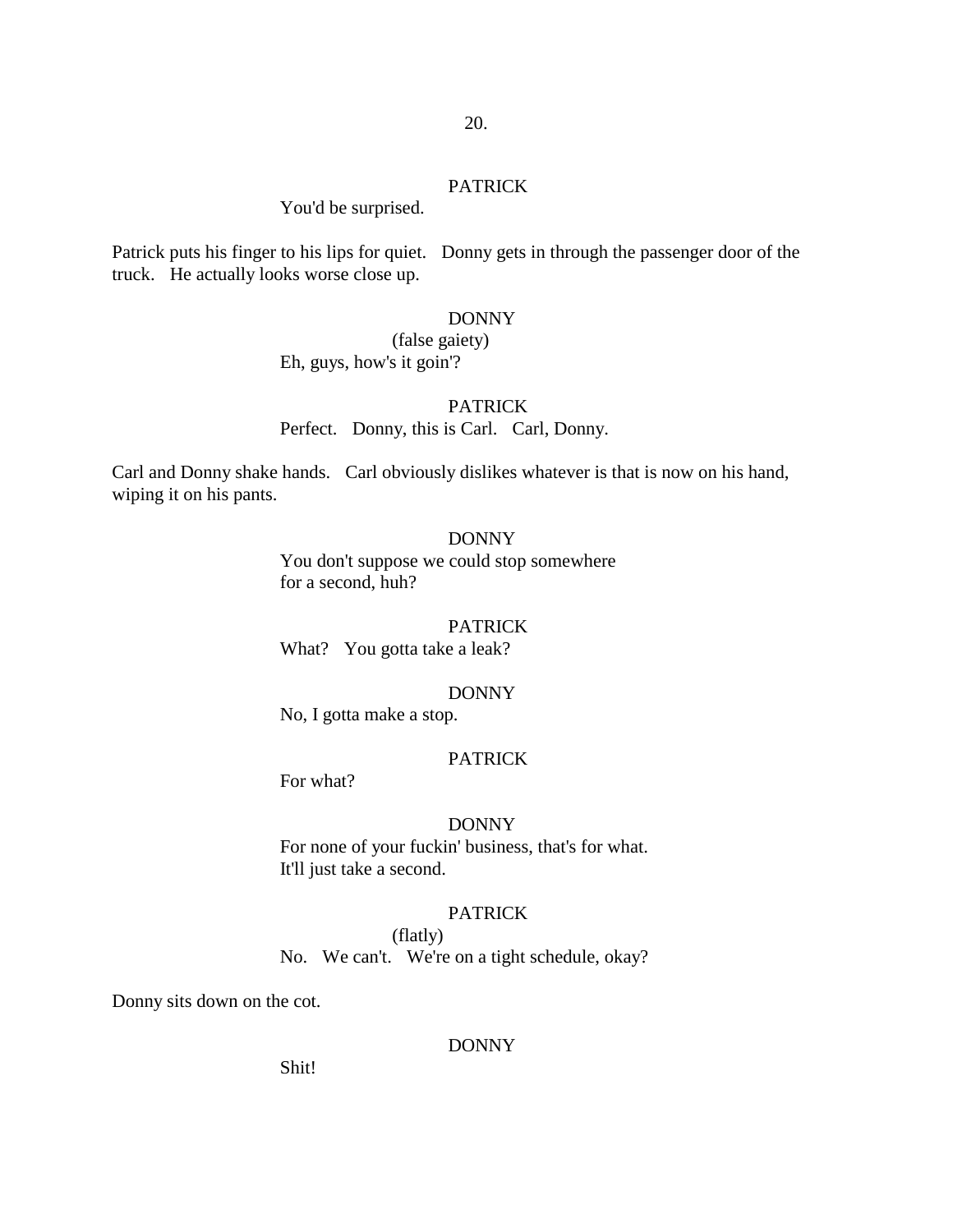#### CARL

Are you gonna be all right?

# DONNY

Yeah, I'll be fine. Life's a cabaret. Don't worry about me.

# **PATRICK**

(selling)

Donny, baby! This'll all be over in an hour, and you'll be on your way with a pocket full of cash, all right? Be cool.

#### DONNY

Fine, fine, fine. Let's get going.

Donny leans his head back and shuts his eyes. Carl looks at Patrick skeptically, nodding toward Donny.

# CARL

(quietly to Patrick) He better not fuck this up.

#### PATRICK

Yo, bro, trust me. He'll be fine.

Carl nods skeptically.

The truck pulls over to where a short, chubby, bald man in his mid-forties stands holding a suitcase. He is BUZZ. Carl shakes Buzz's hand, then gives Buzz his seat. Carl gets in back with Donny, kneeling between the two front seats.

#### BUZZ

Hey, buddy. Welcome out.

#### CARL

It's good to be out.

Buzz and Patrick nod to each other. Buzz glances at Donny who looks away.

#### BUZZ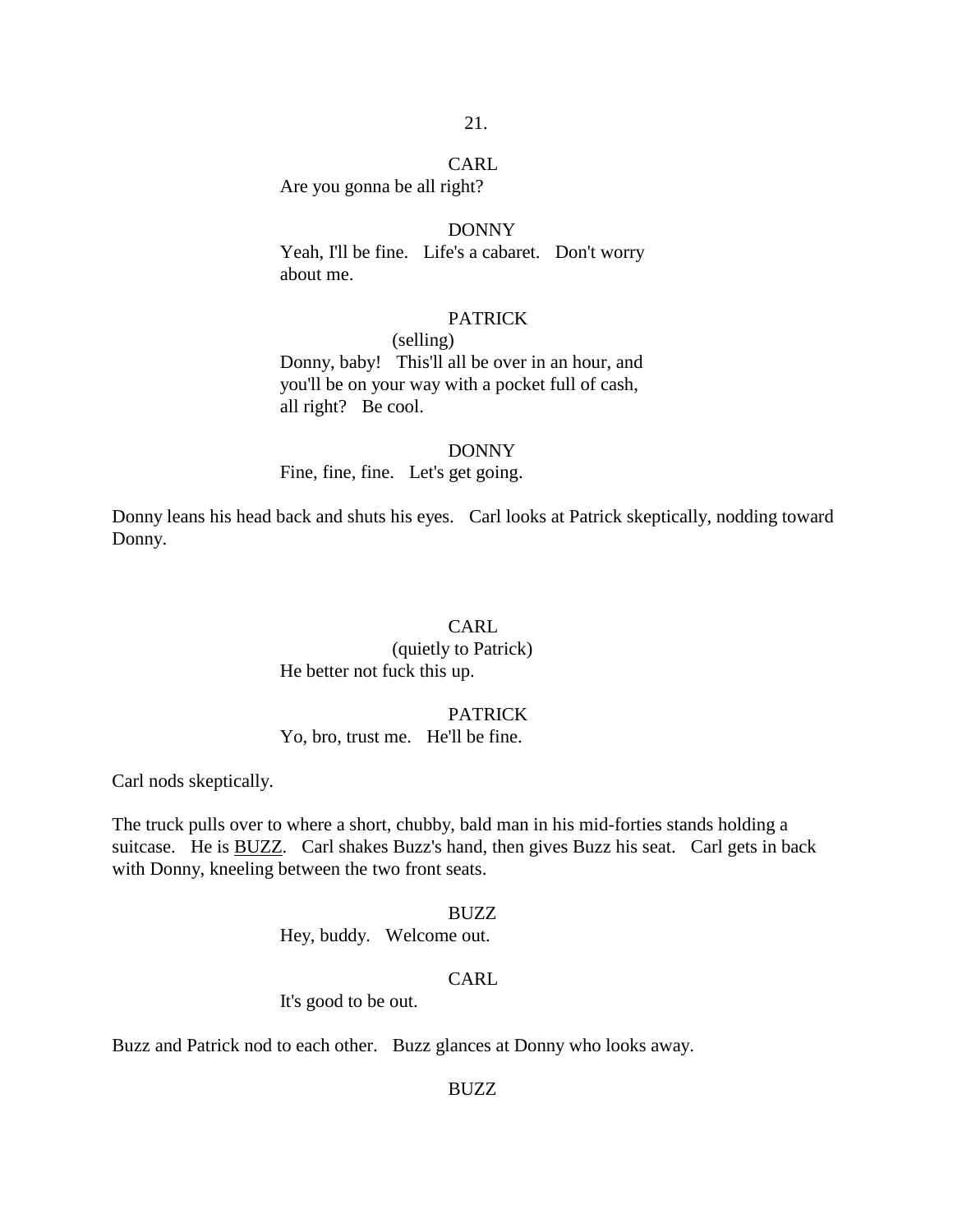Who's he?

# CARL

The driver.

# BUZZ

Huh.

(grins)

Burning the Warden, what a great idea, Carl. I'm sorry I didn't come up with it during my eight years. The guy's such a pompous prick it'll serve him right.

# CARL

(grins) Yeah. How many fish ya figure he's hooked in his office there.

Buzz and Carl crack up. Patrick and Donny don't get it.

#### CARL

Anyway, it came to me when I folded my ten millionth towel. Warden Walton makes a fortune off the prison laundry, using the prisoners as slave labor. (to Patrick) We do the laundry for twenty-five local dry cleaners, who all pay *way* below union minimum to have the prisoners do the work. What a scam!

Buzz and Carl chuckle.

# BUZZ

A quarter of million dollars in unmarked, untraceable cash? Small bills. Wow!

# PATRICK

You sure?

#### CARL

Sure I'm sure.

(to Buzz)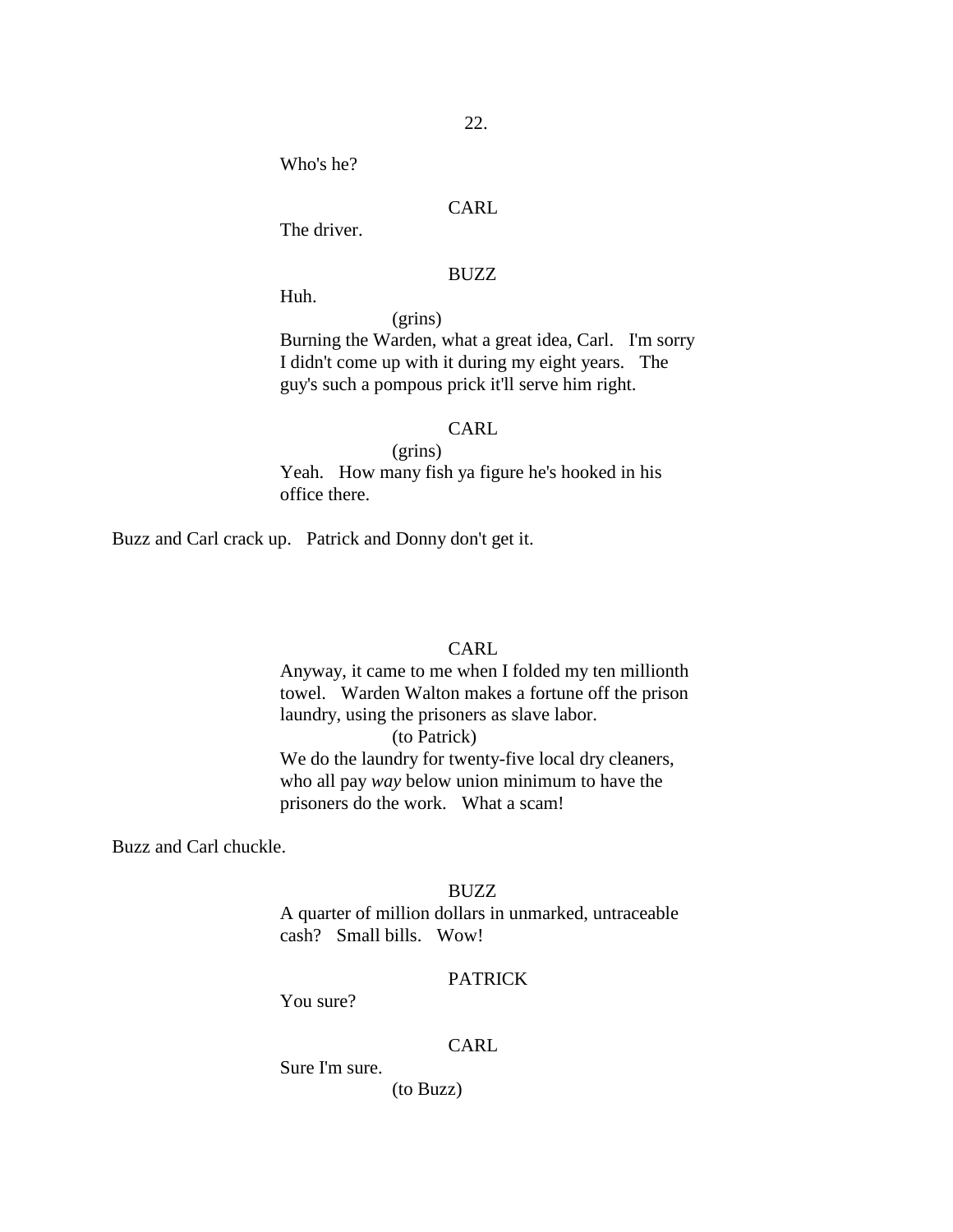It's there, ain't it?

# BUZZ

Oh, yeah, it's there. Everybody that's inside knows about it. They move it in laundry bags. It's all in fifty and hundred dollar bills.

#### CARL

That money gets dropped off in exactly twelve minutes. And it won't be picked up for twenty more minutes after that, the time it takes for the Warden to drive over from the prison with two prison guards. We're gonna let 'em drop the money off, then we're gonna walk right in there and take it. Donny'll be waitin' for us in the alley at the back door -- with the engine running. Buzz'll crack the safe, Patrick and me'll make sure everyone stays nice and quiet while all this happens. Nobody'll get hurt and we'll waltz outta there with a quarter of a million in unmarked bills. Simple. Actually, I think it's elegant in its simplicity. So, let's get movin'.

Patrick puts his hand on Carl's shoulder.

# PATRICK

We're right on schedule, pal, don't sweat it. The "dynamic duo" has returned! Together we're unstoppable.

At that very moment the right front tire blows out. The truck swerves, Patrick veering over to the shoulder.

# PATRICK

What the hell!?

#### DONNY

(snidely)

What were you just sayin' about bein' "unstoppable?"

Carl looks at his watch worriedly.

#### CARL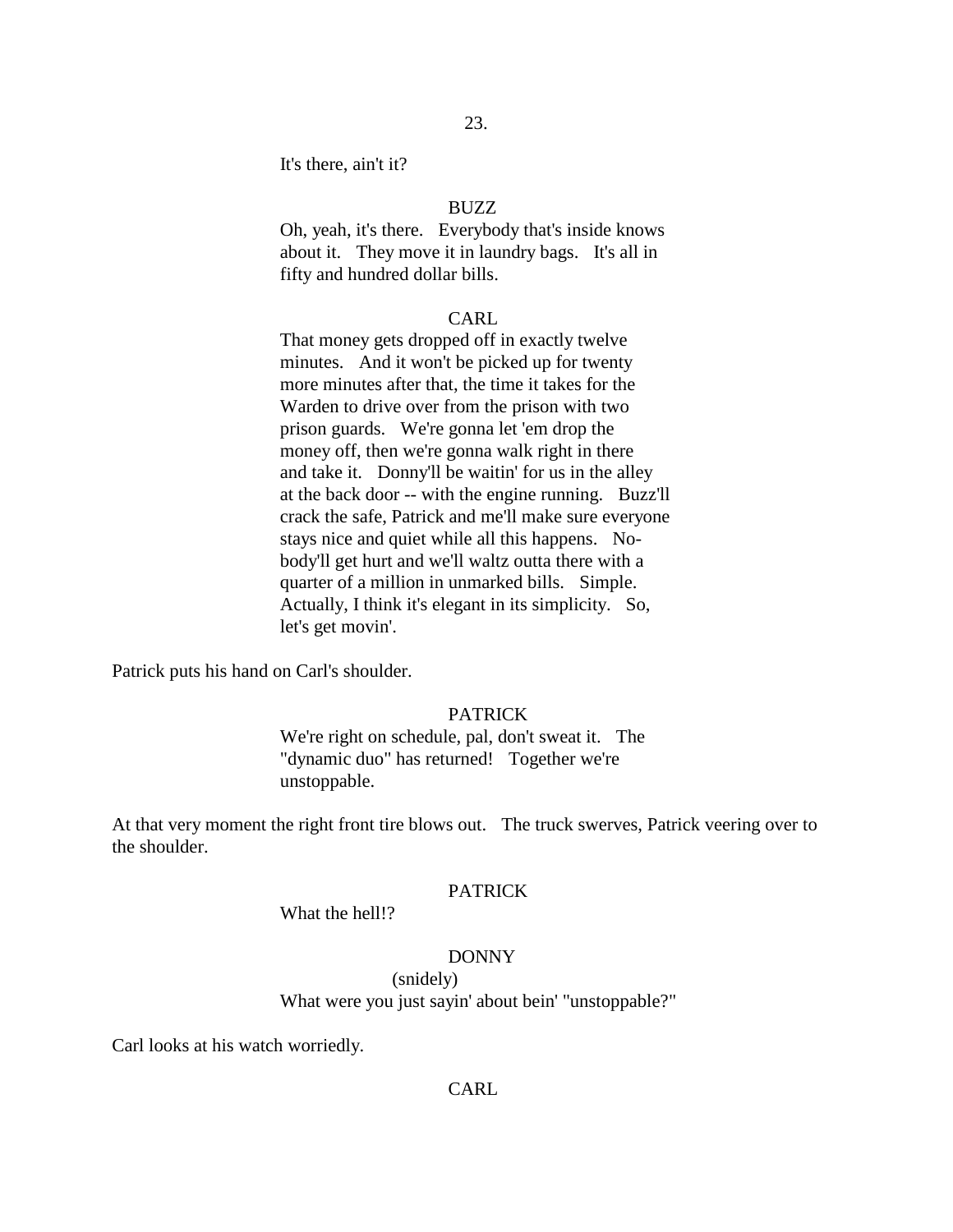Shit! We've only got eleven minutes.

# PATRICK

Plenty o' time. I'll fix it like I'm on a pit crew. We'll be outta here in two minutes.

They all head out of the truck.

# 10 EXT. SIDE OF ROAD -- DAY 10

Everybody climbs out of the truck, steps up to the right front tire and inspects the damage. Carl looks the whole truck over as Patrick retrieves the jack and spare.

> **CARL** What is this thing? I thought you were gonna rent a new one?

Patrick begins to set up the jack.

#### PATRICK

No, *you* said I should go rent a new one, but I don't have a credit card, and without a credit card you can't rent a truck.

#### CARL

So where'd you get this?

# PATRICK

I borrowed it.

# CARL

What does that mean?

#### PATRICK

It means I borrowed it.

# CARL

You didn't steal it?

#### PATRICK

No.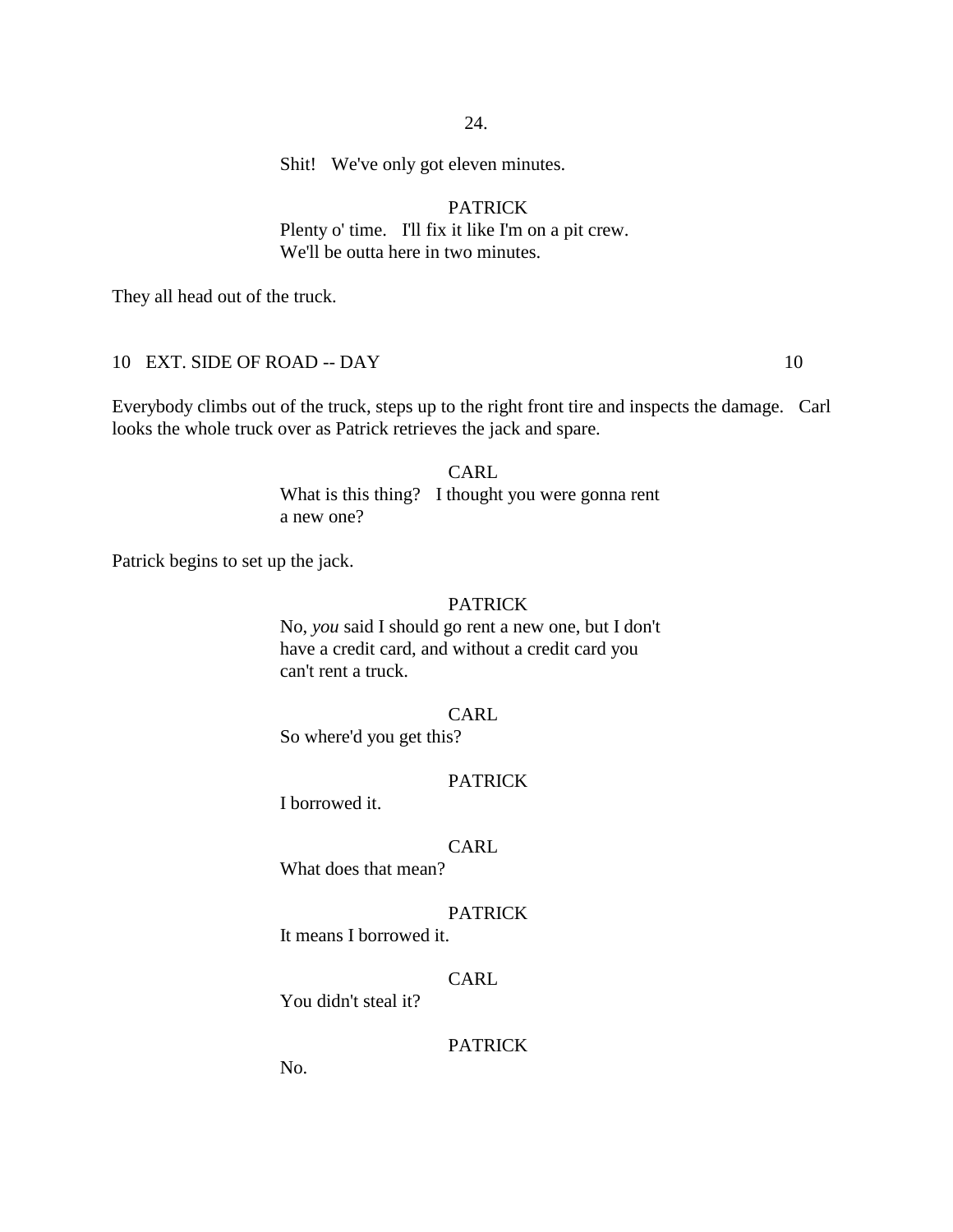CARL You hangin' out with gypsy knife sharpeners these days?

#### PATRICK

Hey! Lay off.

Carl looks a his watch.

# CARL

Nine and a half minutes.

#### BUZZ

We gonna make it?

#### CARL

We'll see . . .

Donny heads back into the truck and curls up into a ball. Carl and Buzz wander around the incapacitated truck while talking.

# BUZZ

So what did you say to the Warden when you left?

#### CARL

What'dya mean?

# BUZZ

Ya know, when he asked what you're gonna do with your future and that shit. What did you say?

#### CARL

Oh. I told him I was goin' into the laundry business.

#### BUZZ

(amazed)

(grins)

You didn't?

#### CARL

I did. I told him I'd be a success at it, too. He wished me all the luck in the world and gave me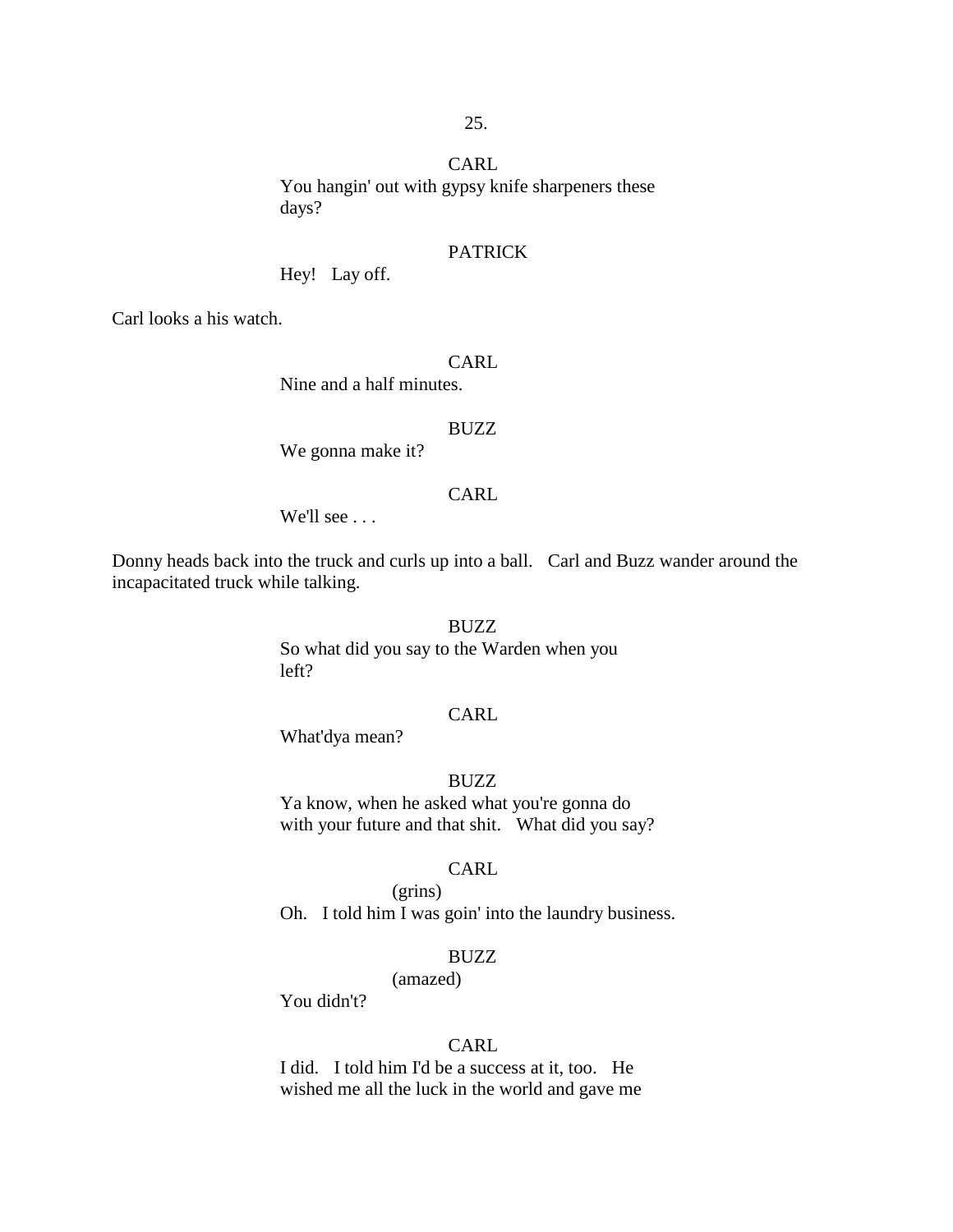a box of cigars.

Both Buzz and Carl start to laugh. Patrick has the truck jacked-up, and is quickly twisting off the bolts.

# PATRICK

I should work at the damn Indy 500, man. Look at this, almost done.

# CARL

Eight and half minutes.

#### PATRICK

With time to *spare* . . . get it?

Everyone gets it. Patrick puts on the spare, also bald, and spins on the bolts. He gives each of them a quick tightening with the lug wrench, then jumps to his feet.

#### PATRICK

Done. Let's go.

They all climb back into the truck.

# 11 INT. FRONT OF TRUCK -- DAY 11

Everyone resumes their seats. Patrick puts the key into the ignition, turns it, the starter makes a horrible, strained noise, then starts to click. Everyone looks at Patrick, who grins and tries it again. This time it starts. He puts it in gear and drives away.

# CARL

Eight minutes.

They drive along in silence for a minute, then ...

CARL OK, let's synchronize our watches.

Everybody reveals their watches but Donny.

#### DONNY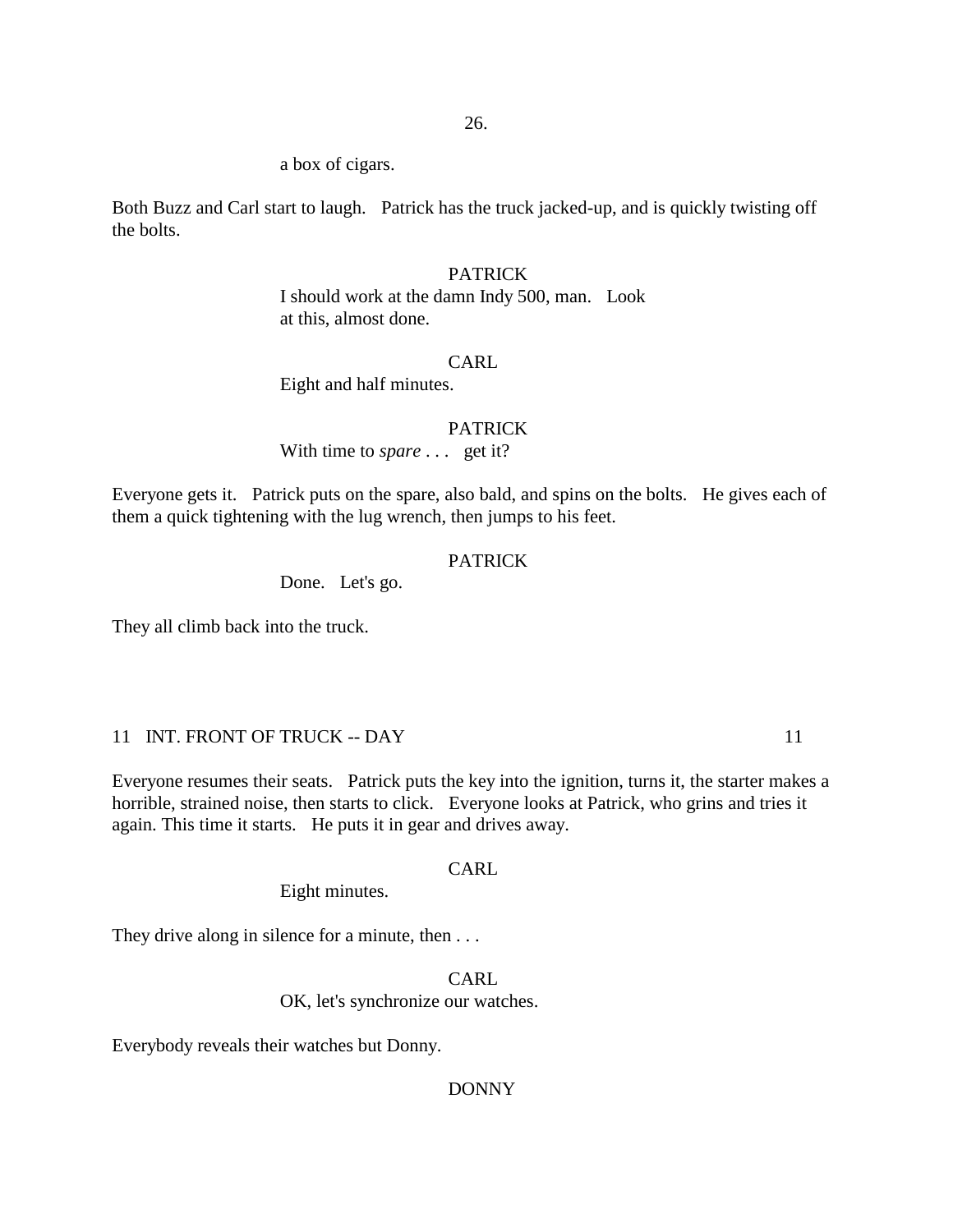I don't have a watch.

# CARL

What'dya mean? How can you go on a job without a watch?

#### DONNY

Hey! Fuck you! I used to have a gorgeous Rolex, okay? I had to pawn it.

# CARL

(sighs) All right, okay. Buzz, you won't need one, give him yours.

#### BUZZ

(taken aback) Hey, my wife gave me this watch for my birthday!

#### CARL

You'll get it back afterward.

#### BUZZ

Well . . .

Buzz reluctantly hands his watch to Donny who takes it in a trembling hand. He tries to put it on, but is shaking too much. Carl looks at Patrick.

#### DONNY

I'm fine. Not a problem.

# 12 EXT. UNITED LAUNDRY BUILDING -- DAY 12

They arrive at a gray, nondescript building with a sign saying, "United Laundry Systems." They park the truck around the corner where they can keep an eye on the building.

Carl pulls the stem on his watch.

CARL Okay, it's one twenty-five exactly.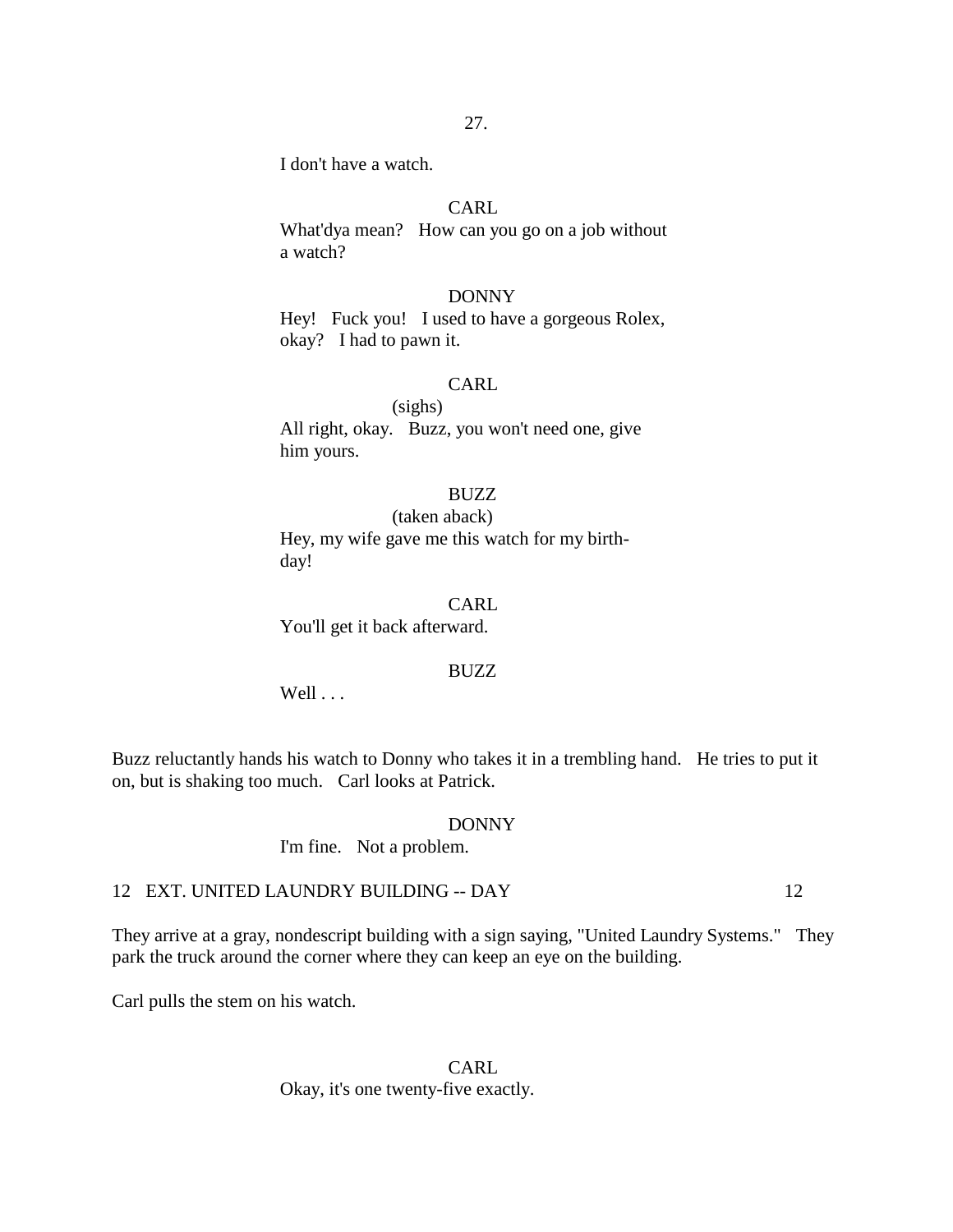#### PATRICK

Mark.

#### DONNY

Oh, shit. It's digital and I went past it. Now I've got to go all the way around. Hold on.

Donny holds in the button on the watch, rolling his eyes at how slow it's going. He finally looks up at Carl.

#### CARL

Ready?

(Donny nods) Okay, one twenty-six. Mark.

DONNY

Aw, shit, this is A.M. Hold on.

Donny pushes in the button and everyone waits. Suddenly, Carl's had it. He throws up his hands in exasperation.

# CARL

Patrick, can I talk to you for a second?

#### PATRICK

What?

Carl points his thumb out the window.

# CARL.

Outside.

Carl opens the door and gets out. Patrick shrugs, opens his door and follows. Donny calls after them . . .

#### DONNY

Hey! I just about got it.

13 EXT. BACK OF TRUCK -- DAY 13

Carl and Patrick meet up at the back of the truck. Carl looks furious and grabs Patrick's shoulder.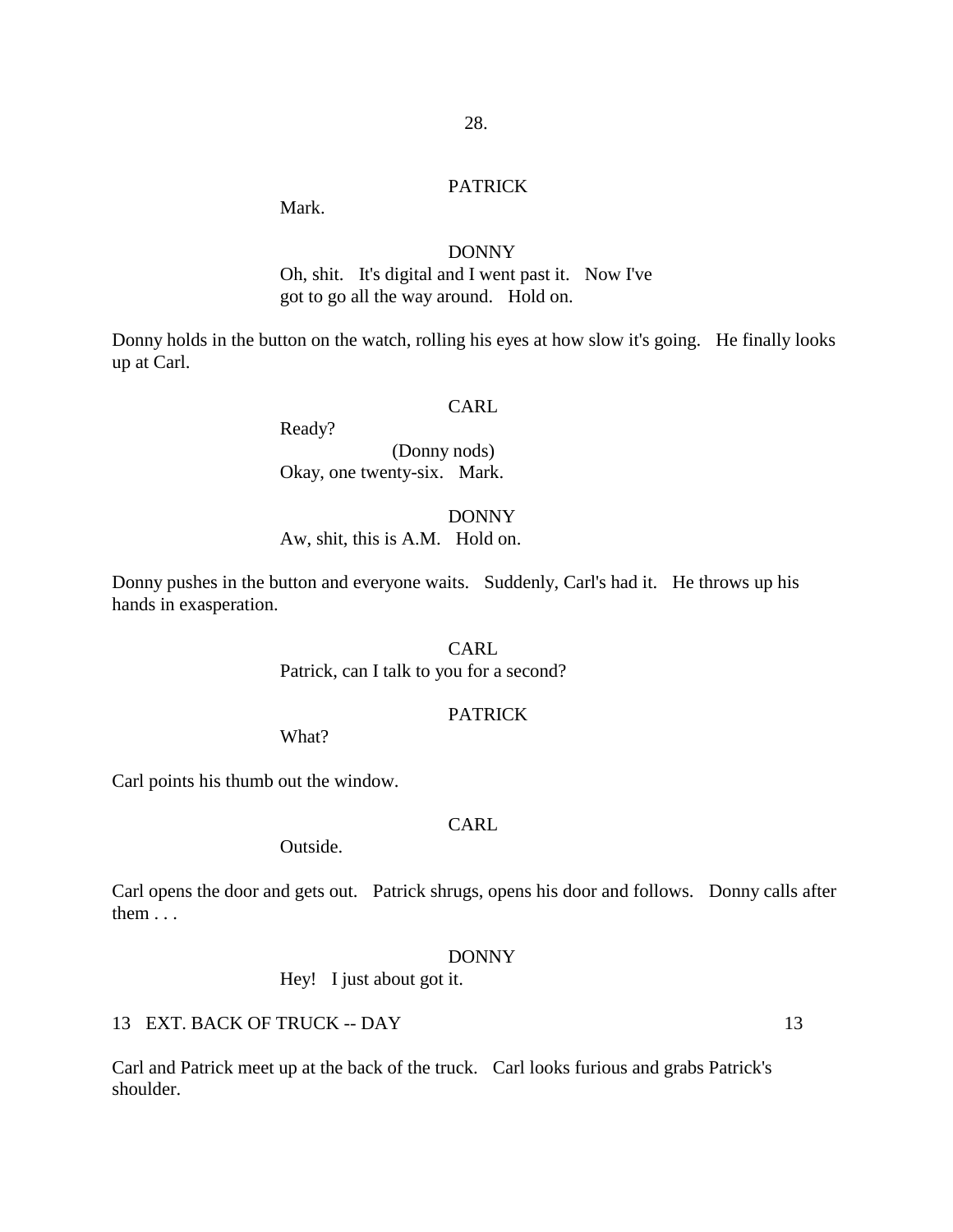# CARL

I'm not goin' through with this.

#### **PATRICK**

(shocked) What? You've got to. We're here.

# CARL

#### (shakes his head)

So-fucking-what! My simple and elegant plan's turned to shit right in front of my eyes. This truck's a total piece of crap and Donny's a strung-out junkie! I say we just drop it and come back in three months.

#### PATRICK

They could change the whole damn thing in three months and you wouldn't know 'cause you're not in. All your information's brand-new and up to date.

#### CARL

Too bad. Then the hell with the whole damn thing, we just won't do it.

# **PATRICK**

Wait a minute. This is a quarter of a million bucks we're talkin' about here. Unmarked, untraceable. That'll be ours in the next couple of minutes. So the truck's a piece of crap; it got us here. And Donny's a (continued)

#### PATRICK (cont.)

junkie; but all he has to do is sit in the truck. It may not be workin' perfect, but it's workin' well enough. Carl. Buddy ...

# CARL

Patrick. Don't.

# PATRICK

#### (grins; selling)

It's me, man. Patrick; your best friend. Nobody knows you like I do. I love you, man. This'll all work out. Take my word for it. God's lookin' down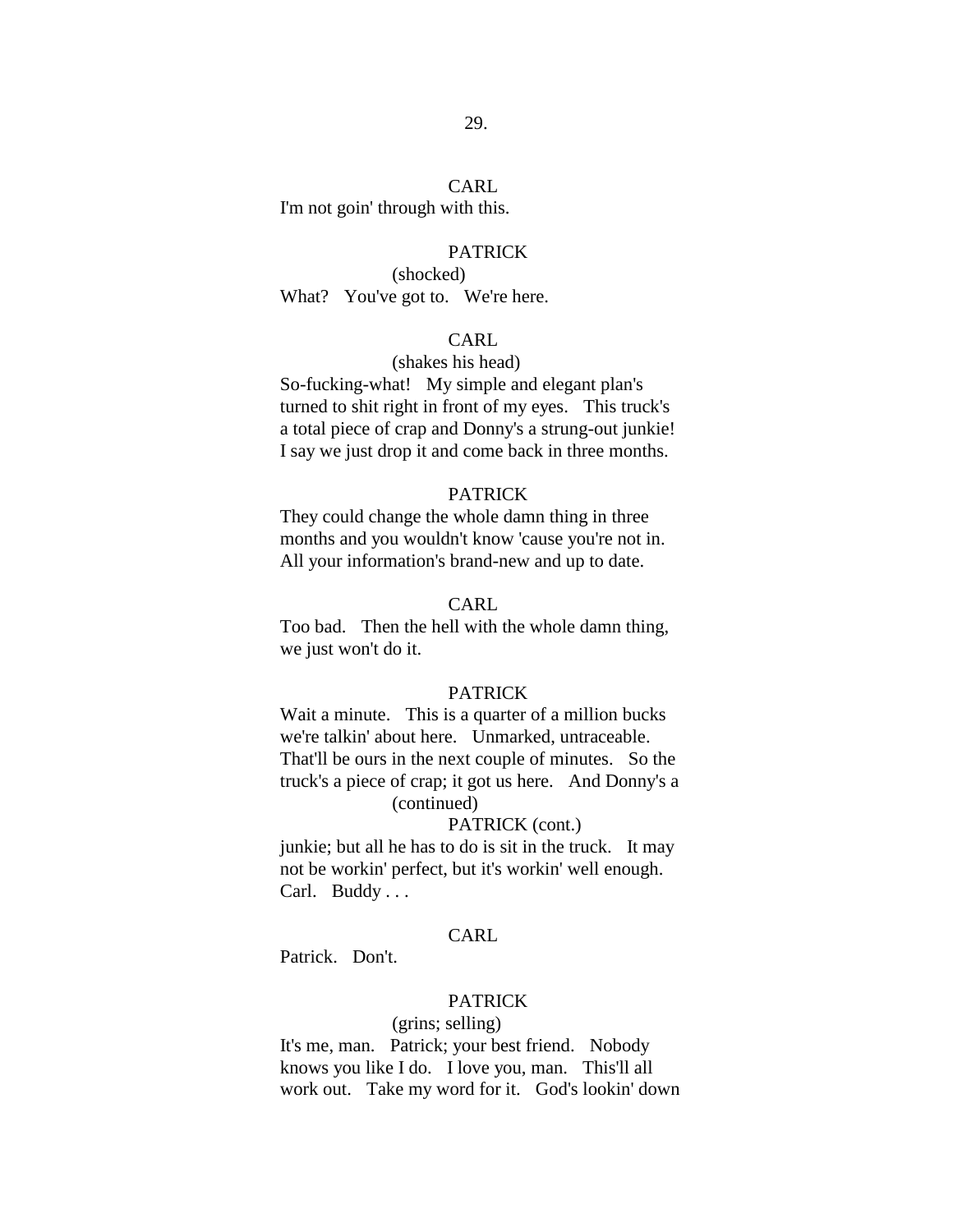on us. This is our big moment, man! We gotta go for it. Right now. It'll work. I swear!

# CARL

Well ...

# PATRICK

Come on. The money's ours, we just gotta take it. A quarter of million bucks. Carl, it's now or never!

Carl sees Patrick's logic. He nods.

#### CARL

Right.

Patrick slaps Carl's shoulder.

#### PATRICK

Goddamn right it's right!

Carl and Patrick both go around and get back in the truck.

14 INT. TRUCK -- DAY 14

Carl and Patrick get in. Carl turns to the others.

# CARL.

(looks at all three) All right. Are we clear on the plan? (everyone nods) Right. And no shooting.

BUZZ

(waves his hand) This won't be a big deal. It's an easy safe.

# CARL

Really? How come?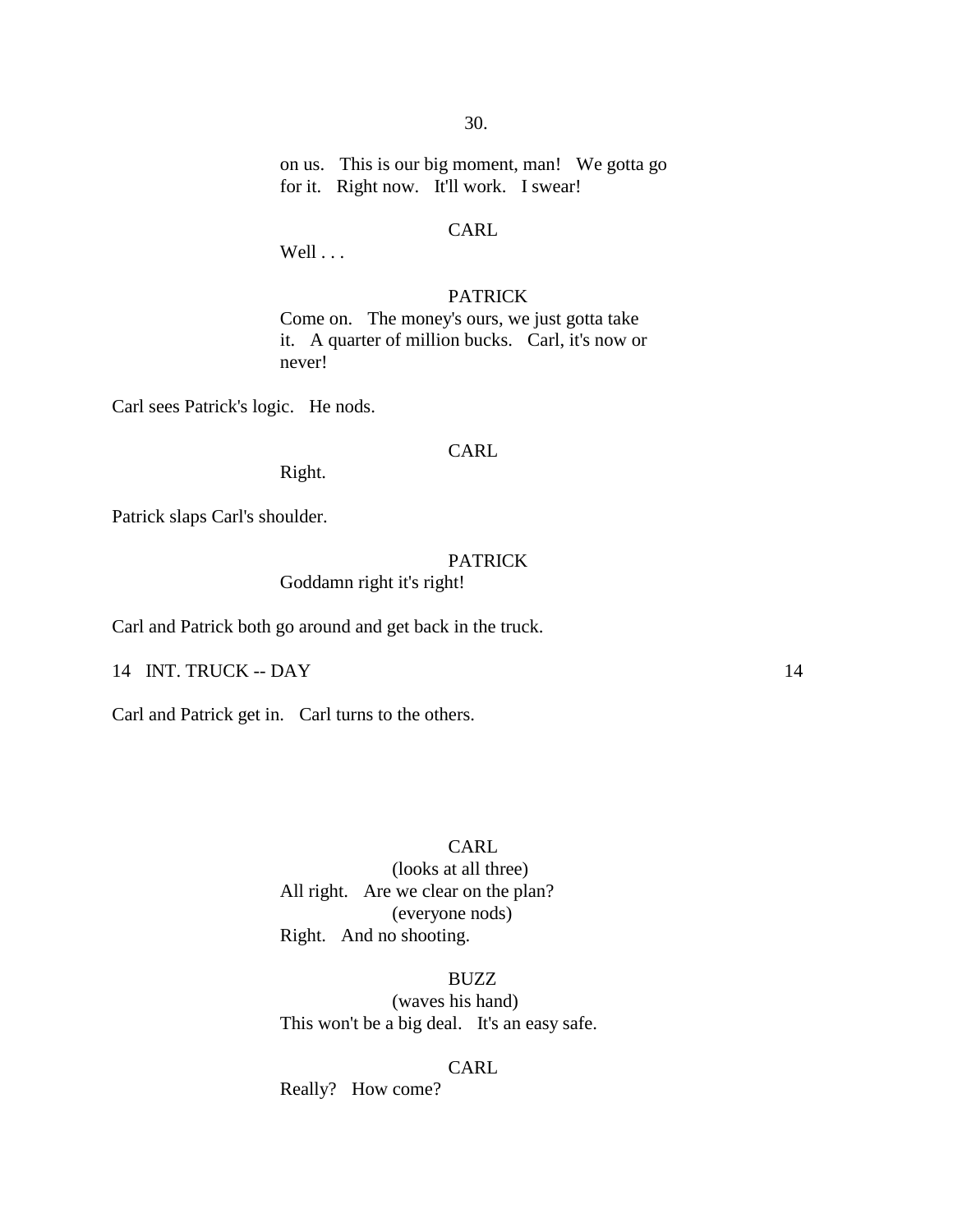#### BUZZ

Well, a Universal 1205 is an old-fashioned model, it's got a handle. If you push down on the handle while turning the combination wheel you can hear the bolt drop into the notch on the disk. You gotta know what to listen for, but once you do, it's a breeze. I buy locks, take 'em apart and study 'em in my spare time.

# PATRICK

They let you do that in the joint?

#### BUZZ

No, but I did anyway.

# PATRICK

Wouldn't it be faster to just blow the safe?

#### BUZZ

Actually, no. Blowing a safe is quite a complicated process, and a noisy one, too. I can pick this model way faster than blowing it.

They see a black Lincoln pull up in front of the building. Two men in dark suits get out of the car carrying large white laundry bags. They open the front door of the building and head inside. There is a protracted pause, then both men return empty-handed, get in the Lincoln and drive

away. Carl looks at the others.

CARL That's us. Remember, twenty minutes and out! Let's do it!

# END ACT ONE

#### ACT TWO:

# 15 EXT. TRUCK -- DAY 15

The back door of the truck opens. Our guys have stockings pulled over their heads and their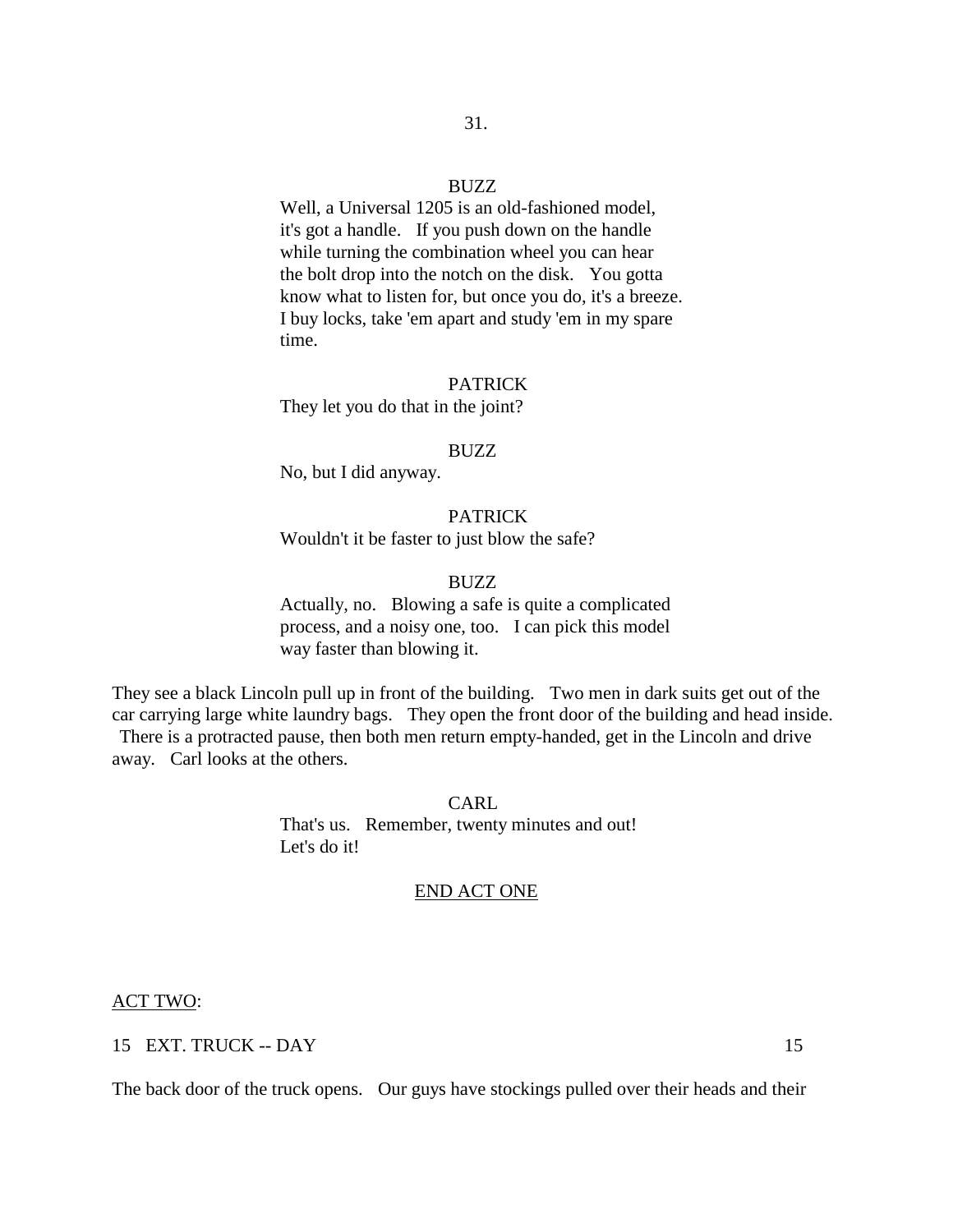guns drawn as they step out of the truck. Immediately, Buzz falls down and something in his

BUZZ

# pocket crunches.

Buzz reaches into his pocket and reveals his busted eye glasses.

# BUZZ

Ooops!

Shit!

Carl watches Donny shakily climb into the driver's seat. Carl points over his shoulder.

# CARL.

Pull around to the back door. Over there in the alley.

# DONNY

I know, I know.

# CARL

You okay?

Donny shrugs, smiling wanly.

# DONNY

I'm fine. Not a problem. Just don't make me wait, all right?

The other three nod. Carl checks his watch.

# **CARL** Come on, we've got nineteen minutes left. Let's move!

They hustle toward the building.

16 INT. UNITED LAUNDRY -- DAY 16

Patrick, Carl, and Buzz burst through the front door of United Laundry. Patrick aims his pistol at the dark-haired, big-eyed, RECEPTIONIST and states emphatically: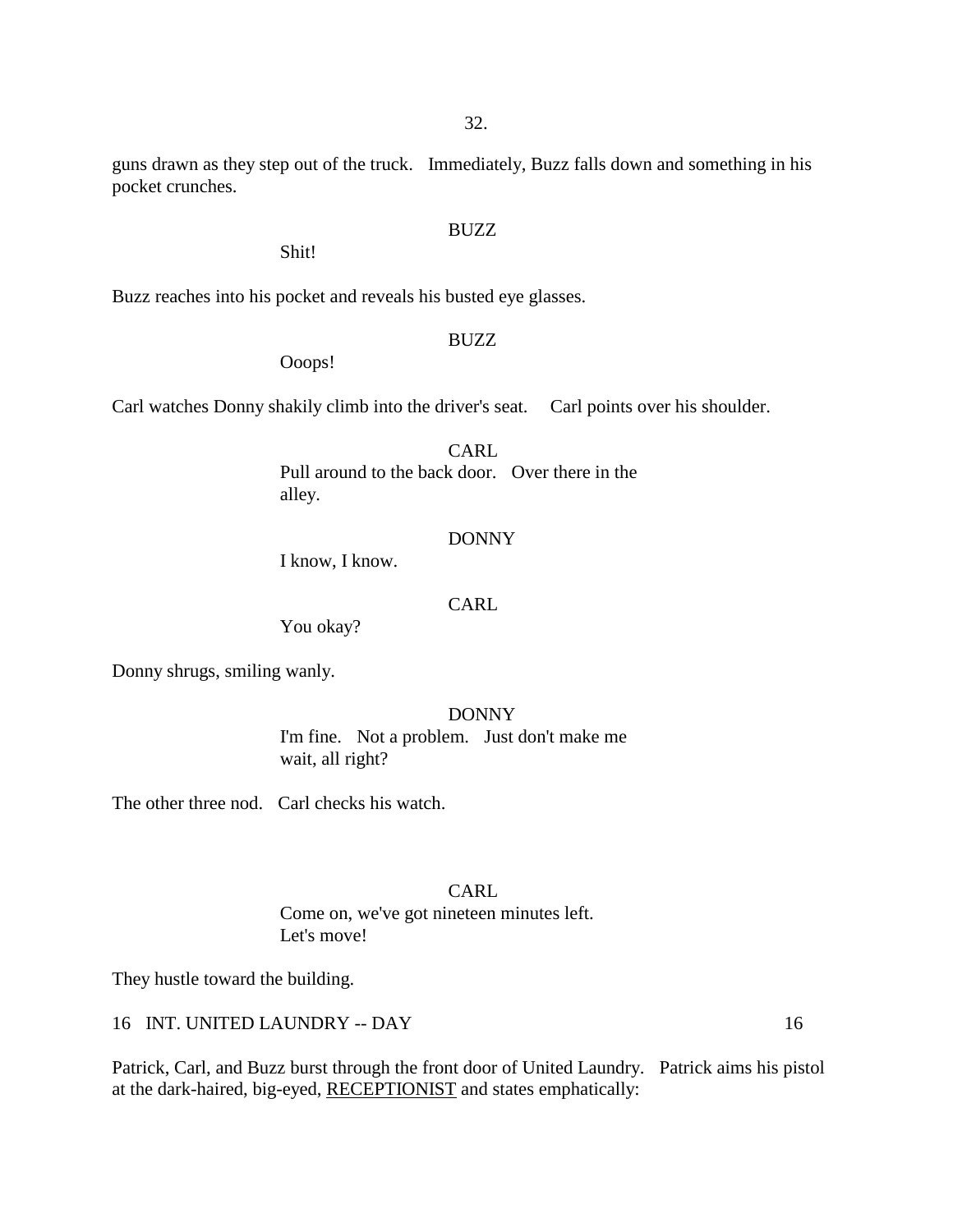#### PATRICK

*Move and you die!*

The Receptionist freezes.

RECEPTIONIST Please don't kill me, I'm just a temp. I don't even work here.

# CARL

#### Do as you're told and we won't kill anyone.

Carl grabs the Receptionist and pushes her toward the door to the inner office, Buzz following along with his suitcase. Patrick dashes up the hallway with his pistol out in front.

17 INT. MR. MUELLER'S OFFICE - DAY 17

Within the inner office they find a heavy-set, middle-aged man seated behind a desk drinking a can of Slim-Fast diet milkshake and wincing. He is MR. MUELLER, Executive Director of United Laundry Systems, which it states on a plaque before him. Mr. Mueller's hand starts into the desk drawer. Carl cocks the .38 and levels it at him.

#### CARL.

Don't even think about it!

Mr. Mueller freezes. Carl takes a .25 caliber automatic pistol out of the desk drawer. Carl puts the pistol in his jacket pocket.

Buzz heads directly toward a door, ostensibly a closet. Mr. Mueller sees this and gasps.

# MR. MUELLER

Fellas, please, you don't know who you're messing around with here.

# CARL

Oh, really? Who?

# MR. MUELLER

(sincerely) Take my word for it, you don't wanna know.

# CARL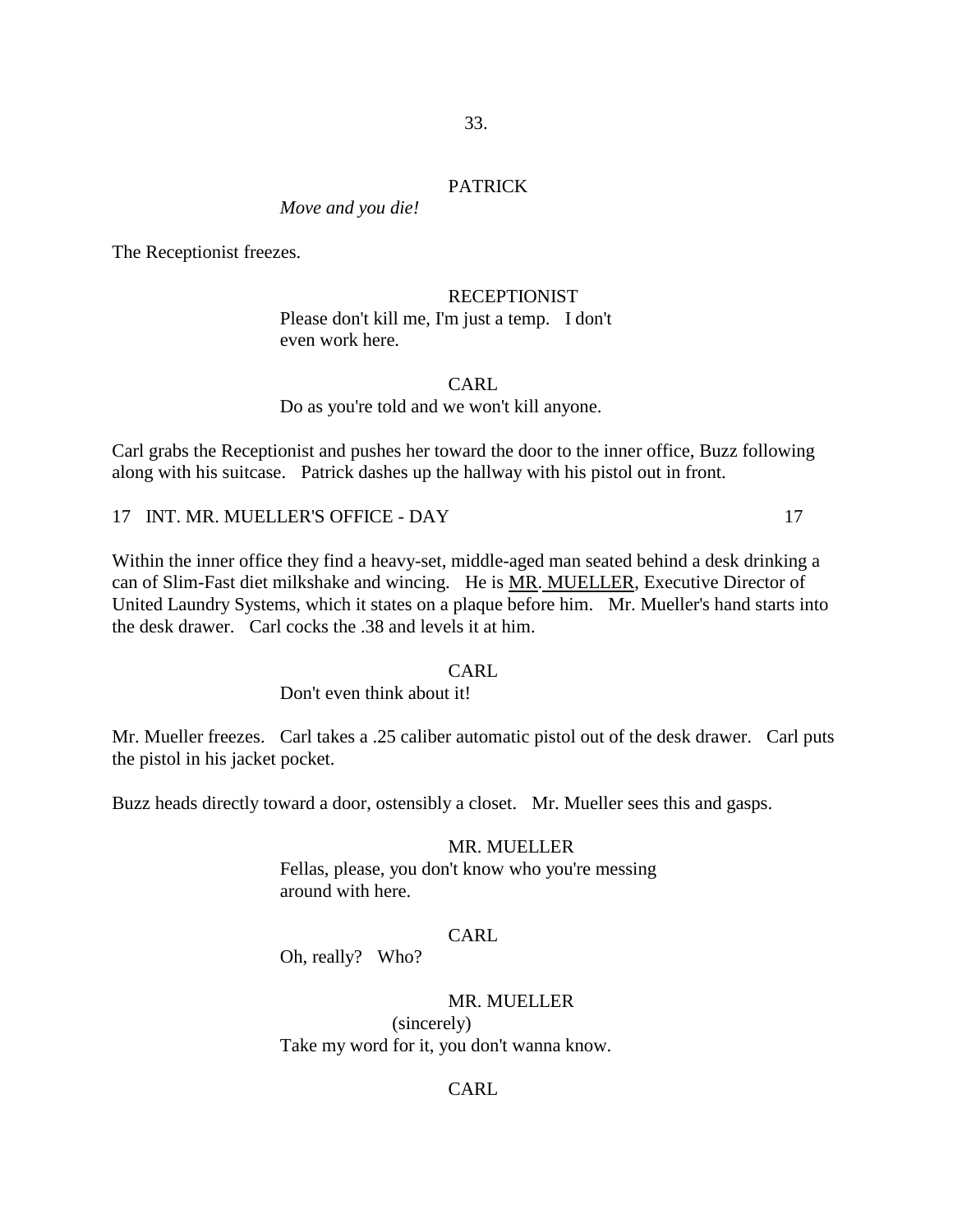You're right, so just shut up! (to Buzz) I'll get Mr. Mueller here to unlock the door for you.

Buzz has inserted a dentist's tool in the lock, which at that moment clicks.

# BUZZ

Keys are for fags.

Buzz grins, opening the door revealing a safe -- without a handle; it has a spoked crank. Buzz's grin dissolves into an ugly expression.

#### BUZZ

Hey! You said this was a Universal 1205. It's really a 1405.

# CARL

What does that mean?

#### BUZZ

# (shrugs)

It's gonna take longer, that's what it means. I've been practicing with a 1205, and this doesn't have a Goddamn handle!

Carl looks at his watch.

CARL

Well, you've got eighteen minutes, that's it.

# **RECEPTIONIST**

Couldn't you just let me go? I don't have anything to do with any of this.

# **CARL**

(to Receptionist) Please, don't talk. (to Buzz) Will eighteen minutes do?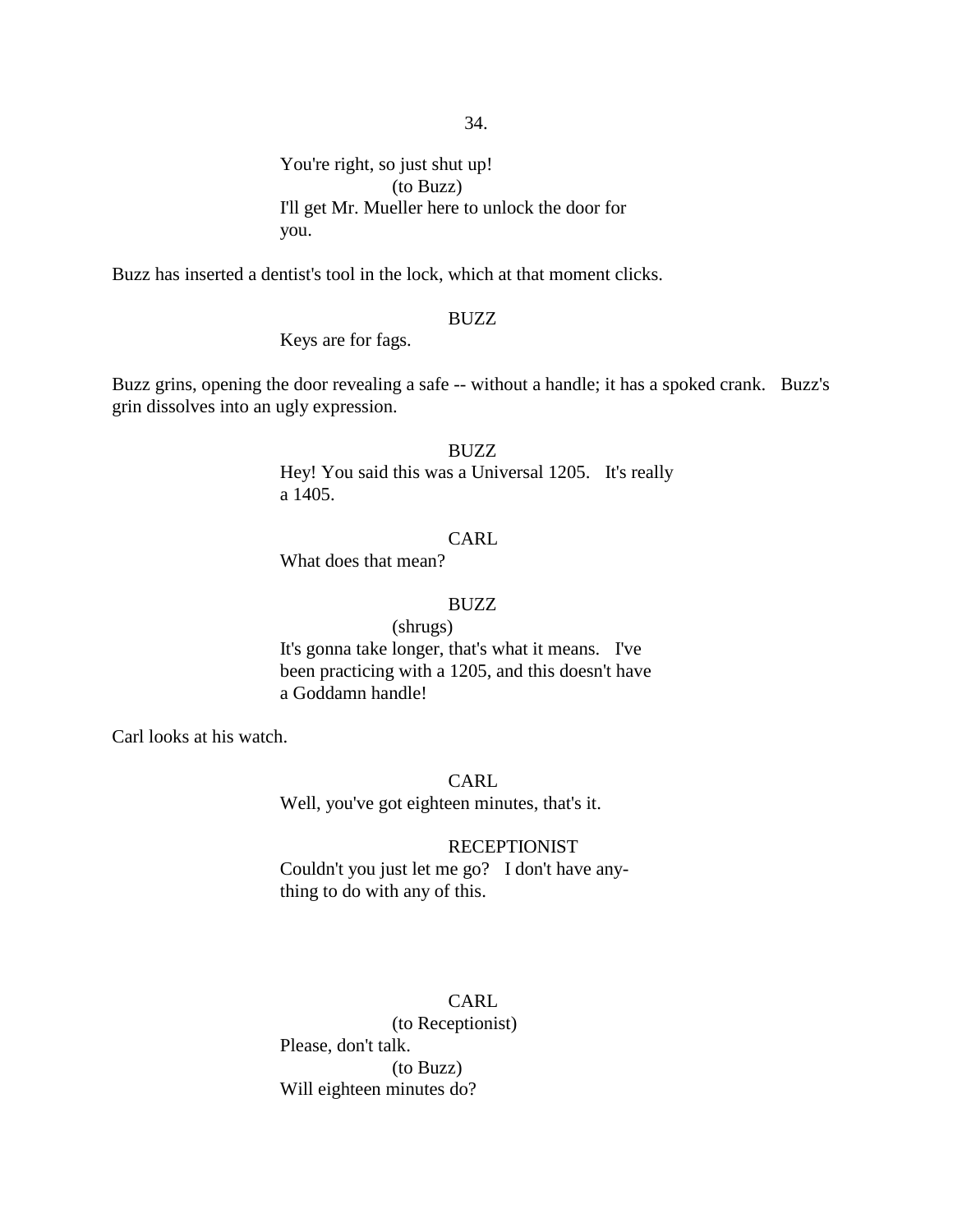#### BUZZ

I'll let you know.

Patrick enters the room pushing a gray-haired, sixty year old SECURITY GUARD ahead of him.

# SECURITY GUARD

For God's sake, stop pushin'.

# PATRICK

Can it, old man!

Carl steps up to Patrick, pulling him off to one side, next to a dusty, broken Excer-cycle.

# **CARL**

(flatly) It's a different safe than what you said.

# PATRICK

So, what does that mean?

# **CARL**

It means it's gonna take more time, which we don't have.

# **PATRICK**

(turns to Buzz)

Well, go faster.

# BUZZ

Hey! Don't tell me what to do! This ain't my mistake.

# PATRICK

Well, it ain't mine!

# CARL

(to Patrick) Just shut up already!

# **PATRICK**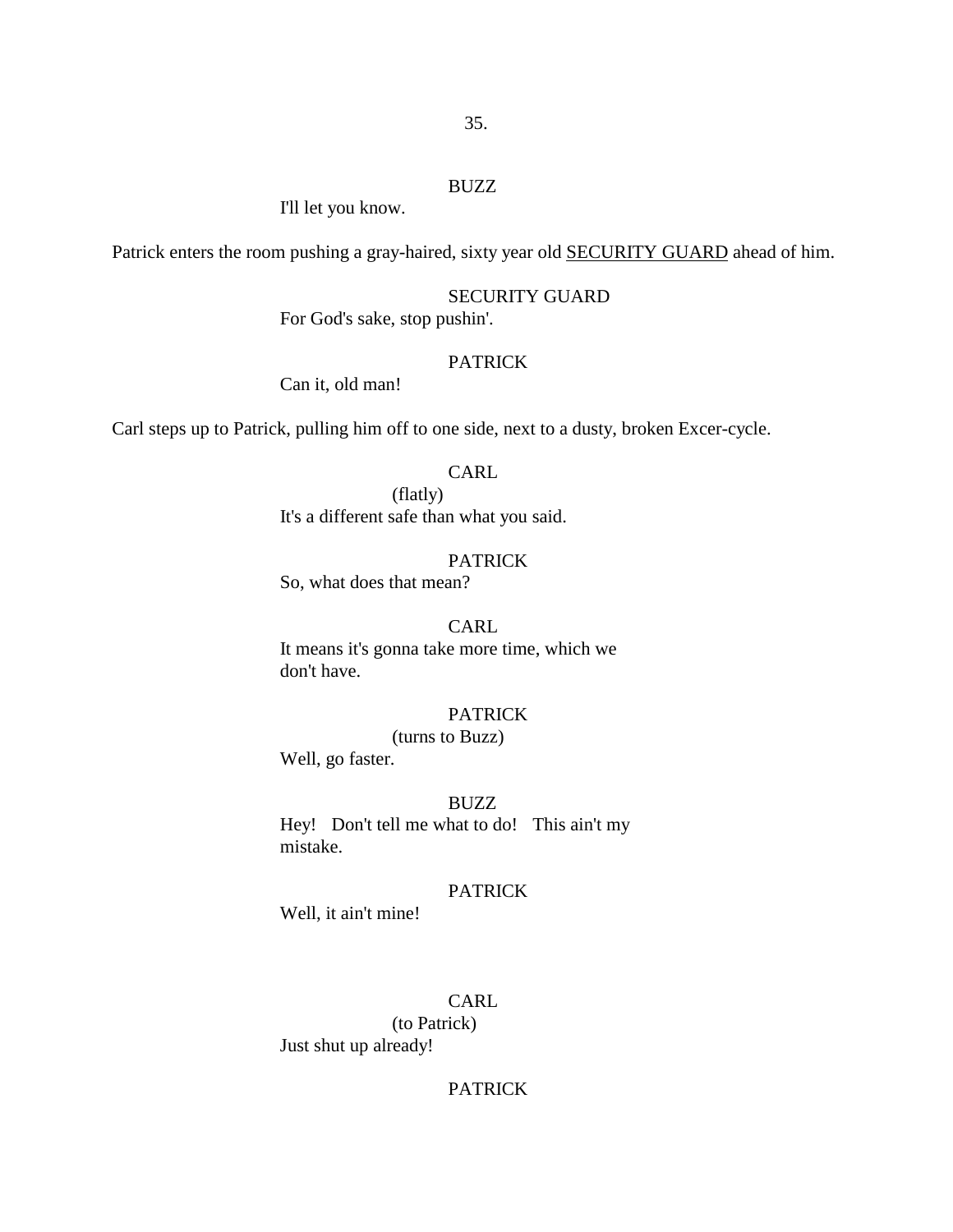(taking offense)

What're you sayin'?

# CARL

# I'm sayin', this is absolutely *your* fault!

Patrick is offended, his head going back, his chest puffing out.

# PATRICK

# Hey, *best friend*, I don't like your tone.

Buzz, meanwhile, takes out his glasses and, of course, they're busted. He picks out a large hunk of lens and holds it up to his eye. He puts a stethoscope in his ears, places the end on the safe and begins to pick the lock.

Carl glares at Patrick, pulling him off to one side and whispering to him.

CARL Don't "Best Friend" me! You were supposed to scope this place out? What happened?

# PATRICK I paid a guy to do it, okay? *He* fucked up. (to Buzz) So, can you get it open, or what?

# BUZZ

I don't know.

# PATRICK

(to Buzz; snotty) I thought you could pick *any* safe?

#### BUZZ

If you'd shut-up.

Carl continues to whisper angrily.

CARL You paid a guy to scope this place out?

# PATRICK

Yeah. What of it?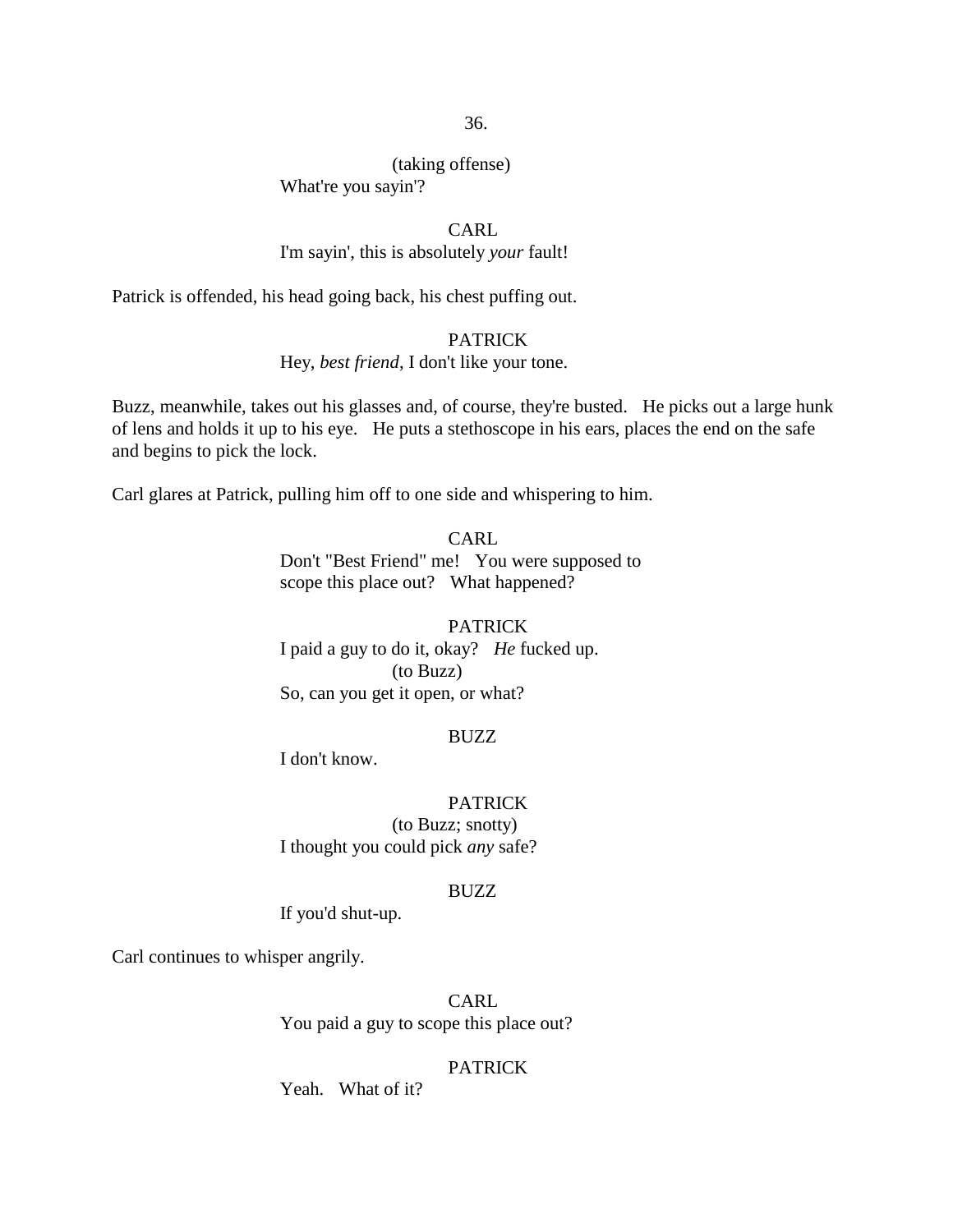Carl shakes his head disgustedly.

# CARL

That just means someone else knows about our plan. Weren't we gonna keep it quiet?

# **PATRICK**

# I did. Lighten up.

Carl goes to the window and nothing's stirring. There's the truck around the corner. Carl looks at his watch. He steps back over to Patrick.

#### CARL

Sixteen minutes. No you didn't. Don't say ya did when you didn't, that's bullshit.

Buzz turns the combination dial, listening intently. Buzz nods.

#### BUZZ

I think I can get it open, but I have no idea how long it'll take. Lining up each disk takes it's own amount of time.

# CARL

How much time?

# BUZZ

How should I know, I don't even have a fuckin' watch. I'd've been well on the way to having a 1205 open by now.

Patrick and Carl tie up their three prisoners. Mr. Mueller shakes his head.

#### MR. MUELLER

You're not gonna make it. You're gonna have armed prison guards crawling all over your ass any second.

### CARL

(shakes his head) Not any second, fifteen minutes.

#### BUZZ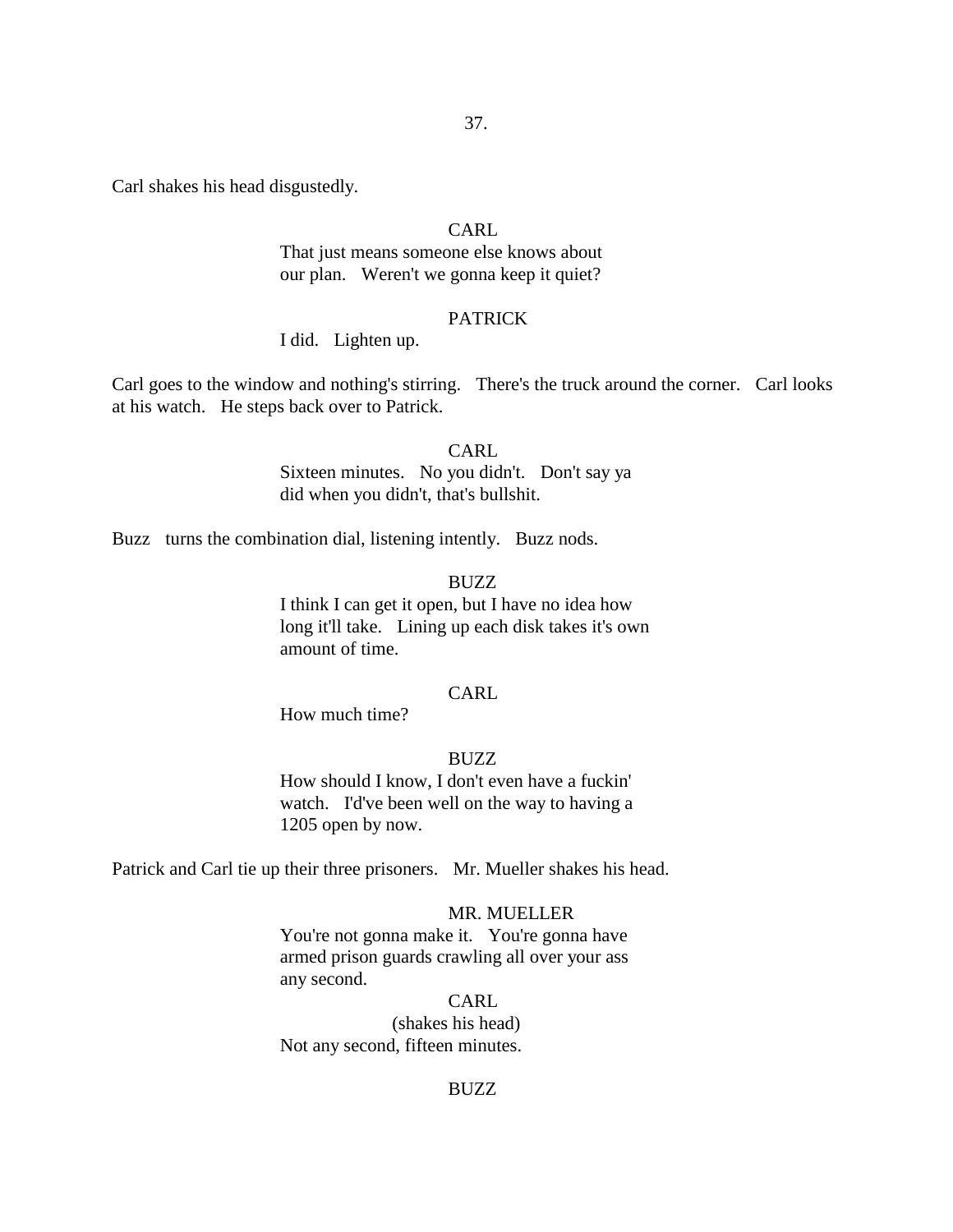I don't think I can make it in fifteen minutes.

# PATRICK

Oh, yes you will!

Patrick swings his pistol around and aims it at Buzz. Buzz shakes his head.

### BUZZ

Threatening me won't get his *Universal 1405*  open any faster, asshole!

#### PATRICK

(pissed) All right! Fine! Just lay off me, okay!

Carl steps between them, pulling Patrick over to the side. Carl points in Patrick's face.

# CARL

No, *you* lay off! We wouldn't be going through this shit if you'd've scoped this place out yourself like you said you would.

#### PATRICK

(rolls his eyes) You still buggin' me about that?

# CARL

What is it? Ancient history now? So far you've screwed up your whole end of this deal!

# PATRICK

(angry) Hey! Fuck you! What happened to you in prison

there? You go and lose your faith?

# CARL

Hey! Shit-for-brains, I didn't join a new religion, I planned a perfectly good heist that's suddenly going all wrong 'cause of *you!* And it pisses me off!

### PATRICK

Yeah, well you're startin' to piss me off, so just cool out, all right? We'll be fine. Trust me.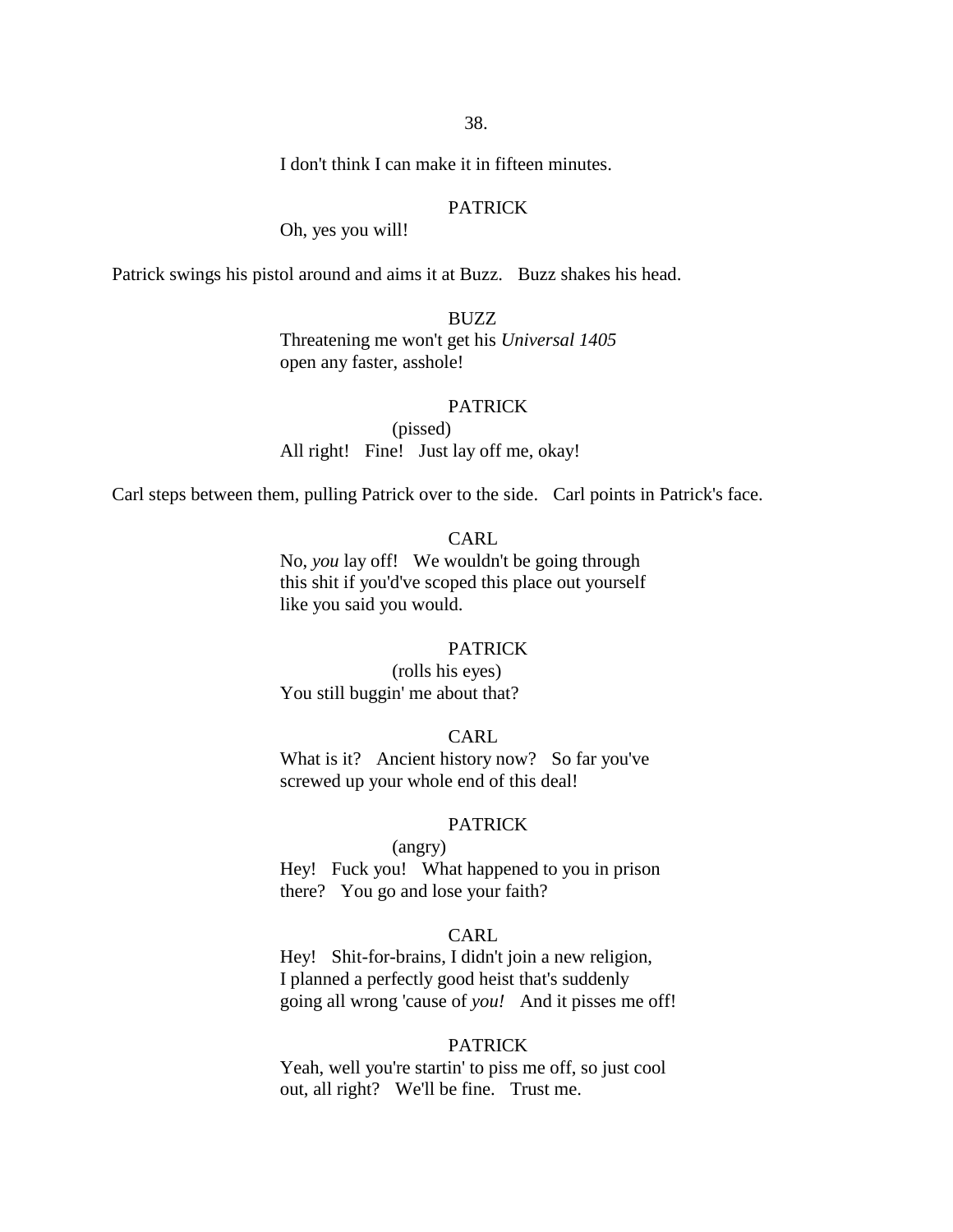Carl's had it. He looks to heaven shaking his aching head.

# CARL

Are you kidding me? Why do you keep saying that?

# PATRICK

What? Can't you trust me anymore?

# CARL

Anymore?

Patrick finally takes true umbrage.

# PATRICK

You sayin' you *never* trusted me?

CARL Look, you're my pal, but don't push this.

# PATRICK

Are you sayin' you never trusted me? I wanna know.

### CARL

This ain't the time.

# PATRICK

I say it is.

# CARL

All right, fine. How about the fuckin' Seaholm game when you totally crapped out on me, the team, and the whole damn school? Huh? You left me hangin' out in the breeze pickin' my nose a dozen times 'cause you wanted to screw that moron halfback's sister. What about that? Didja even get his sister in the sack?

# PATRICK

(abashed)

Well, no.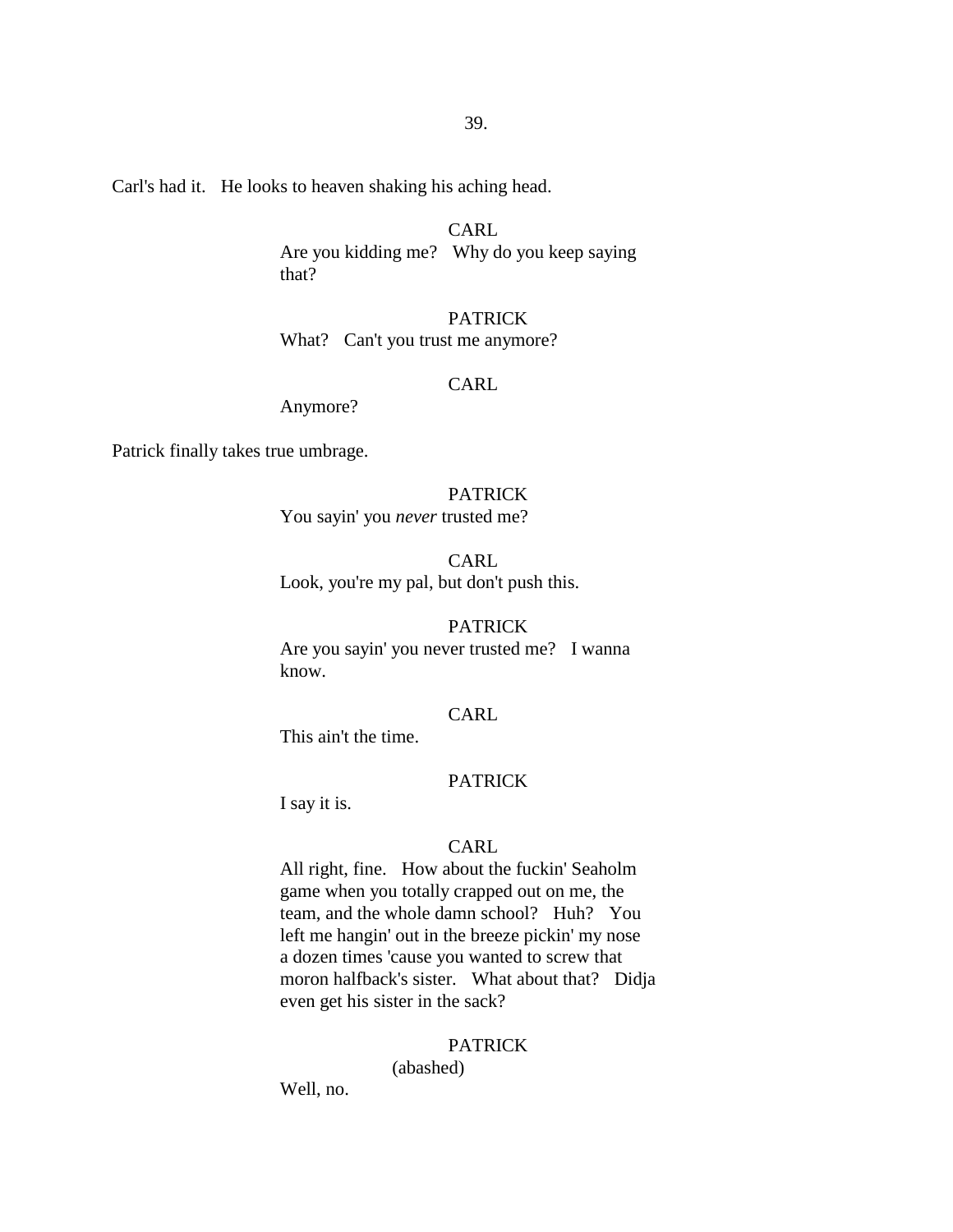So do me a fuckin' favor and stop with that "trust me" horseshit, okay?

# PATRICK

(shocked) Jesus! You've changed.

CARL Yeah, I'm ten years older.

# PATRICK

(pokes his own chest)

Well so am I.

CARL Yeah, but you didn't get any smarter.

# PATRICK

(frankly) You got all these problems with me, what am I doin' here? Answer me that? (it's an excellent question, one that Carl hasn't got an answer for) It's 'cause I'm your best friend, remember?

CARL No, it's 'cause you owe me one.

PATRICK Fine. Then let's just get it done and get outta here.

# CARL

Fine.

# BUZZ

(looks up) I got the first tumbler. Two more to go.

CARL

You gonna get two tumblers in twelve minutes?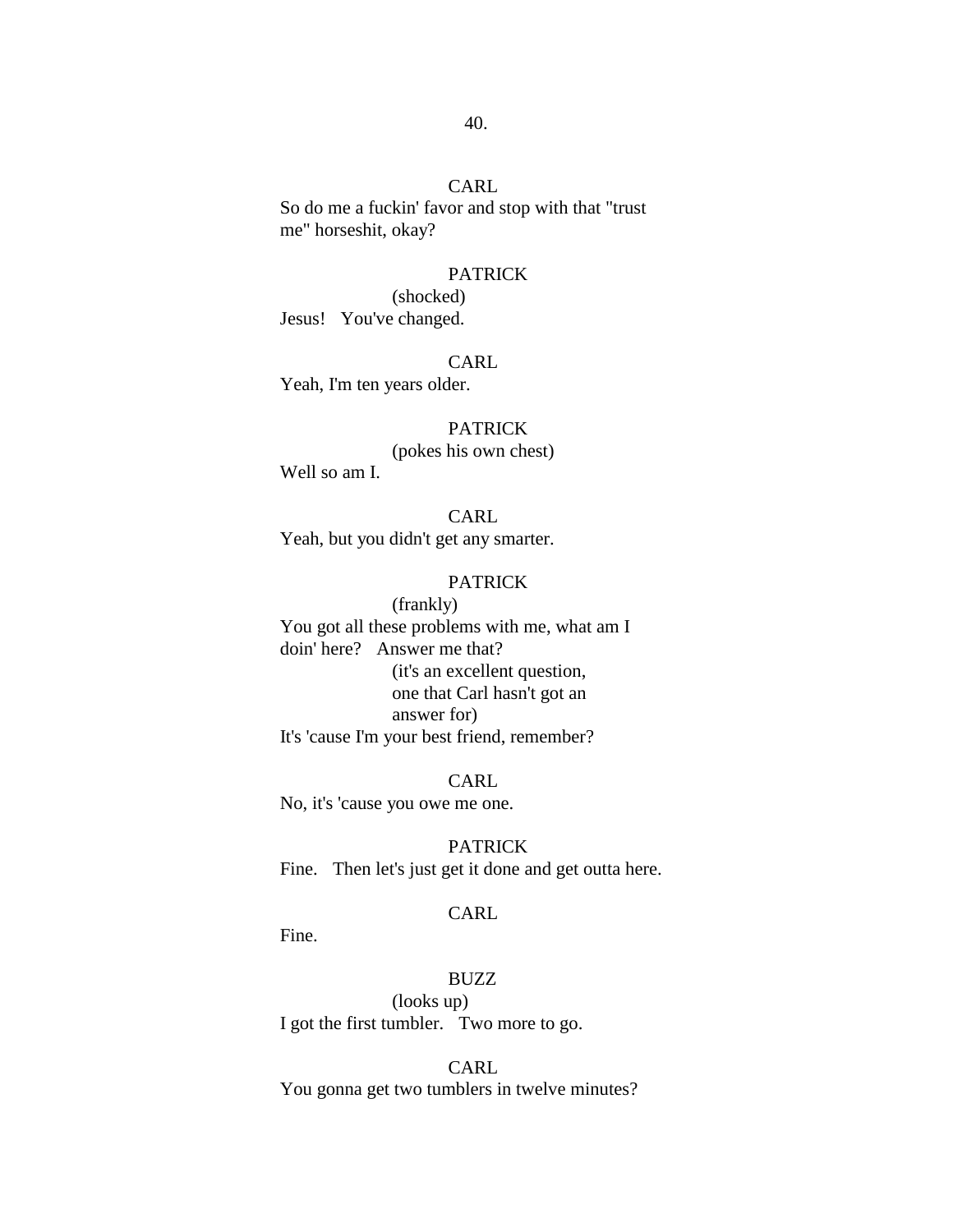### BUZZ

Maybe, but just. It would be a far, far better thing if you two would stop arguing about twenty year old high school football games and figure out a way to buy us some time.

Buzz goes back to his business. Patrick aims his pistol at Mr. Mueller.

### PATRICK

Why don't we get this fat fuck to open it? He's *gotta* know the combination.

### CARL

(shakes his head)

Except he doesn't.

Mr. Mueller looks closer at Carl.

#### MR. MUELLER

How do you know? Who *are* you?

Carl aims his pistol at Mr. Mueller's head.

# CARL

Don't push your luck, fatso! I'm having a rough day. Eleven minutes.

# PATRICK

There'll only be two guards with the Warden, right? We can take 'em.

Carl looks at Patrick in amazement.

#### CARL

What do you mean? Kill 'em?

# PATRICK

Sure. Why not? Fuck it!

# CARL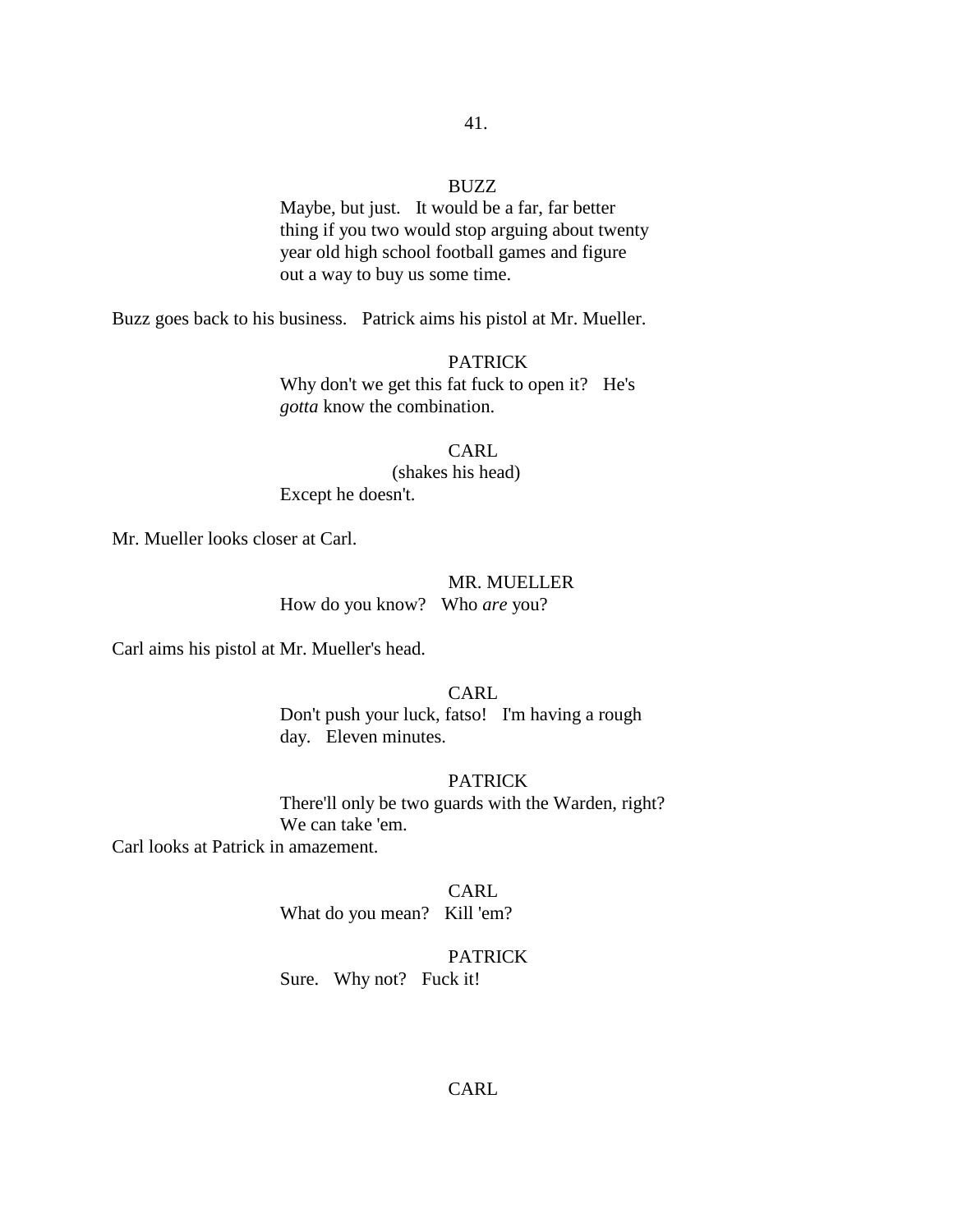And the Warden? And these people, too? (Patrick shrugs; the people in question don't look like they like the idea much) Don't be stupid.

Now Patrick gets furious.

#### PATRICK

Oh, now I'm stupid, too, huh?

CARL

*And* you're pissin' me off .

# PATRICK

Well, I got news for you, buster! I'm *not* stupid! You think you're so fuckin' smart, huh? Who just did ten years in the slammer? Me or you?

#### CARL

Yeah, with *your* gun.

Patrick looks at Carl squarely.

# PATRICK

You got ten years -- with *my* gun -- and *I* walked. So, who's the stupid one, huh?

Carl can't believe it.

CARL

Hey! I could've ratted on you anytime, but I didn't.

#### PATRICK

I know, and I appreciate it. That's what a friend does for a friend. But I don't like bein' called stupid, okay? Not by you or anybody. Besides, I'm not stupid; I'm smart!

Carl looks at his watch and paces.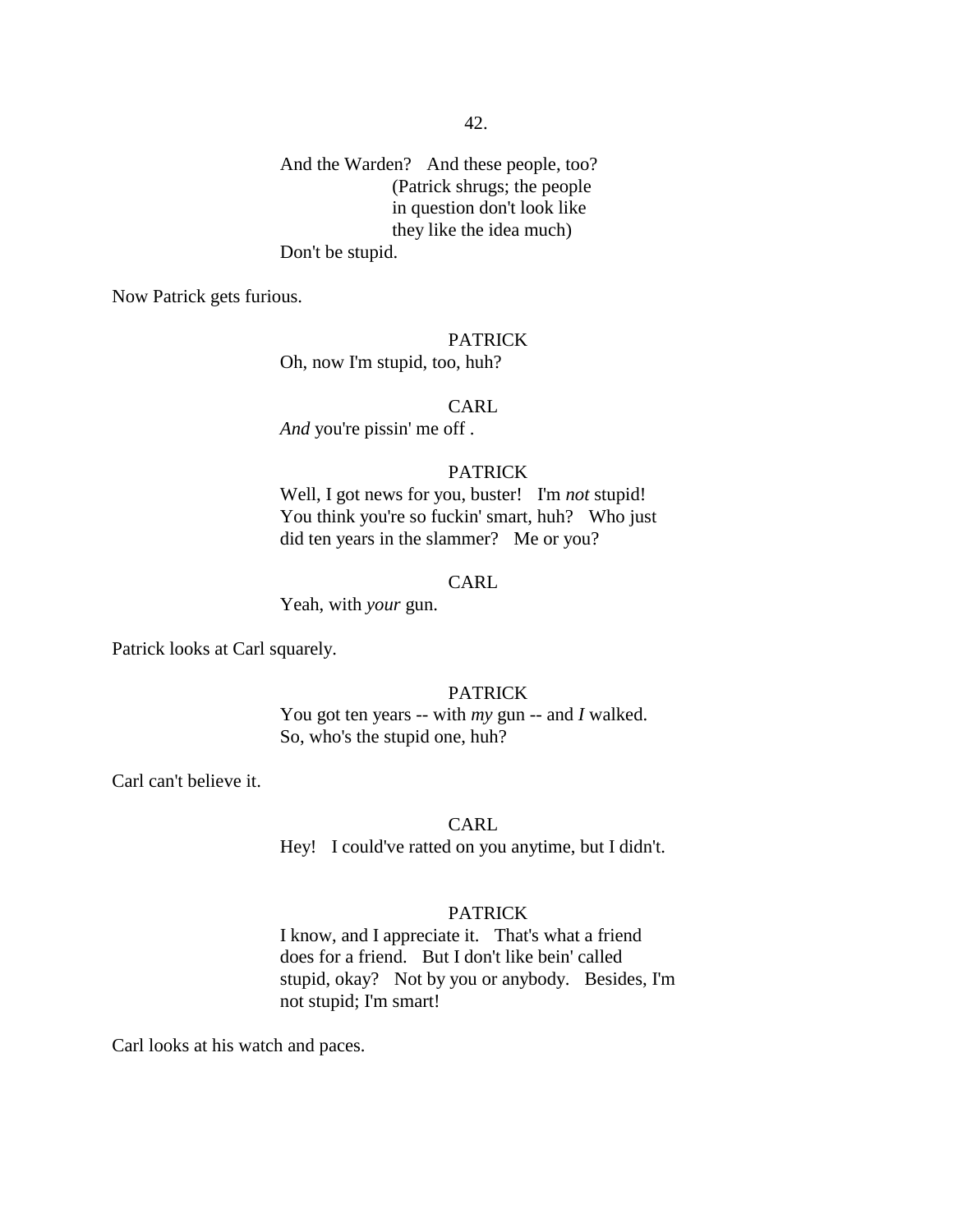(tense) Ten minutes! Fuck! (to Patrick) *You're smart*?

### PATRICK

Yeah, I am.

# CARL

(laughs harder) You failed every fuckin' class. You were in remedial everything. You flunked gym!

# PATRICK That's *not* what I'm talkin' about.

CARL Well, what *are* you talkin' about then?

#### PATRICK

# (points at his head)

Street smarts.

# CARL

(nods) All right then, Mr. Smartguy, what do we do now?

#### PATRICK

We should've blown the fuckin' safe, that's what we *should've* done.

### CARL

Meaning, you haven't got an idea to save your life. **PATRICK** 

And what about you?

Carl looks around the office in desperation, then looks at his watch and shakes his head wearily. Carl is beginning to really feel the pressure.

### **PATRICK**

*I* say, let's take 'em when they get here. Simple.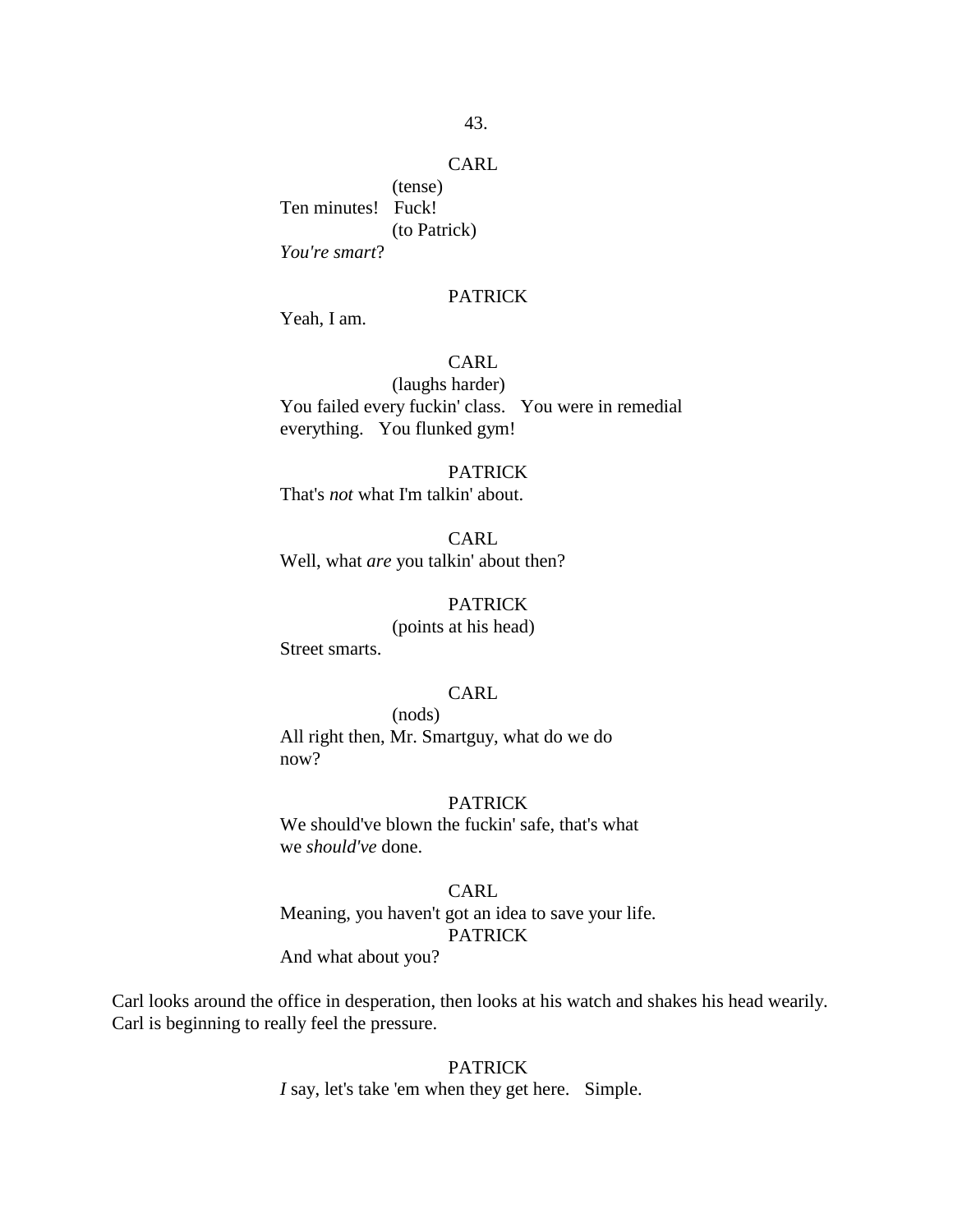Carl ignores Patrick, his brow furrowed, deep in concentration.

# PATRICK

You listening to me?

Carl finally spots the Rolodex on Mr. Mueller's desk.

### CARL

We ain't takin' anybody.

Carl grabs the Rolodex, flips through the pages, then shoves it into Mr. Mueller's face, followed by the barrel of the .38 and the telephone receiver.

# CARL

Call the Warden and stall him.

# MR. MUELLER

(skeptical) I'm sure he's already on his way here.

# CARL

(intense) Call him in his car! Ask him to stop and pick you up something. A pack of cigarettes.

# MR. MUELLER

(harumphs) I don't smoke.

Carl cocks the pistol, jams it up Mr. Mueller's nose, shoving the telephone to his ear.

#### CARL

(very intense) You cocksucker, think of something! Be convincing. I'm getting desperate, understand?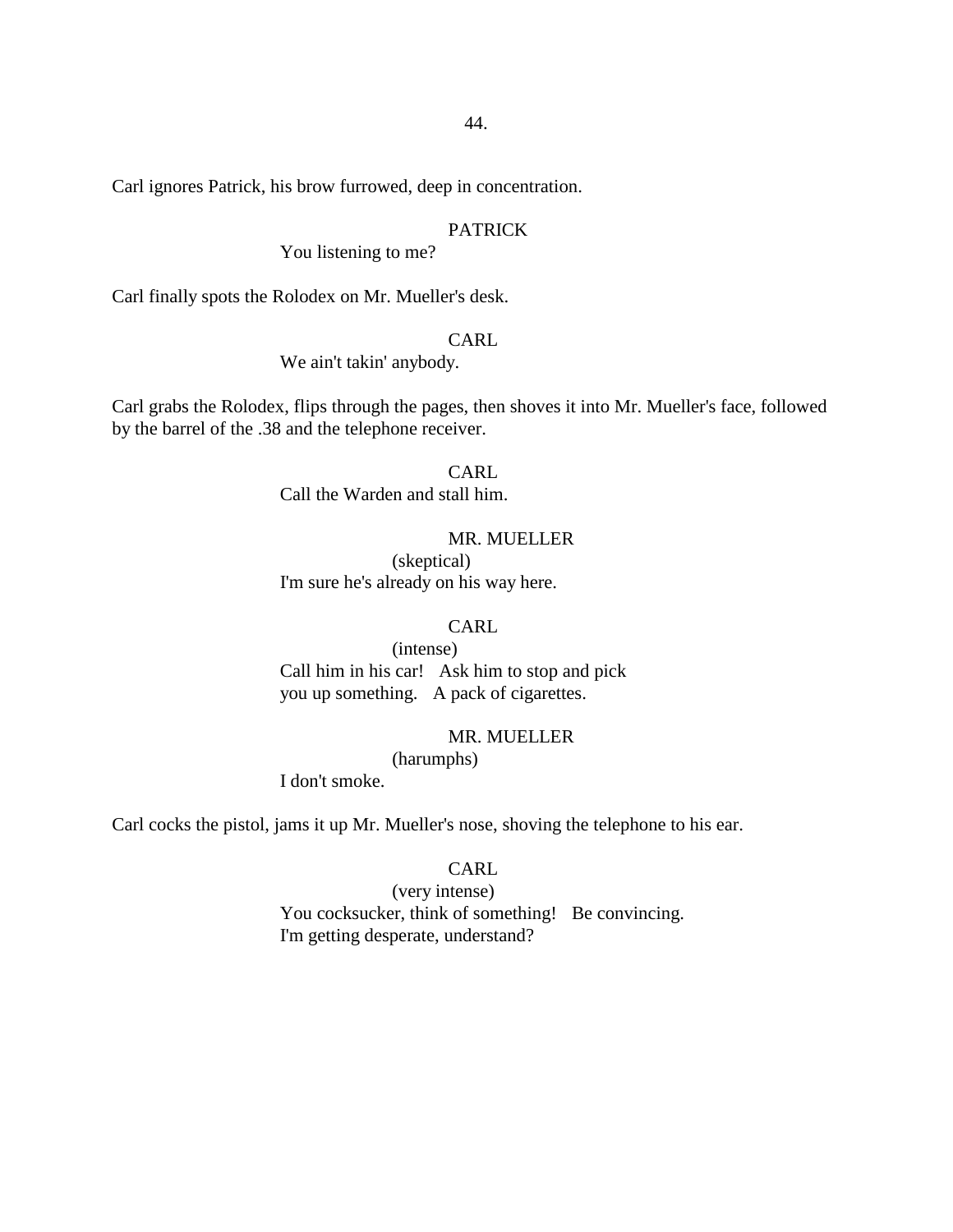# MR. MUELLER

(nods)

Yeah.

(Mr. Mueller dials the phone and it rings . . . And rings . . . And rings . . . Then is answered)

Hello, Emmett? Yeah, it's Joe. Uh . . . I don't suppose you could stop and pick me up some ice cream, could you? Double chocolate? Yeah, there's a 7-11 on the way.

Carl suddenly looks highly suspicious. He glances at Mr. Mueller's desk and sees the can of Slim-Fast diet milkshake. Carl whispers in Mr. Mueller's ear.

> CARL If you're fuckin' with me, you're dead!

Mr. Mueller covers the receiver.

#### MR. MULLER

(whispers)

What?

CARL You're on a diet. This is a trick.

Mr. Mueller returns his attention to the phone.

### MR. MULLER

Sure I'm on a diet, Emmett. I'm breakin' it. (listens) Yeah, I know it's a little weird, Emmett, I just got a cravin', that's all. You understand. (listens; smiles) Yeah, that'd be great. A pint'll be fine. (listens) Yeah, sure it's here. Yeah, without a hitch. Okay, I'll see ya in a few minutes. (he hangs up) There.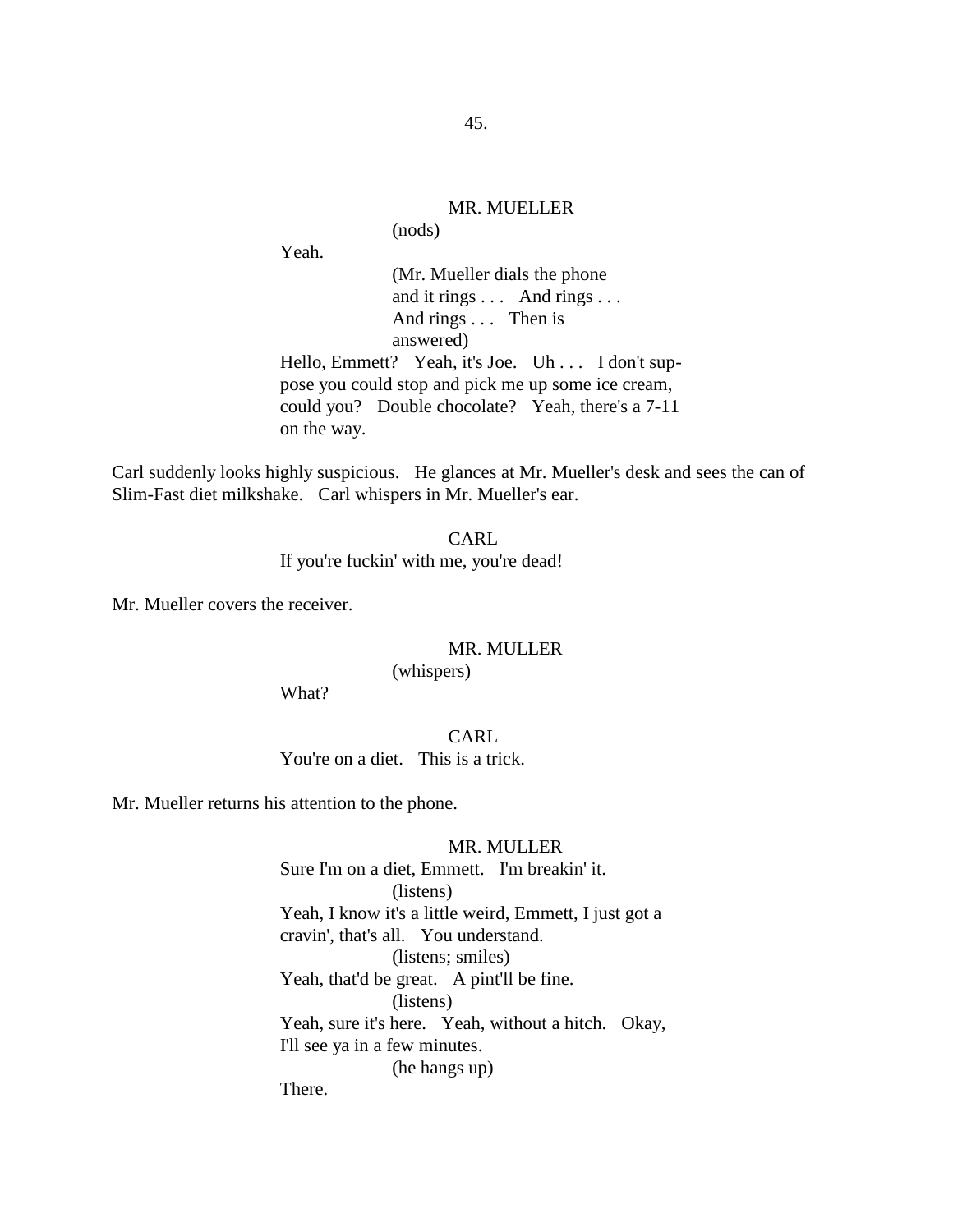(Carl looks skeptical) Seven minutes, plus an ice cream stop. Buzz?

#### BUZZ

# (looks up)

We'll see . . .

#### PATRICK

# (grins)

Way cool, dude. All right. You see, it's all workin' out fine. Together we make this shit happen. Just keep the faith.

# CARL

(exasperated) Oh, for Christ sake, Patrick, just shut up, okay?

# **PATRICK**

What is your problem? Don't be tellin' me that.

# CARL

Or what?

#### PATRICK

*You* don't tell *me* to shut up, that's all.

# CARL

# (amazed)

You must have a fuckin' screw loose. We're gonna have armed prison guards marchin' in here in six minutes. If we ever get outta this fuckin' nightmare alive, *you're* on my shit list, buddy!

# MR. MUELLER

# (interjecting)

You fellas can still just walk away from this whole thing without a problem. You're never gonna get away with this.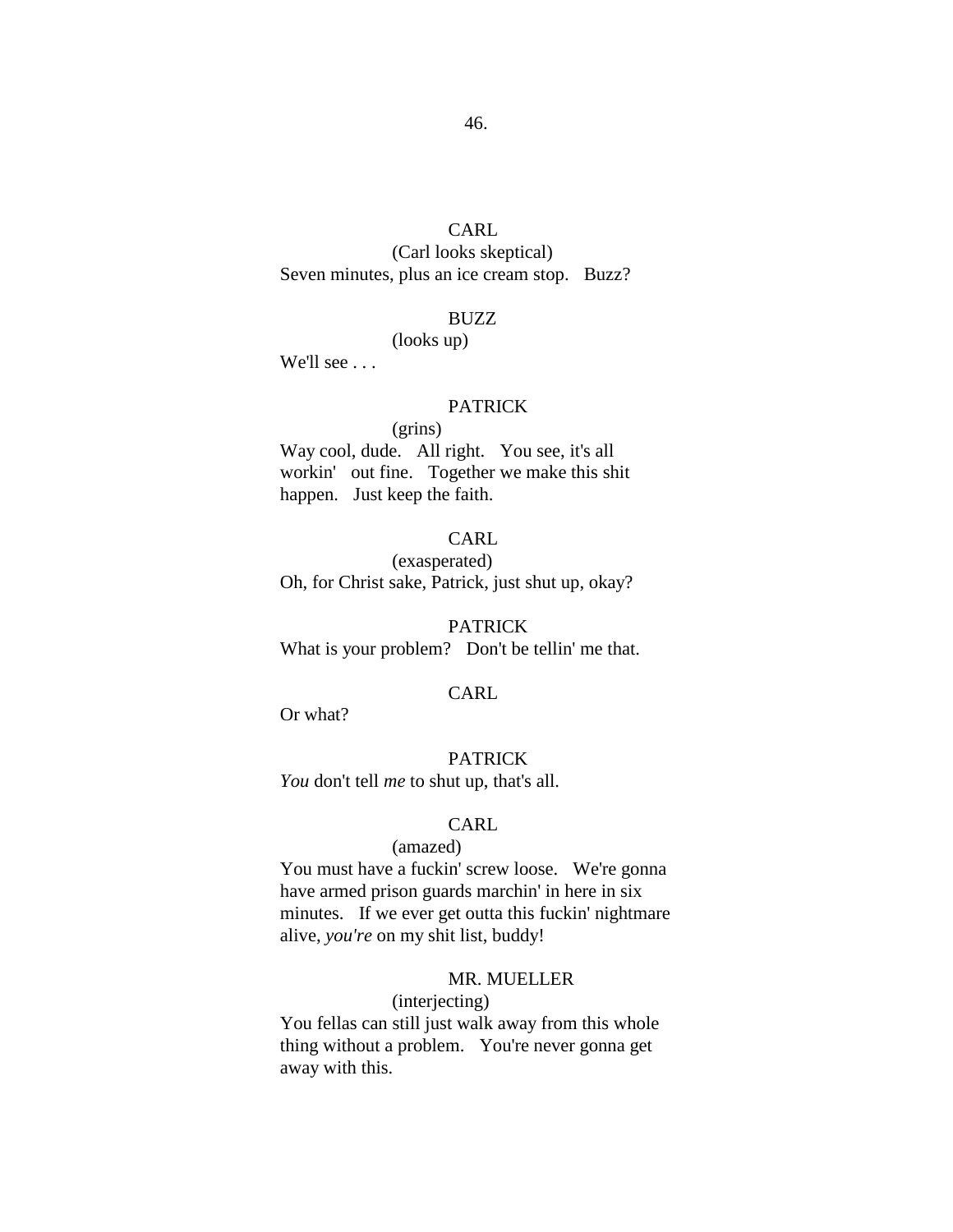#### BUZZ

I got the second tumbler.

### PATRICK

# (grins)

All right!

# CARL

(worried) Can you get the last one in five minutes, plus an ice cream stop?

#### BUZZ

(nods) I think so. You're damn lucky you got me, ya know. I'm the best.

# CARL

That's *why* I got you.

Buzz and Carl exchange an appreciative look.

# MR. MUELLER

These guys'll get you. They'll track you down and kill you. You still got a chance here.

# CARL

You wanna be gagged, too? I got just two words for you -- *shut the fuck up!*

# **RECEPTIONIST**

(scared) I've got to go to the bathroom.

Patrick shoves his leering face into hers.

# PATRICK

(grins) Go ahead, go. Who's stopping you?

The Receptionist starts to cry. Carl turns to Patrick.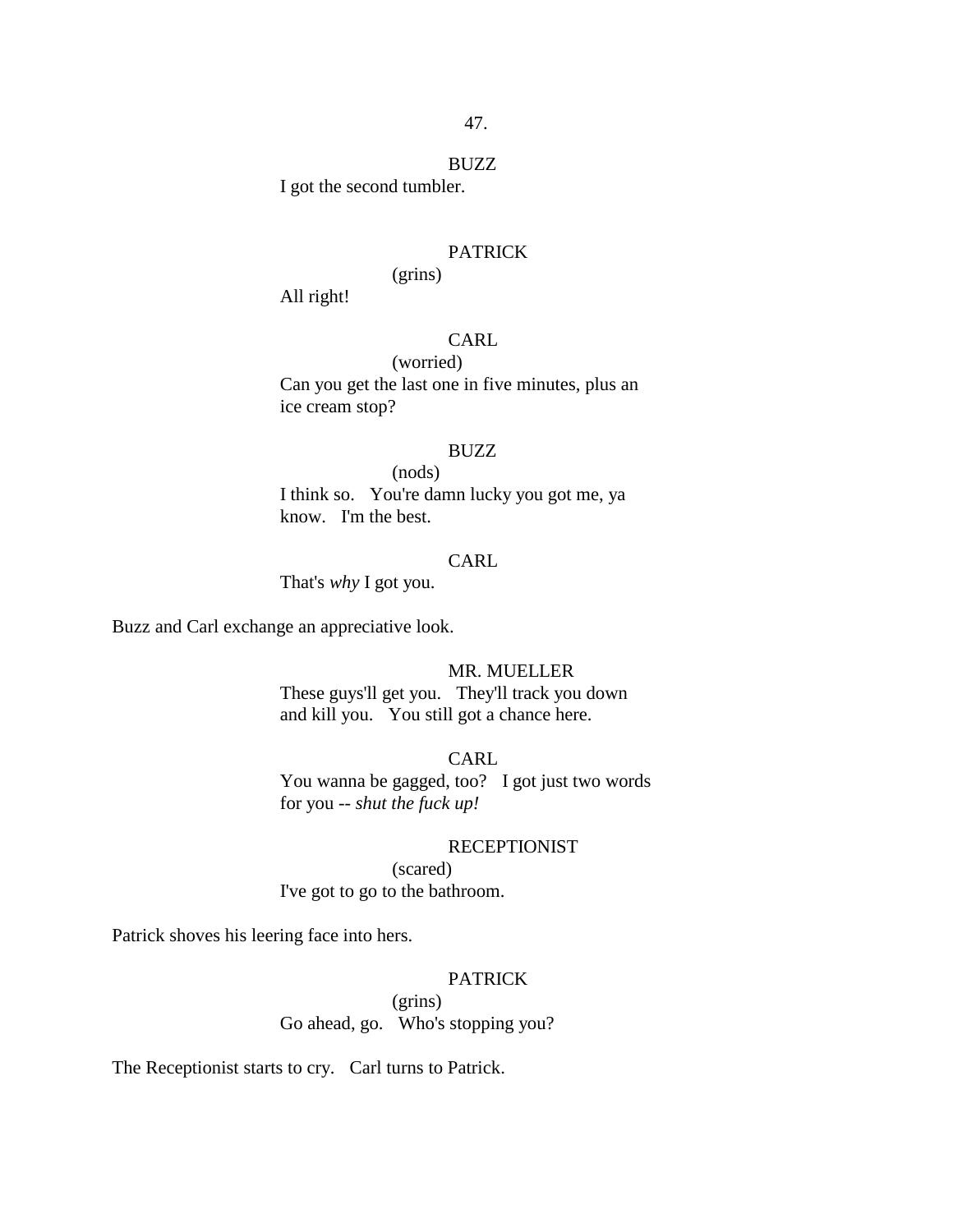Knock it off, will ya? (to Receptionist) You can hold it for five more minutes, can't you? (she nods) Good. You'll be fine.

# MR. MUELLER (furrows his brow) Where do I know you from?

# CARL

Just hope you don't remember, 'cause I'll have to come back for you, and I don't wanna do that.

Buzz really concentrates, listening through the stethoscope with his face scrunched up in a knot, peering intently through the hunk of broken lens.

### BUZZ

(to himself) Come on, come on, you little son of a bitch . . .

### MR. MUELLER

I'm saying this for your own good. Just leave now. I beg you.

### PATRICK

Shut up, motherfucker! I'll fuckin' kill you for fun, you understand?

# BUZZ

Come on, come on . . .

# CARL

Four minutes.

Suddenly, the gray-haired Security Guard gets his hands free and makes a run for it. Without a second thought Patrick raises his pistol and fires twice into the Security Guard's back. The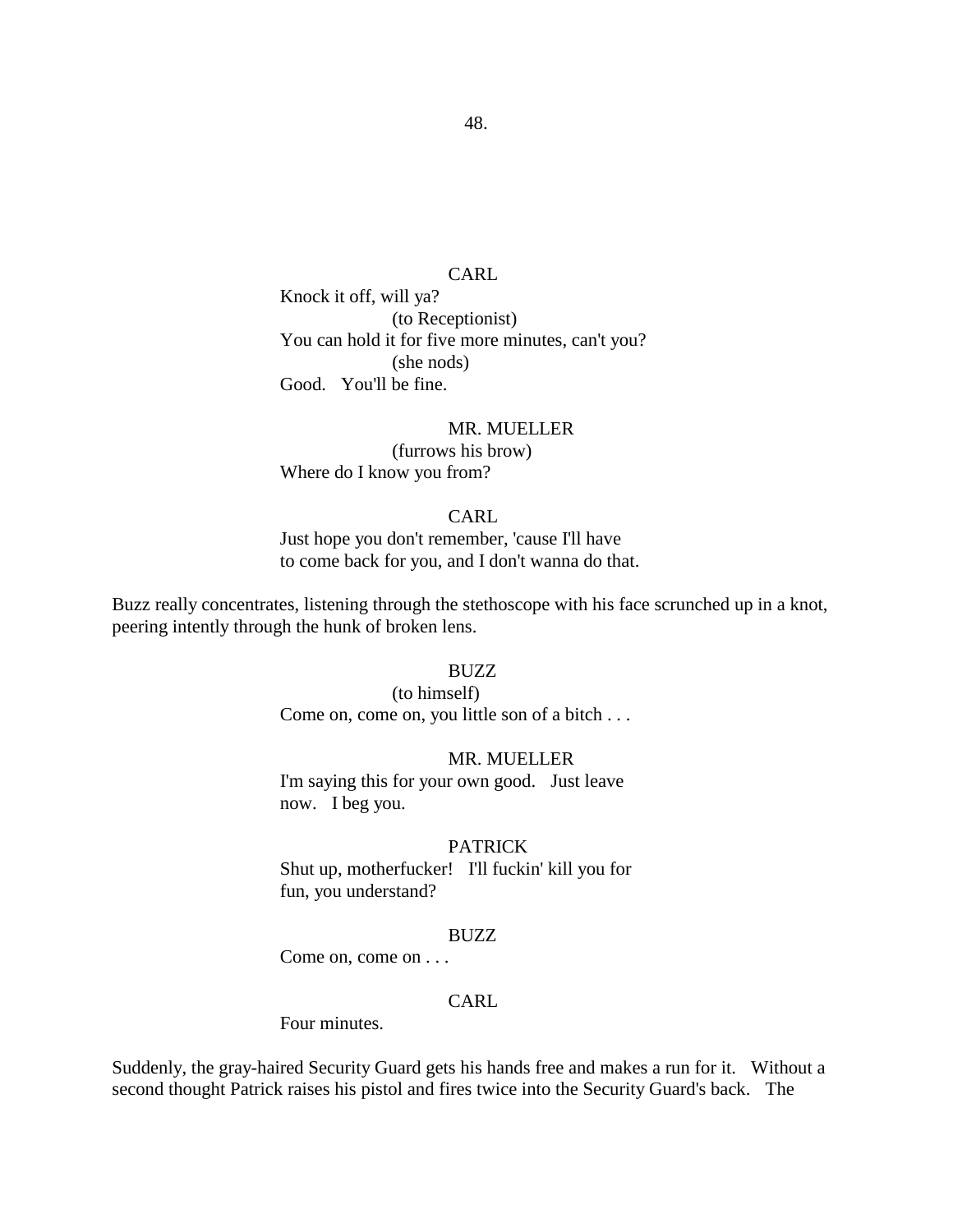Security Guard hits the ground in a motionless heap. The Receptionist starts to scream at the top of her lungs. Patrick swings the gun around, aiming in on the Receptionist.

# PATRICK

# *Shut up or you're next!*

She shuts up fast, but continues to blubber. Carl goes to the downed Guard.

### CARL

(freaked out) Jesus Christ, Patrick! Now you've really gone and done it! If this guy ain't dead, he's gonna be soon.

(to himself) What the fuck else could go wrong?

# PATRICK

# (angry) You could go and say my name again, *Carl!*

Meanwhile, Mr. Mueller is turning blue, gasping for air, his entire body spasming. The Receptionist gasps, pushing herself away.

#### RECEPTIONIST

Oh, sweet Jesus! He's having a heart attack.

Carl turns to Mr. Mueller, sees his condition, then covers his own face in horror. Carl loosens Mr. Mueller's tie.

### CARL

### Oh my God!

Patrick watches the scene aiming his pistol one way, then the other. Buzz notes everything going on with a disgusted shake of his head, but keeps working.

Carl is going back and forth between the Guard and Mr. Mueller. He finally throws his hands up in despair.

### CARL

### They're dyin'. Both of 'em.

Carl stands, looking plaintively at Patrick. Patrick is freaked out, too. PATRICK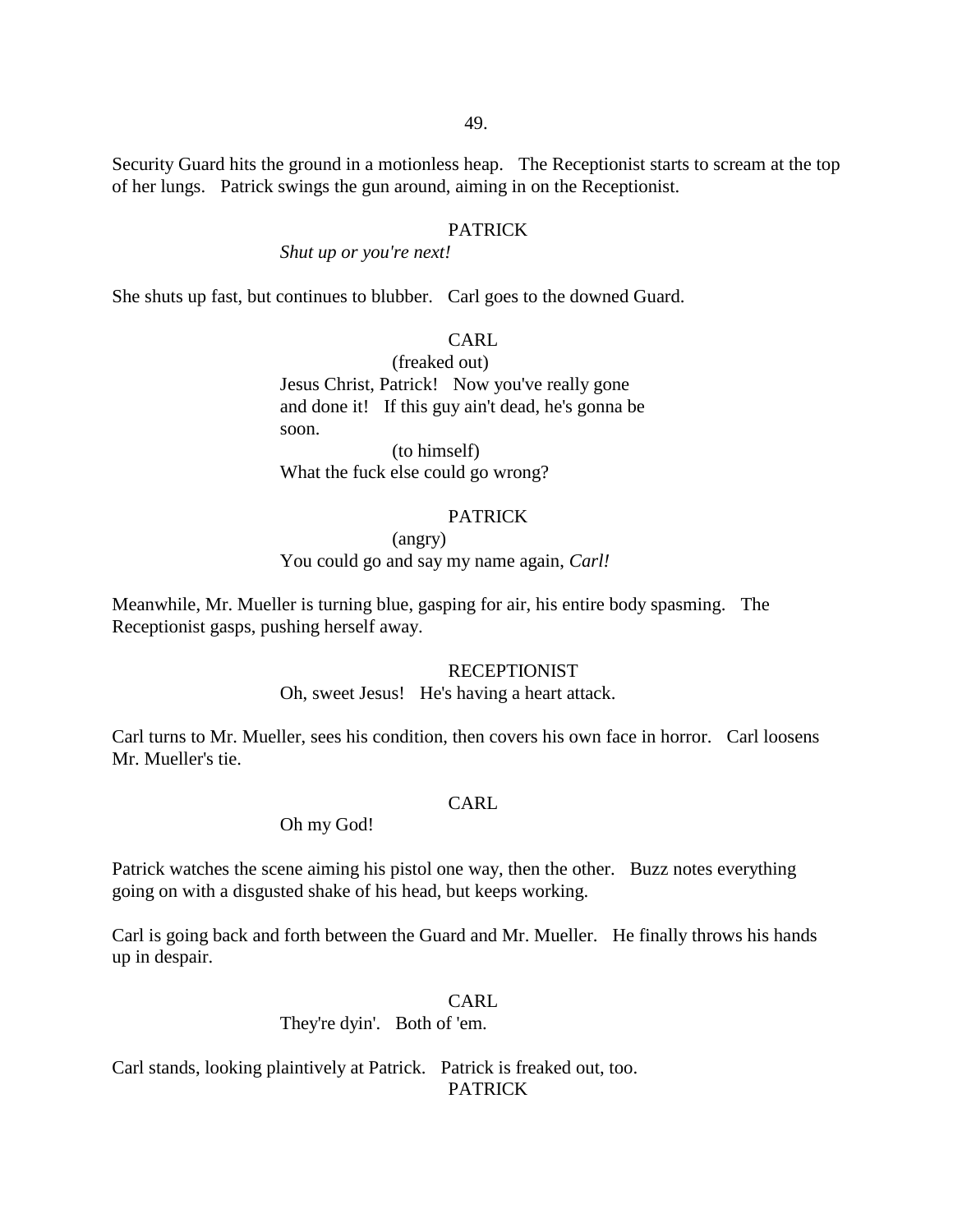# (wide-eyed)

I had to do it. You saw. It was the only way. I'm not happy about it either, but shit, it all happened so fast. I mean, we're holdin' guns on these people, they're not supposed t' run!

Carl presses hard over his right eye.

CARL We gotta get outta here! Now!

Buzz turns around.

#### BUZZ

I've just about got it . . .

Everybody watches Buzz at the safe. Carl looks at his watch, then glances out the window and sees a car coming.

# CARL

Ah, shit! It's them! What else? It's a fuckin' nightmare! What happened to the ice cream?

Patrick looks at Mr. Mueller's bug-eyed face.

### PATRICK

He sure as shit don't need it now.

Buzz turns the dial very slowly, then stops.

# BUZZ

I got it.

Buzz stands, turns the spoked crank, the bolts shoot back with a thunk and the safe opens.

# **PATRICK**

All right!

Patrick helps Buzz pull the two heavy laundry bags out of the safe. Patrick tosses one of the bags to Carl, slinging the other bag over his shoulder. They both exclaim:

# CARL & PATRICK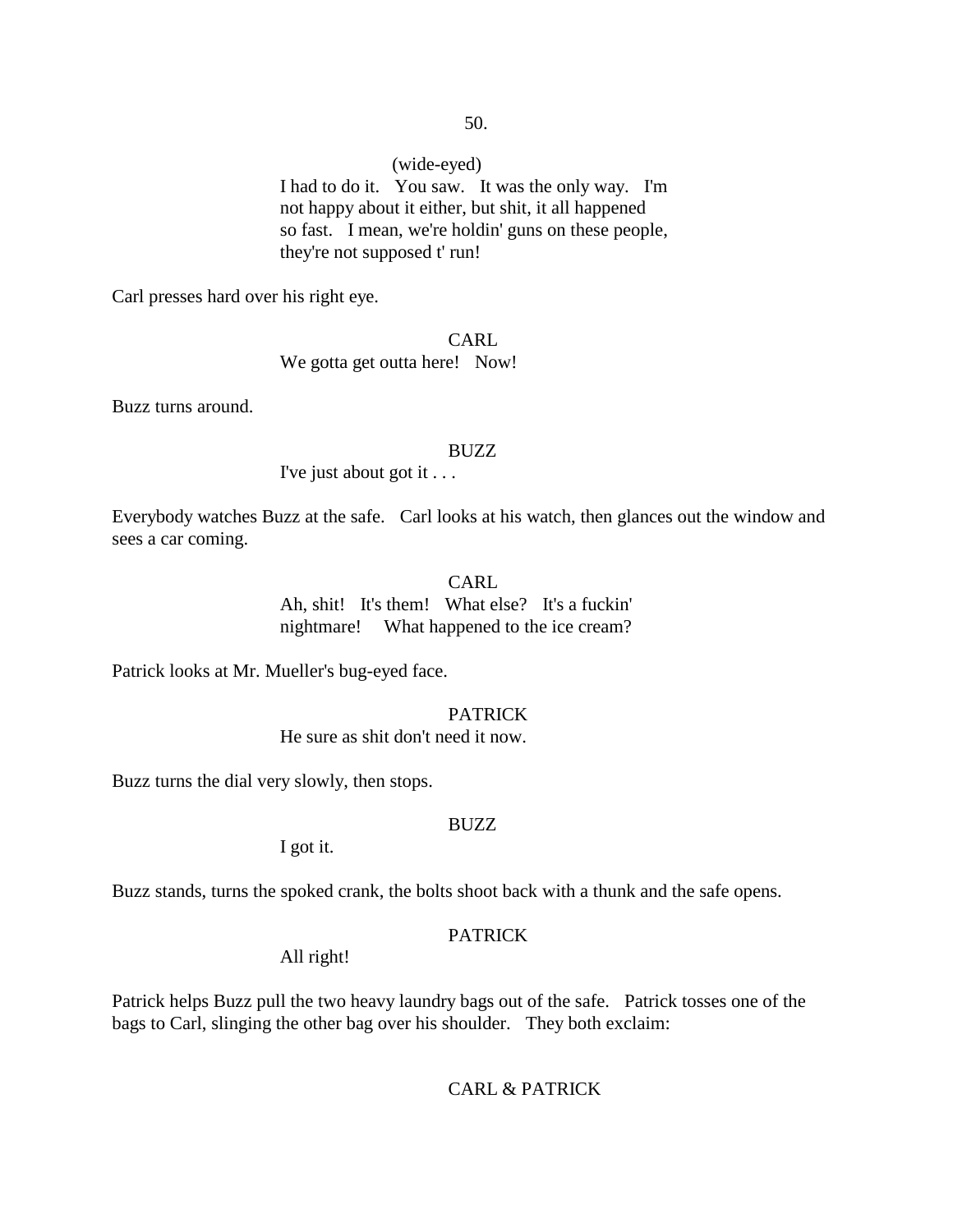Jesus!

The bags are heavy. Carl opens the bag and glances inside.

### CARL.

It's all fives and tens.

# PATRICK

Then it pro'ly ain't a quarter of a million.

Patrick gives Carl a look saying: So whose the fuck-up now?

# CARL

Come on!

Buzz retrieves his tools, puts them in his bag and stands. Carl gives a final look around: two lifeless bodies and a sobbing woman on her knees. Carl can't believe it. He looks out through the window and sees that the Warden's state-issue sedan filled with PRISON GUARDS is just pulling up in front. The harried trio quickly exit out the back door.

# END ACT TWO:

ACT THREE:

18 EXT. ALLEY -- DAY 18

The guys get outside, weighted down with the big bags, to find that both Donny and the truck are not there.

CARL, PATRICK & BUZZ

*Fuck!* 

# PATRICK That junkie cocksucker motherfucker!!

Patrick kicks the pavement hard.

# BUZZ

There goes my watch!

Carl turns to Patrick in disgust, poking him in the chest.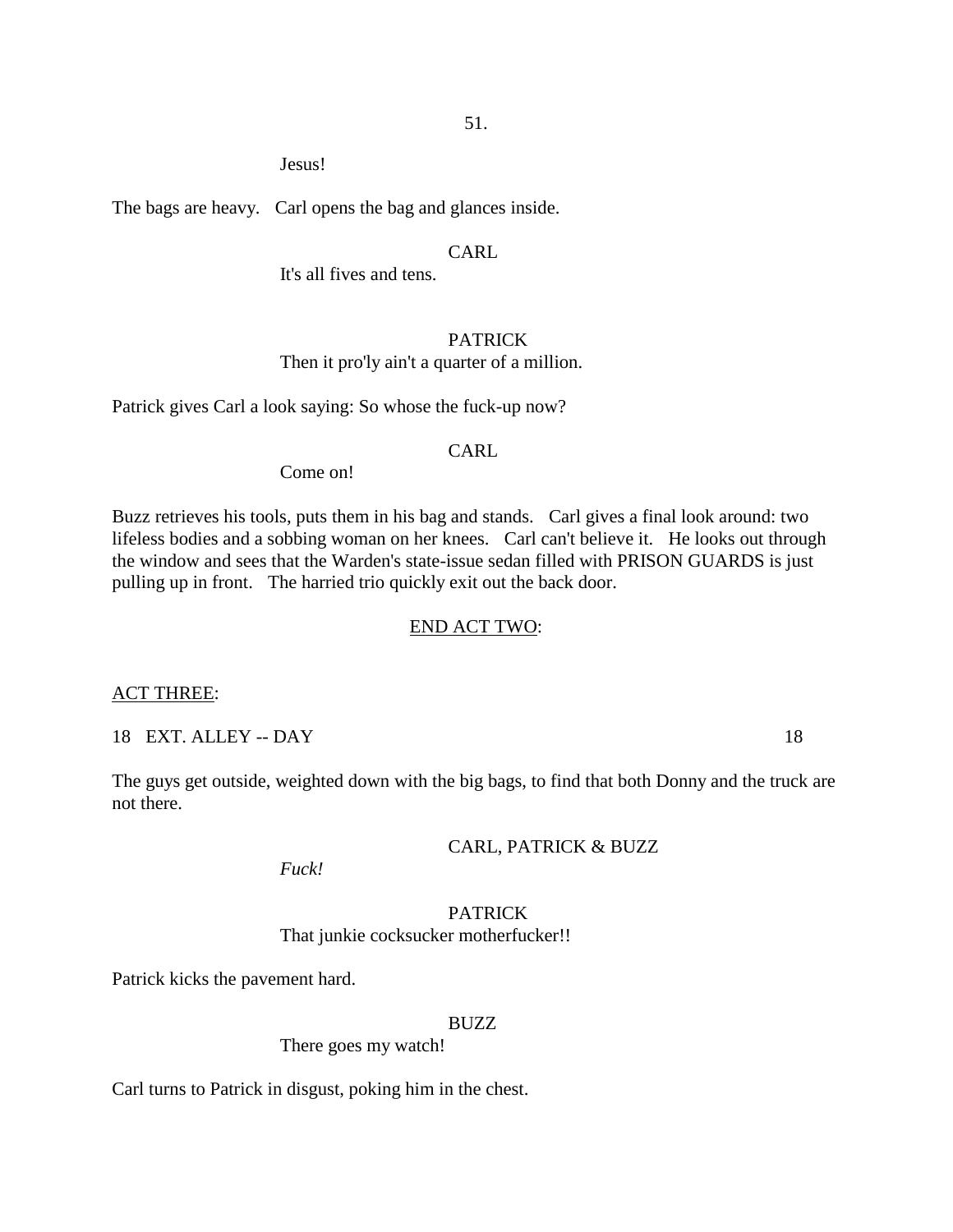# CARL One more part of your deal just blew up in our stinkin' faces!

Patrick grabs Carl's hand threateningly.

### PATRICK

# *Hey!* Let's talk about it later, okay?

Patrick lets go of Carl's hand and they all start running up a long alley. Very quickly, Buzz with his heavy suitcase begins to fall behind. Then the Warden and three guards appear out the back door and begin shooting at them. The Warden holds a pint of ice cream in his hand. Buzz, the furthest behind, gets shot and goes down. Carl turns to go back for him.

#### PATRICK

Where the hell are you goin'?

# CARL

For Buzz.

### PATRICK

Fuck him!

Just then Carl takes a bullet in the arm, spinning him around. He and the bag go down in a heap. Patrick turns back, grabs the bag and keeps running.

#### PATRICK

Come on, Carl! *Run!*

Bullets are flying as Carl gets up and runs, holding his wounded, bloody arm, turning the corner after Patrick. The Prison Guards are about to give chase when the Warden says . . .

#### WARDEN

Come on, let's get the car.

They all quickly head back inside. The Warden throws the ice cream in disgust.

# 19 EXT. STREET ADJOINING ALLEY -- DAY 19

Patrick is now hauling both big bags. He turns to Carl, who is squeezing his bloody arm. The two talk while running.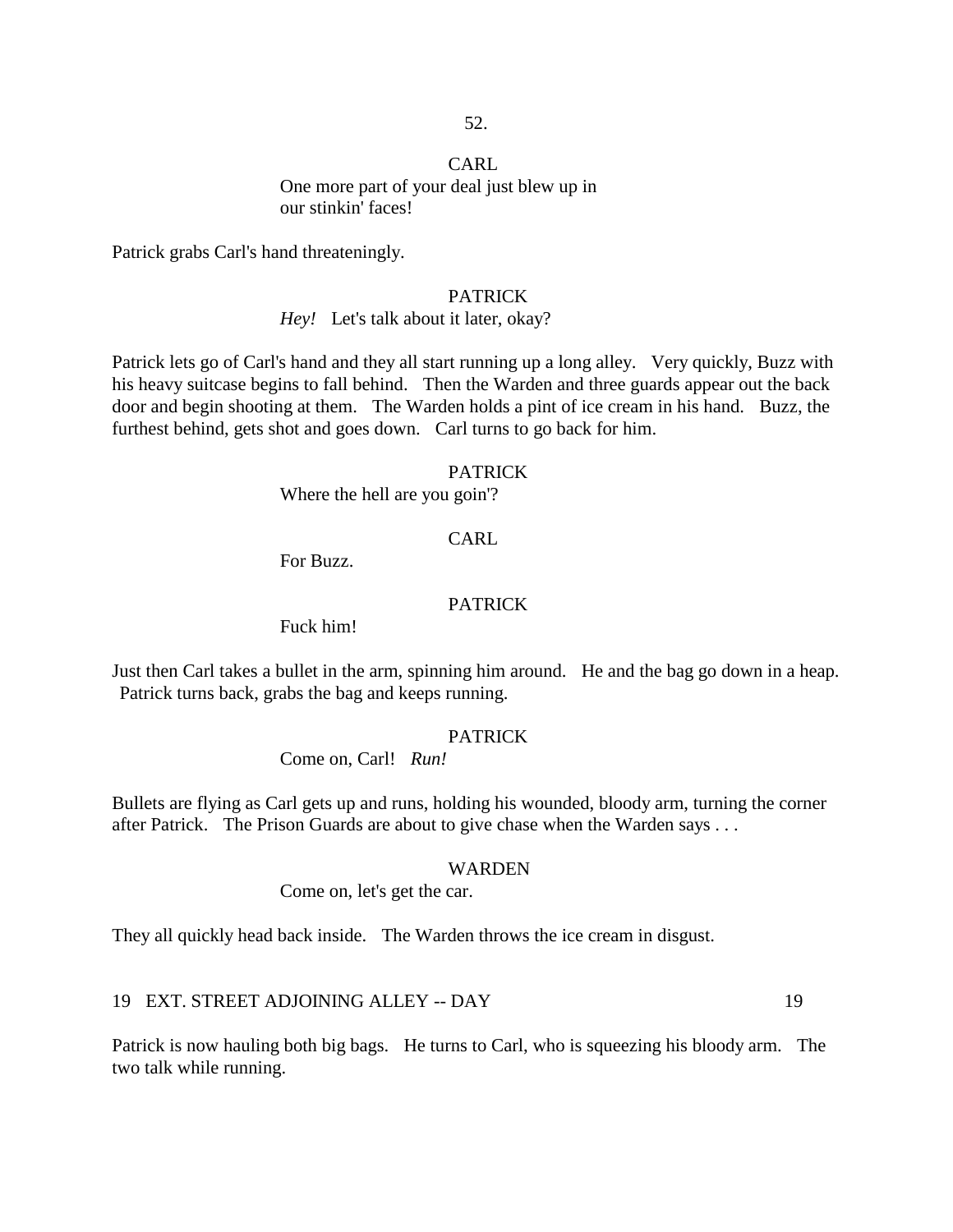#### PATRICK

Man, I told you not to go back. Why didn't you listen to me?

#### CARL.

(through clenched teeth) You've been wrong about every other fuckin' thing today, why should I think you're right about this?

### PATRICK

It happens sometimes, even to me.

### CARL

(pissed off and in pain) This couldn't've gone worse!

# PATRICK

(amazed) Hey! We got the money, didn't we?

Meanwhile, five and ten dollar bill are falling out of the laundry bags.

#### CARL.

Yeah, but everything else.

### PATRICK

Everything else don't fuckin' count! We're rich.

### CARL

We haven't gotten away yet.

### **PATRICK**

We will. Remember, keep the faith. I gotta get rid of these bags.

# CARL

And I gotta get off the street. Anybody sees me all covered with blood's gonna call the cops. Shit! Why'ja have to shoot that guy? The cops would never have been called into this thing otherwise.

# **PATRICK**

#### 53.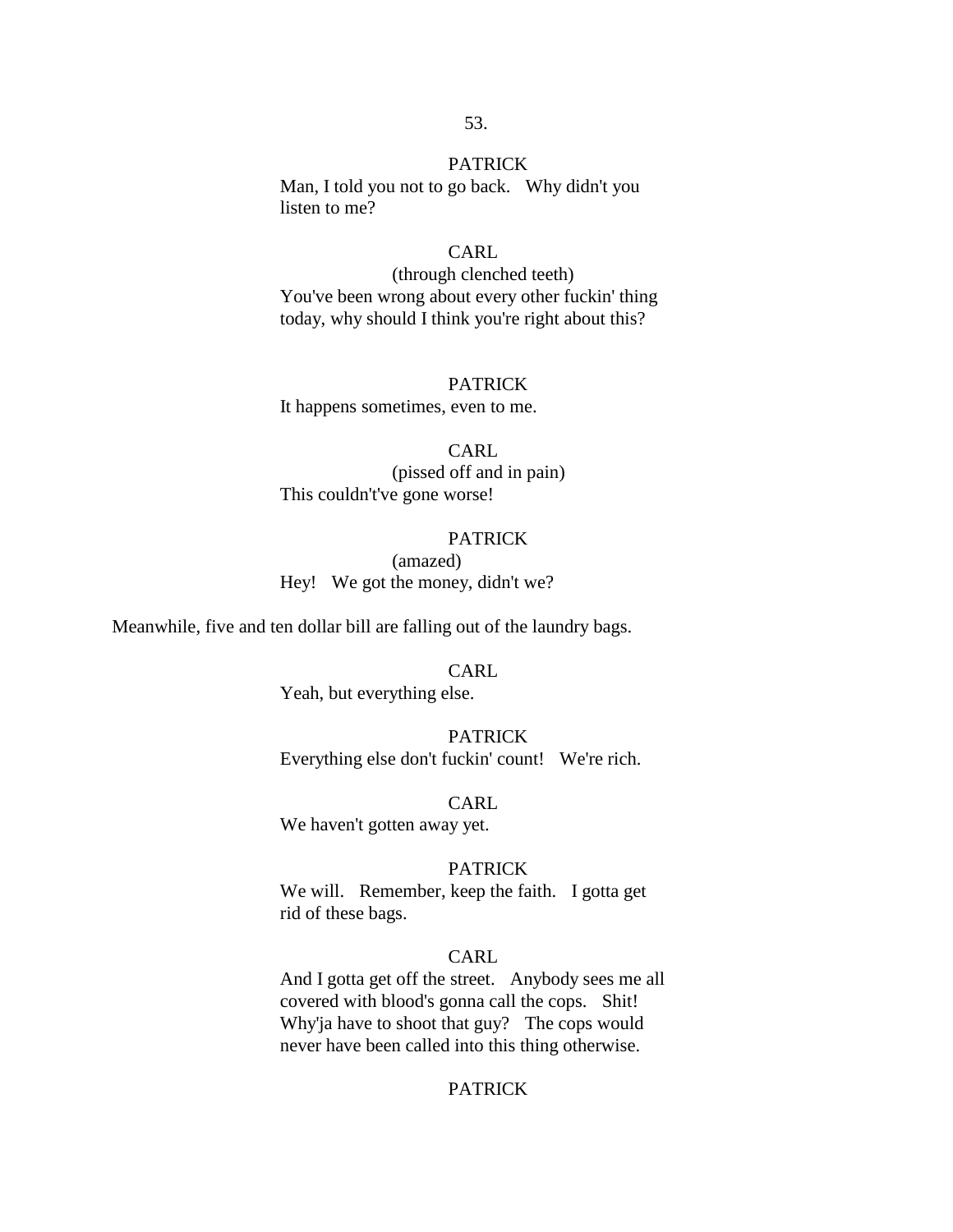He was tryin' to excape.

# CARL

He was an old man! You could've caught him easy.

### PATRICK

I didn't feel like it, okay? Whatever happened, happened. But we pulled it off. We're heroes. Now we gotta get off the street. Look, I'll stash the money and find us a ride. Where should we meet?

Carl thinks for a second, then pulls out the "Femme Fatale Outcall Massage" card with Janie's address on it.

# CARL

Two six three six Virginia. Number ten. (points) That's that way, I think.

### PATRICK

Two six three six Virginia. Got it. See ya in a few. And cool the fuck out. We'll be fine.

# CARL

(seriously) Don't just leave me hangin', man.

#### PATRICK

(offended) You think I'd do that?

#### CARL

I don't know anymore.

# **PATRICK**

Well I won't. Just be cool.

Patrick, with the money, goes one way; Carl, holding his wounded arm, goes the other.

# 20 EXT. BACK ALLEY -- DAY 20

Carl runs through a back alley, holding his arm, losing blood. He hears a police siren begin to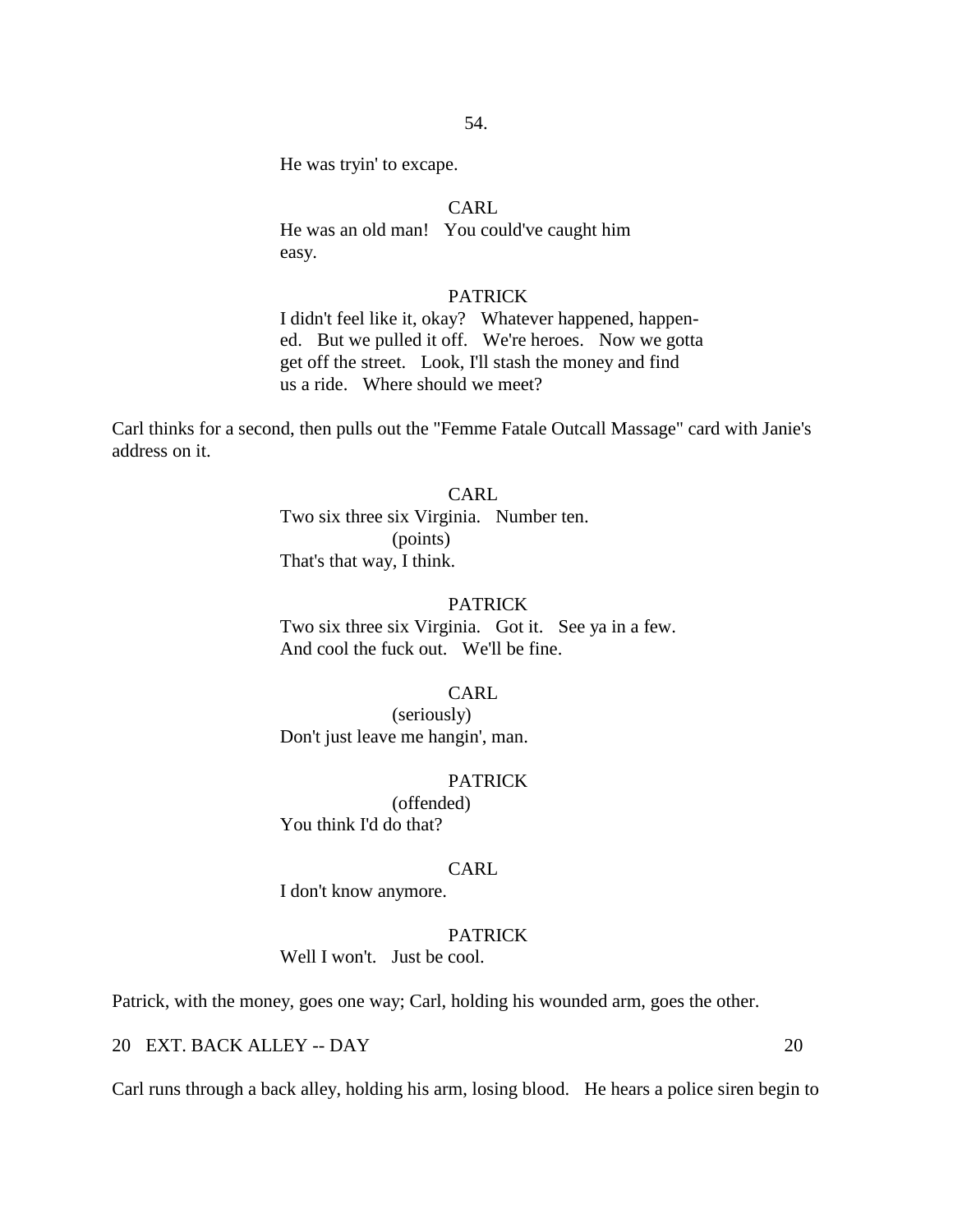wail. He ducks into a doorway, crouching down and holding his breath. The siren fades and Carl steps out of the doorway. Just then the Warden's sedan comes barrelling up the alley. Carl ducks back into the doorway. He watches the Warden's sedan drive past. Carl sighs, checks his wound -- still bleeding -- then starts to get up when a VOICE comes from behind him, deeper in the doorway.

#### VOICE

Hey! What's up?

Carl nearly jumps out of his skin. His hand goes to the pistol in his belt as he turns and finds a ragged, filthy BAGMAN looking up at him from beneath a blanket of newspapers.

> CARL Jesus! You scared the shit outta me.

BAGMAN Sorry. You're bleedin', ya know.

# CARL

I know.

#### BAGMAN

You run around all covered in blood and they'll lock you up. Then they throw ya in a cold shower and pour white bug powder all over ya.

### CARL

I know.

The Bagman hands Carl a torn, shredded, dirty Camel cigarettes t-shirt.

# BAGMAN

Here. Use it as a bandage.

Carl takes the t-shirt and wraps it tenderly around his arm. Carl's face can't help but register that the t-shirt stinks.

### CARL

Thanks. The Bagman then hands Carl a ragged sportcoat.

# BAGMAN

Here. Put this on.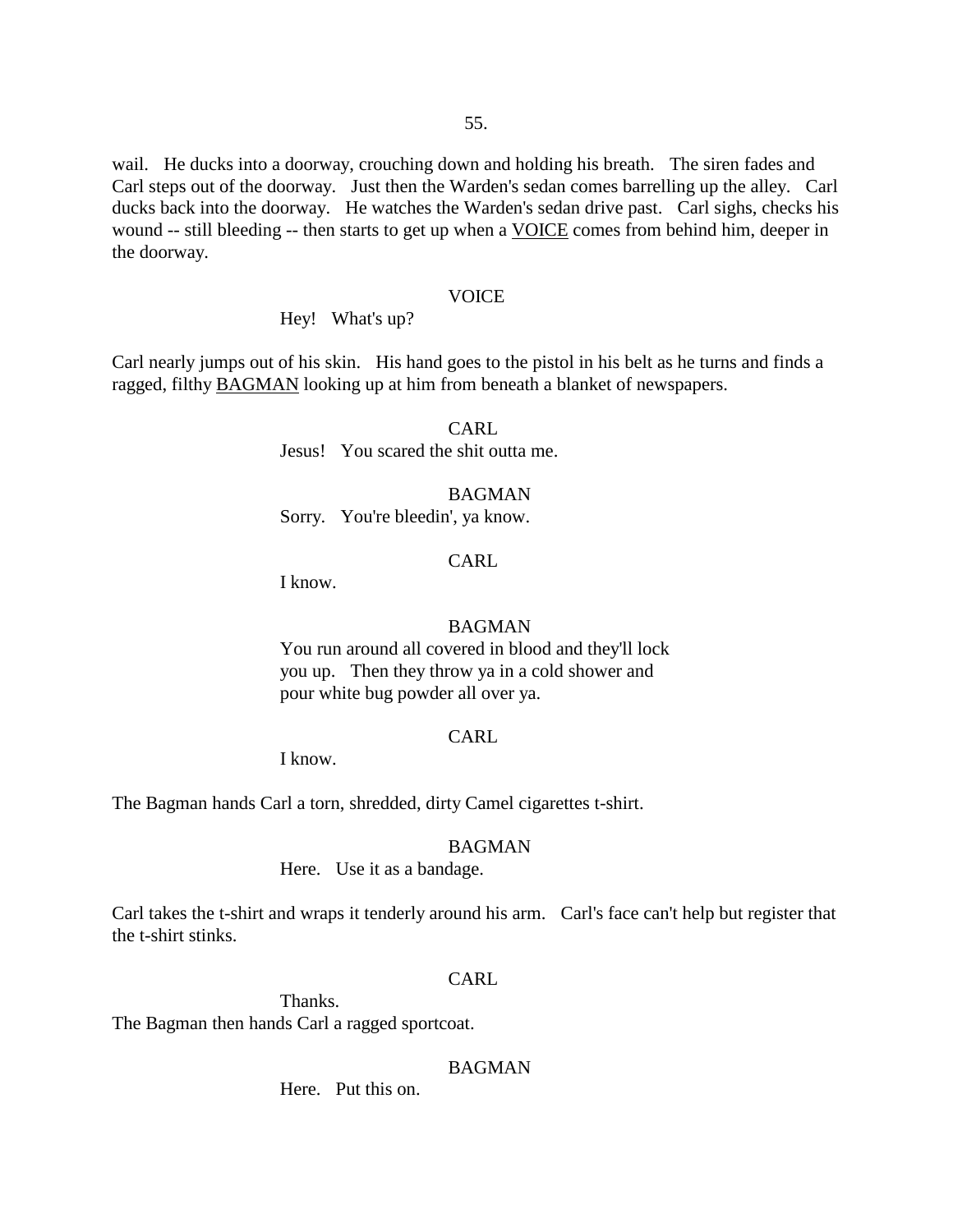Thanks again.

# BAGMAN

Remember, trust in the spirits. They're everywhere.

# CARL

(nods)

Okay.

Carl takes off running.

### 21 EXT. JANIE'S STREET -- DAY 21

Carl goes around a corner, looks around, then keeps running down a long street. He glances back and sees a police car turn the corner, coming his way. Carl stops running, now walking slowly, his head sinks into the sportcoat. Very slowly the police car cruises by. The COPS glance at Carl, but don't stop. The car goes past. Carl takes a deep breath, glancing to the building to his right which is marked, "2636" -- Janie's apartment building. Carl takes out the business card and checks.

22 EXT. JANIE'S BUILDING -- DAY 22

Carl goes up the steps to the second floor and knocks on the door marked,"10." He stands there panting for air. He turns around, checking to see if the street is clear.

23 INT. JANIE'S APARTMENT -- DAY 23

Janie answers the door looking good in cut-offs, a t-shirt, and no make-up. She's shocked to see Carl, then all the blood on his hands and shirt.

> JANIE Carl? Oh, my God, you're bleeding! What happened?

She helps Carl inside.

CARL.

(breathless) I'll just be here a minute. Patrick's meeting me. Then we'll get lost. I won't get you in-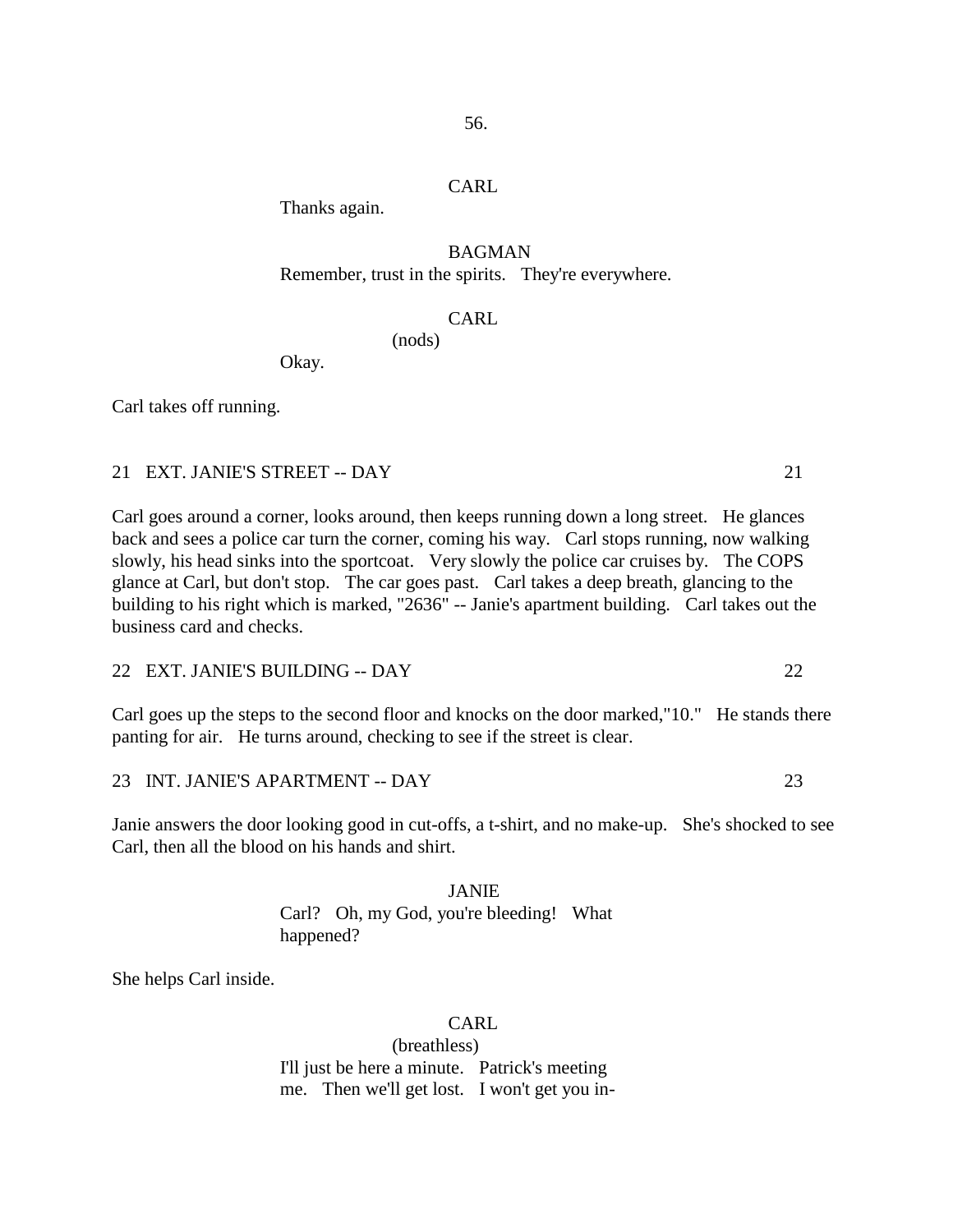volved, don't worry.

Janie takes Carl into the bathroom.

### 23A INT. BATHROOM -- DAY 23A

Janie takes alcohol, cotton and gauze out of the medicine cabinet. Carl sits down on the toilet.

JANIE I'm not worried. I knew you were a doing a job. What was it?

# CARL

A heist. We got the money -- I don't know how much, not a quarter of a million, but twenty-five or thirty thousand, anyway -- but a lot went wrong. Three guys are probably dead. I didn't kill 'em, but it was my plan, so I may as well have.

Janie starts to work on his bloody wound. The alcohol stings. Carl gasps, shutting his eyes.

### CARL.

I think I might pass out.

JANIE Put your head between your legs.

Carl does as he's told.

# CARL.

### (head down)

Buzz was my friend. He was my cellmate for four years. He has a wife and kids. Now he's dead, or wounded and on his way back to prison, like I could be real soon.

Janie strokes the back of Carl's head. He slowly sits up.

JANIE What are you gonna do now?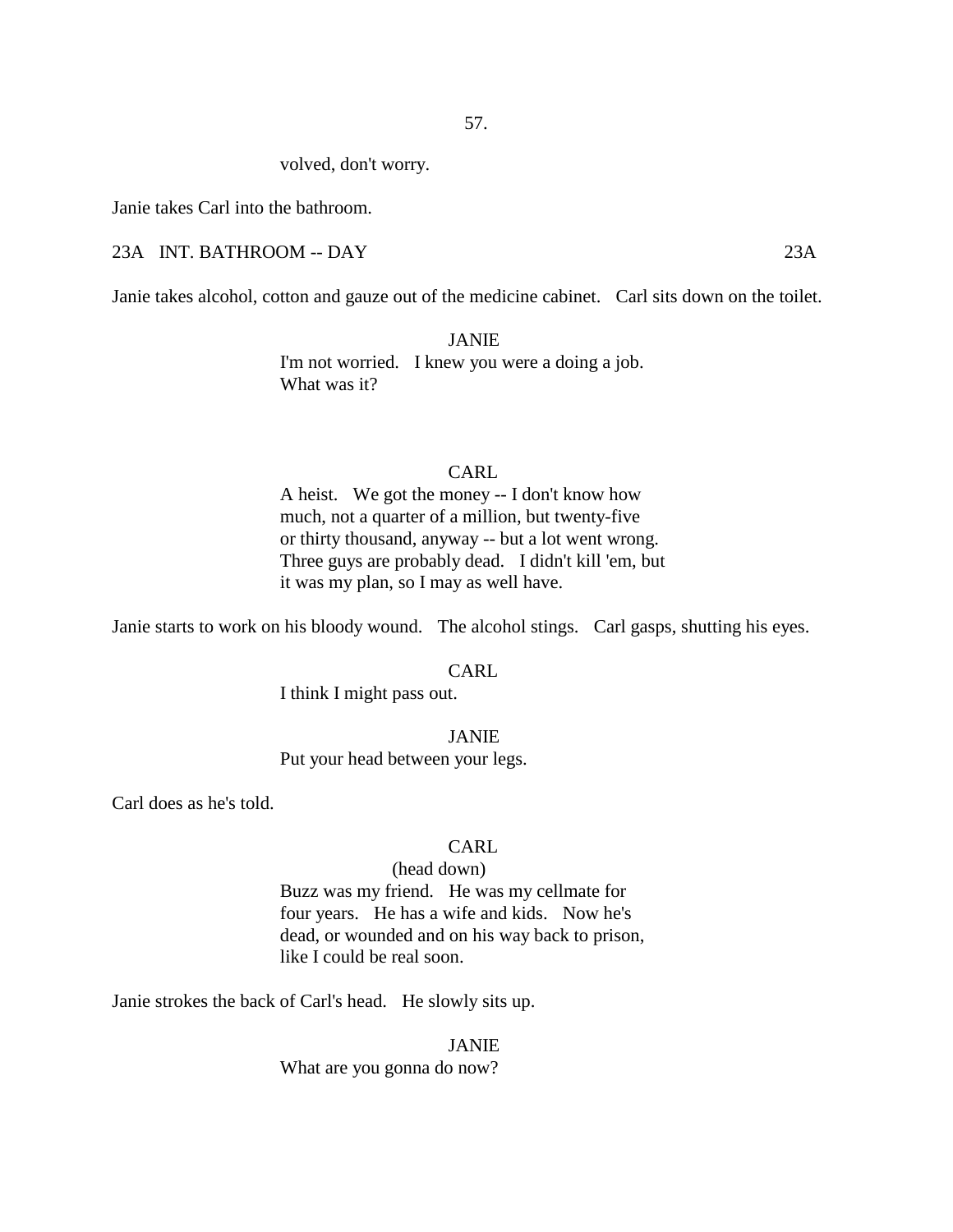58.

I guess me and Patrick'll take off somewhere. Try to get lost. We'll probably have to leave the country.

# JANIE

(shakes her head) Jesus, Carl. I don't see you for twenty years, and when you show back up you're Public Enemy Number One.

Carl stands unsteadily, stepping out of the bathroom. Janie follows.

# 23B INT. JANIE'S LIVING ROOM -- DAY 23B

Carl and Janie step back into the living room.

### CARL

Shit!

#### (looks away)

If Patrick had just gotten the type of safe down we'd have made it. One simple piece of information.

# JANIE

It sounds like Patrick screwed this thing up.

### CARL

(sighs) He did. He's turned into a total fuckin' bonehead.

#### JANIE

I got news for you, he always was a bonehead.

# CARL

(sighs) Back in high school everything went our way: sports, girls, drugs, everything. Me and Patrick we'd walk up the halls and we were kings of the universe . . .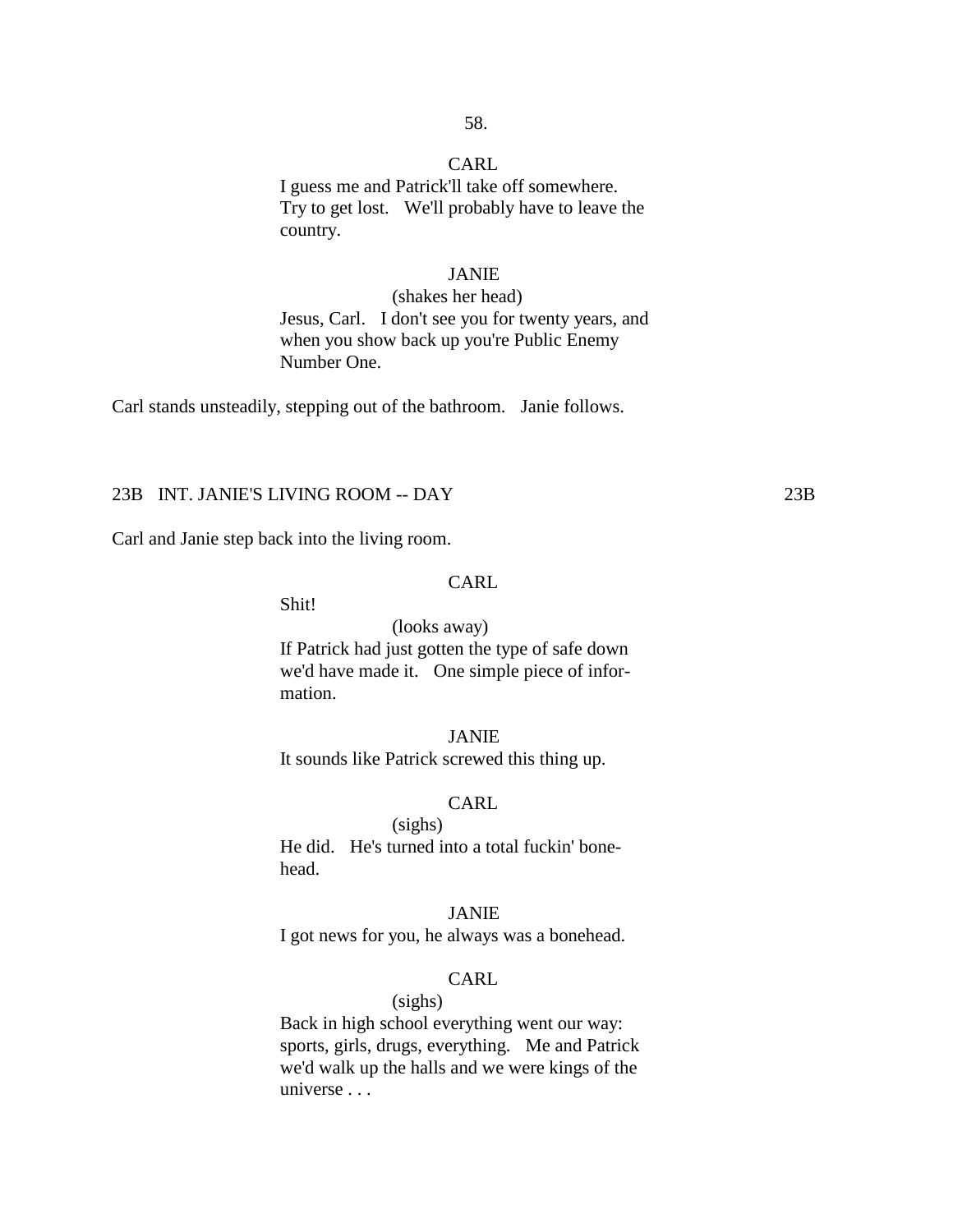# (sighs again)

. . . Then high school ended. Not only weren't we the kings of the universe, we were too damn stupid to hold jobs.

# JANIE

But why are you *still* friends with him?

CARL Hey! You gotta trust somebody, right? (Janie just looks at him) He owed me . . . And I couldn't think of who else. (Janie keeps looking at him) Stupid, huh?

### JANIE

Now look where you are.

#### CARL

(looks around) I'm here with you.

#### JANIE

(flatly) Not for long, though. Patrick'll be here any second, then you'll leave and I'll never see you again. And that's just how it goes.

Carl look down at his wound, then notices a book on the bed. As he reaches over and picks it up his eyes widen.

#### CARL

Hey, this is our high school yearbook, isn't it?

# JANIE

Yeah. After I saw you this afternoon I took it out. It was eighteen years ago. We were kids. (Carl opens the book. Janie smiles)

I *was* cute, then.

# CARL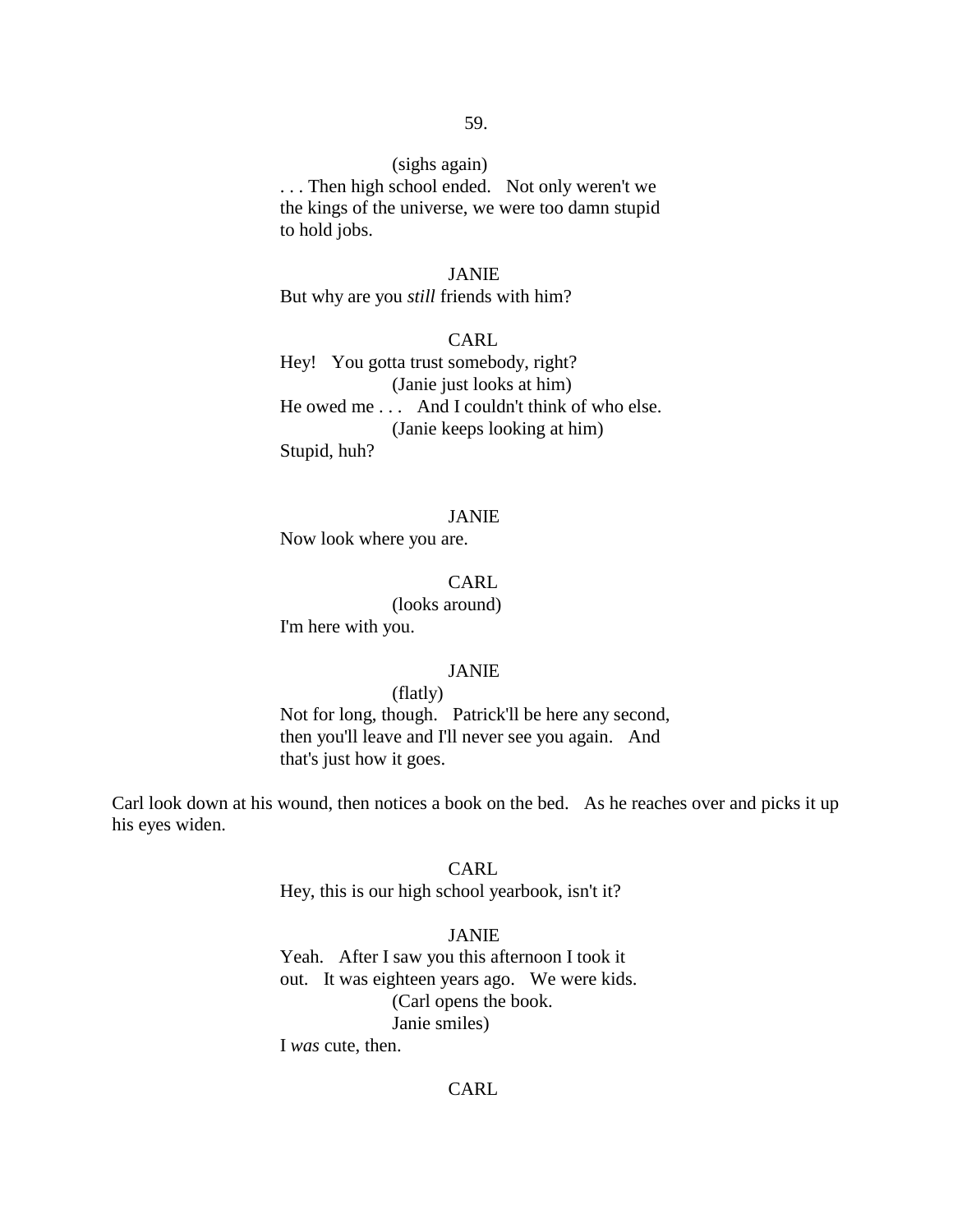(shrugs) Actually, I was gonna look at *my* picture, but now that you mention it . . .

Carl turns to Janie's picture: she's a little girl with pigtails.

### CARL

(grins) Oh, you *are* cute. (looks up) You still are. You haven't changed.

### JANIE

(blushing)

Oh, get out.

Janie takes a step back from Carl.

### JANIE

You really don't remember what happened in high school, do you?

### CARL

What? I won Most Popular Guy two years running, I remember that.

Janie can't believe it, shaking her head.

### JANIE

I mean, between us. (Carl shrugs)

Unbelievable!

### (sighs)

We'd been going out for about a week and you said you'd take me to the prom. Then we had sex in a car at a party. At school on Monday you acted like you never met me before, and you never talked to me again . . . let alone take me to the prom.

### **CARL**

(eyes widen) I *do* remember now. It was in the car next to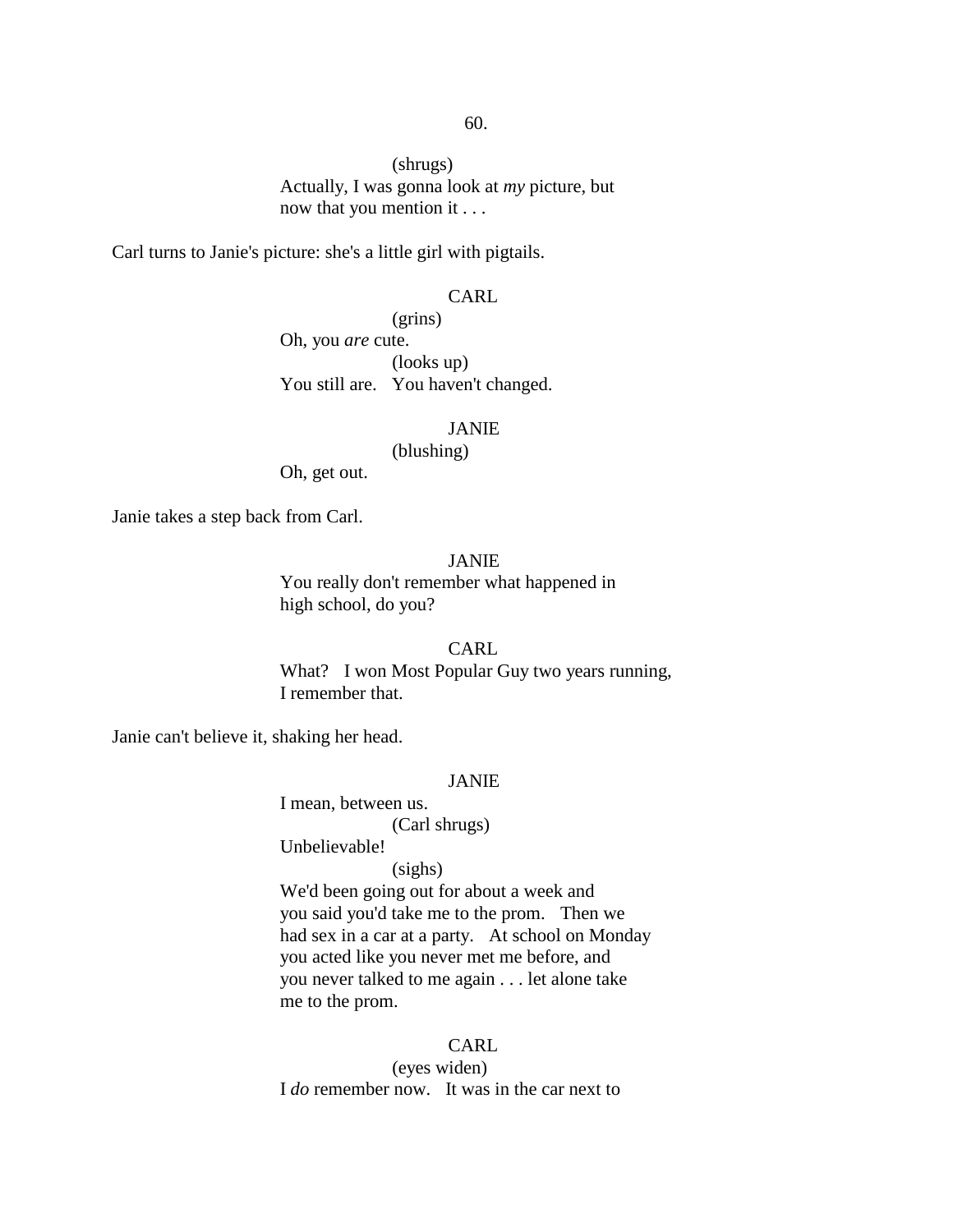Cass Lake, right?

(Janie nods) You went totally psycho. I've never seen anything like it. You turned into a monster.

# JANIE

You weren't wearing a condom and you came!

# CARL

You shouldn't have let me go that far, most girls then didn't.

### JANIE

(shrugs) Didn't they?

#### CARL

No.

JANIE But I really liked you, Carl. A lot.

# CARL

I liked you, too, Janie, but you shouldn't have yelled at me like that. It scared me.

#### JANIE

But what if I got pregnant?

### CARL

But you didn't.

#### JANIE

That's hindsight. Besides, I *never* heard from you again, pregnant or not. You just forgot me.

# CARL No. I did try to contact you one more time.

# JANIE

(confused)

When?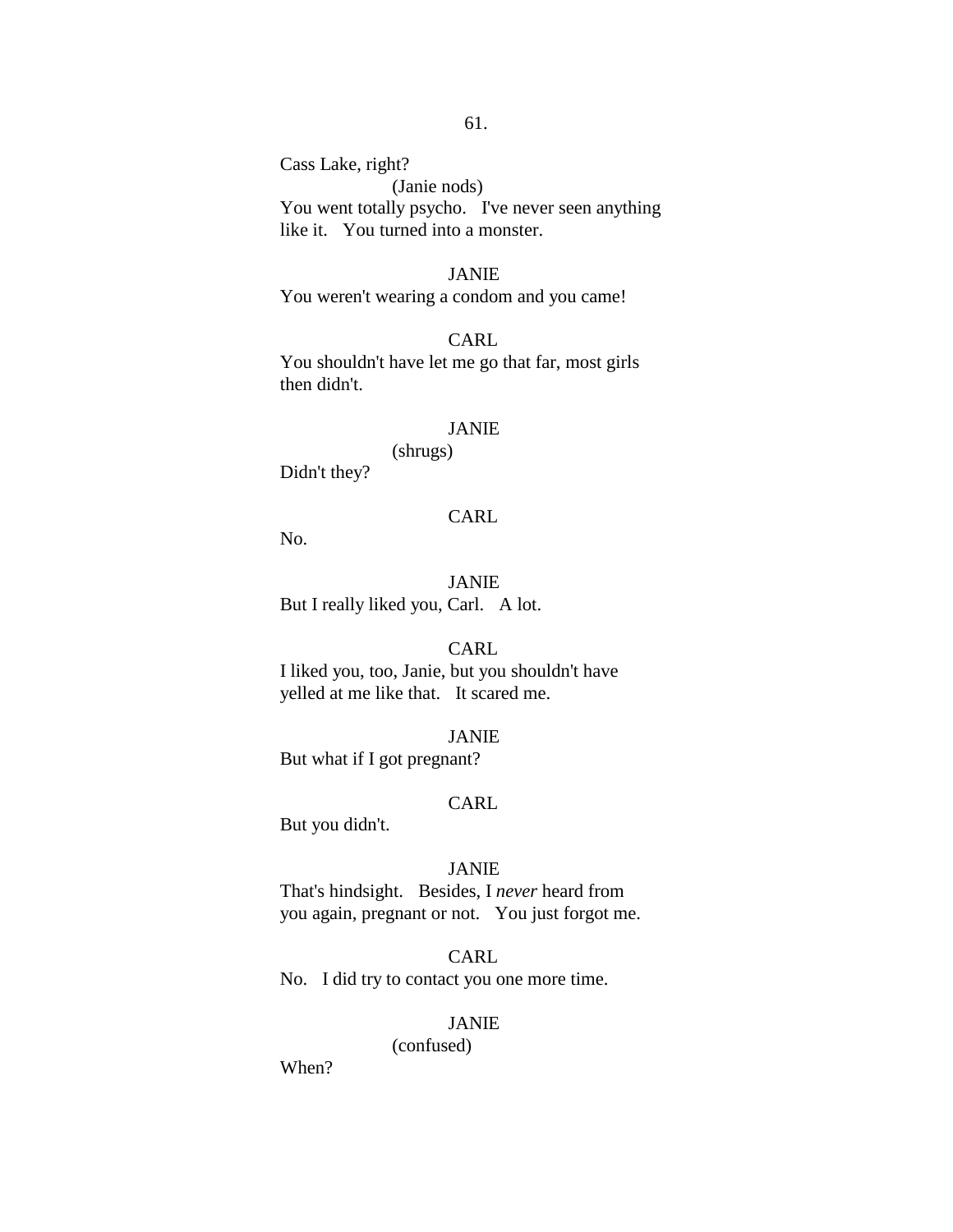You worked in the bookstore. I snuck in and signed your yearbook when you weren't looking.

#### JANIE

(surprised)

You did?

### CARL

(nods)

Uh-huh.

He picks it up and goes to the very back, where all of the inscriptions are. Carl looks for a second, then points. There, among the many various-colored ink signatures, written in small letters, is: "Janie, I'm really sorry. C." Janie looks closer, then turns to Carl.

#### JANIE

I never saw it.

CARL

I had a feeling that might be the case. It's pretty small.

Janie looks at Carl, amazed.

#### JANIE

Oh, Carl.

Carl look back with the light of an idea dawning in his eyes. Carl takes hold of Janie's hand.

CARL

(seriously)

Janie? I don't know how to say this. I mean, it'll probably sound insane, but . . . You wanna come with me?

# JANIE

Where?

# CARL

I don't know where. Mexico, maybe. Australia. Anywhere we want, I guess. We've got a lot of money.

#### 62.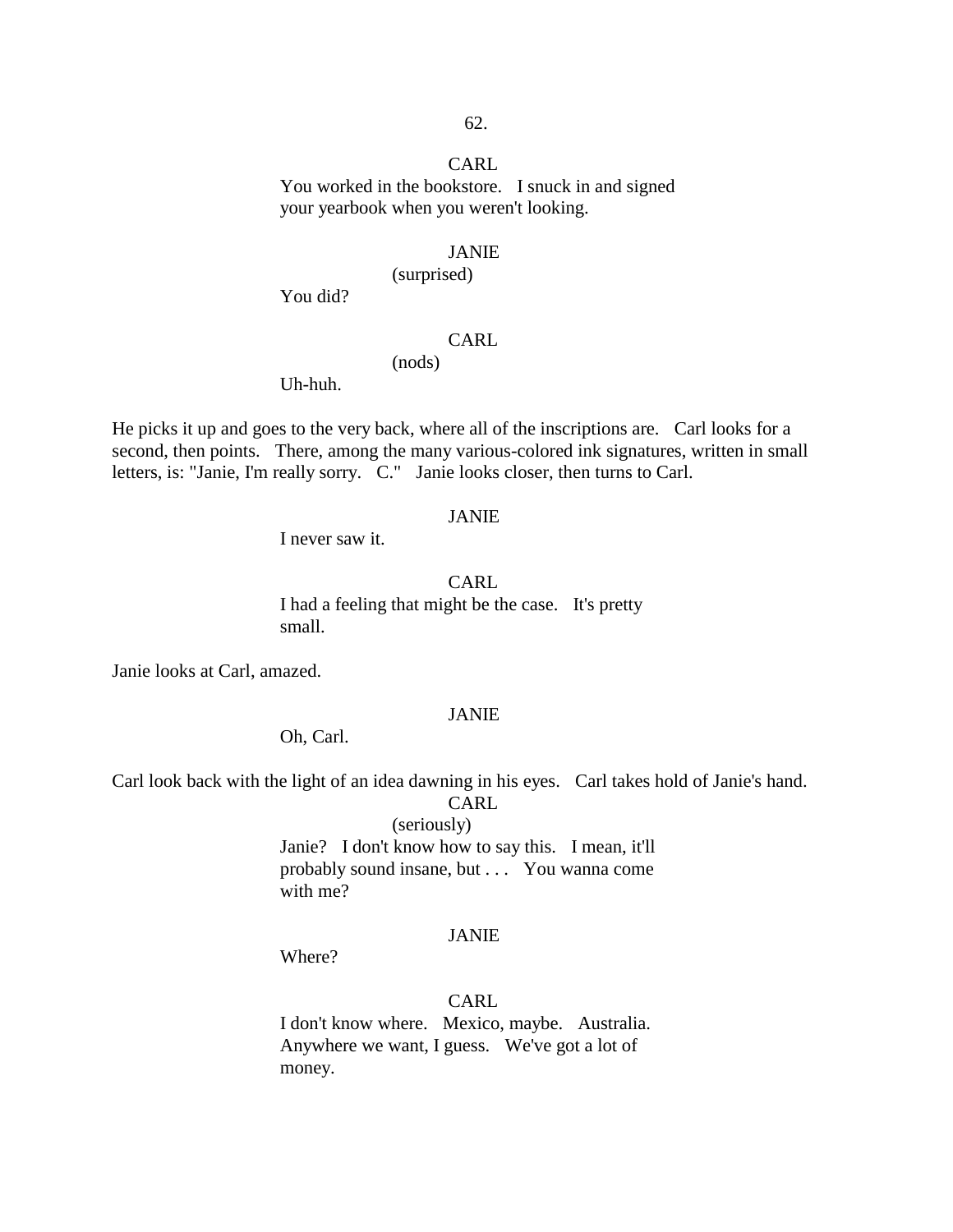# JANIE

I don't care about money, Carl, I never have. Money doesn't buy happiness.

#### CARL

No, but it can amuse you while you're waiting. And we'll have a lot of it. What'dya say?

#### JANIE

Go? With you?

# CARL

(nods)

Uh-huh.

#### JANIE

(dead serious) What do you mean exactly?

#### CARL

I mean, me and you, the both of us, go somewhere, together.

# JANIE

(skeptical)

I don't know . . .

# CARL

Janie, look, I know it's a total mess right now, but in a week, lyin' on a beach somewhere, it might be all okay. Pina Coladas with little umbrellas, suntan lotion, sand in our shoes --

#### JANIE

-- Oh, Carl, this is crazy.

# CARL

I know it's crazy, but we might be good together, Janie.

#### JANIE

I always thought so.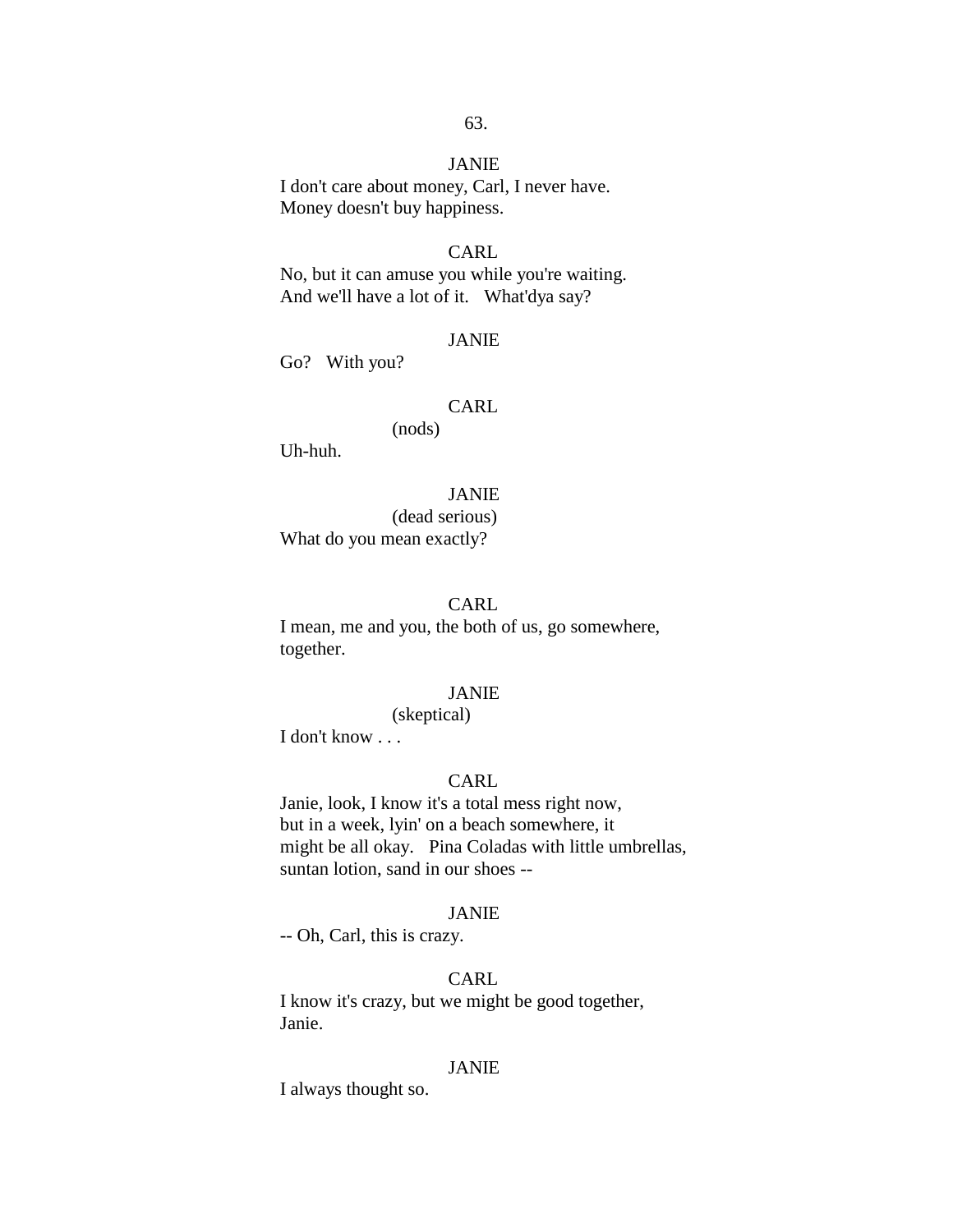# (she looks Carl in the eyes)

What happens on Monday morning when the money's gone? Are you gonna forget who I am again?

### CARL

# (grins)

No, I won't . . . Not as long as you don't start yellin' at me again.

#### JANIE

(shakes her head) But what're our chances?

### CARL

If I walk out that door without you, the chances a sure-fire zero. How could you pass up a deal like this? Come on.

# JANIE

I don't know, Carl. I need some time to think about it.

### CARL

(shakes his head) Sorry, I'm fresh outta time.

#### JANIE

But what about what *I've* been doing for the past ten years? What about *that?*

# CARL

### (snorts)

Look. Shit happened in prison that I'll *never* talk about. But who cares? That's history. It only matters what happens now. I think me and you could be good. So, come on, what'dya say?

Janie looks him right in the eyes.

# JANIE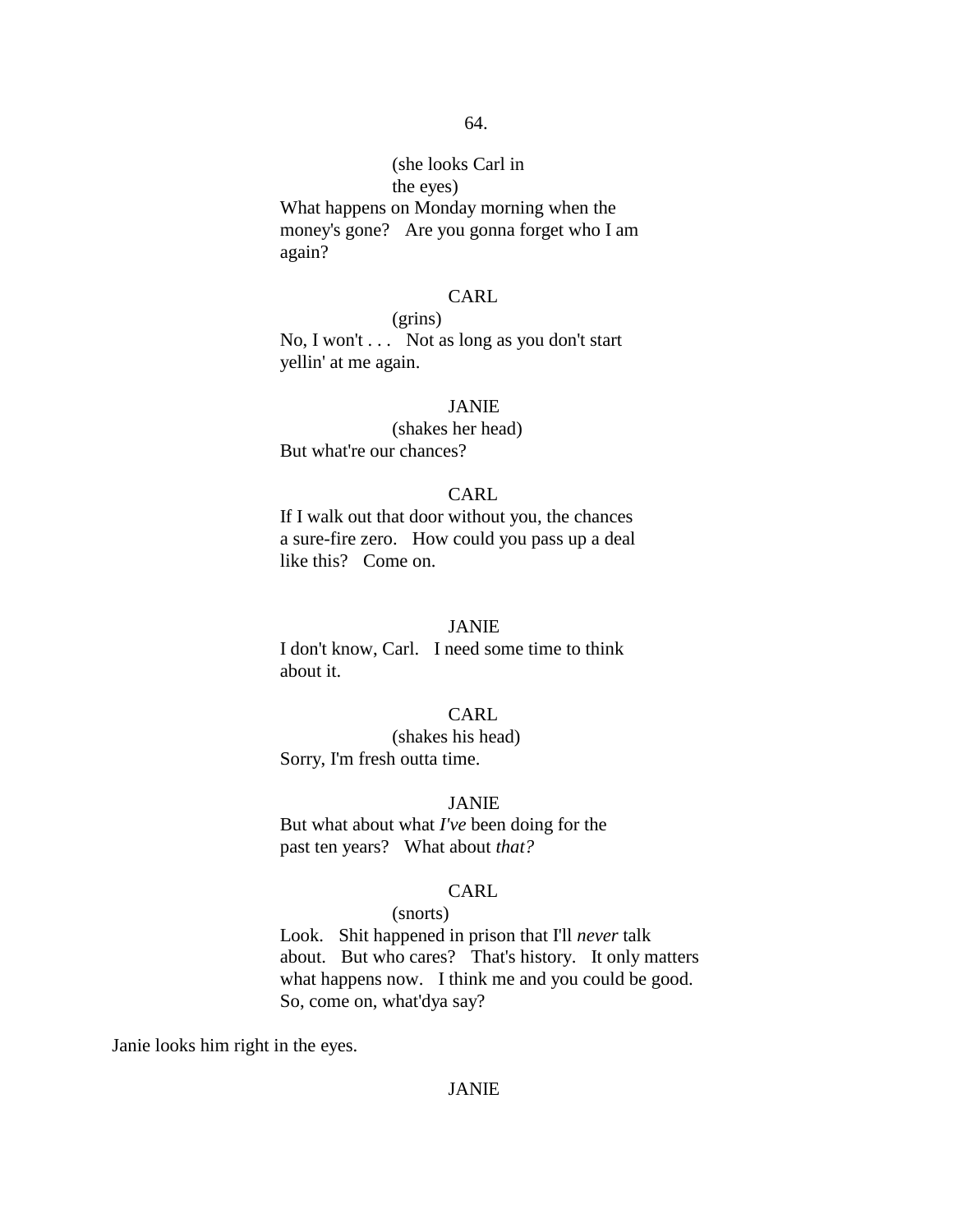# You're serious?

Carl nods. Just then they hear a car drive up quickly outside. They both look out the window and see a turquoise Grand Am pull up. Patrick hastily gets out of the car. Carl looks at Janie.

# CARL

Damn right I am. What'dya say?

There is a knock at the door. Janie opens it and it's Patrick. Janie asks Carl again:

JANIE You're *really* serious? You want me to come?

# CARL

(smiles)

Yeah, I do.

Patrick looks from Janie to Carl.

#### PATRICK

What's goin' on here?

#### CARL

I asked her to come with us.

Patrick grabs Carl's shoulder and pulls him toward the door.

# PATRICK

Come here a sec, I wanna talk to you. Carl looks back at Janie, waving his finger.

> CARL I'll be back in a minute. Don't go away.

### JANIE

Okay. I won't.

# 24 EXT. JANIE'S BUILDING -- DAY 24

Patrick leads Carl out of Janie's apartment, down the stairs and out beside the turquoise Grand Am.

# PATRICK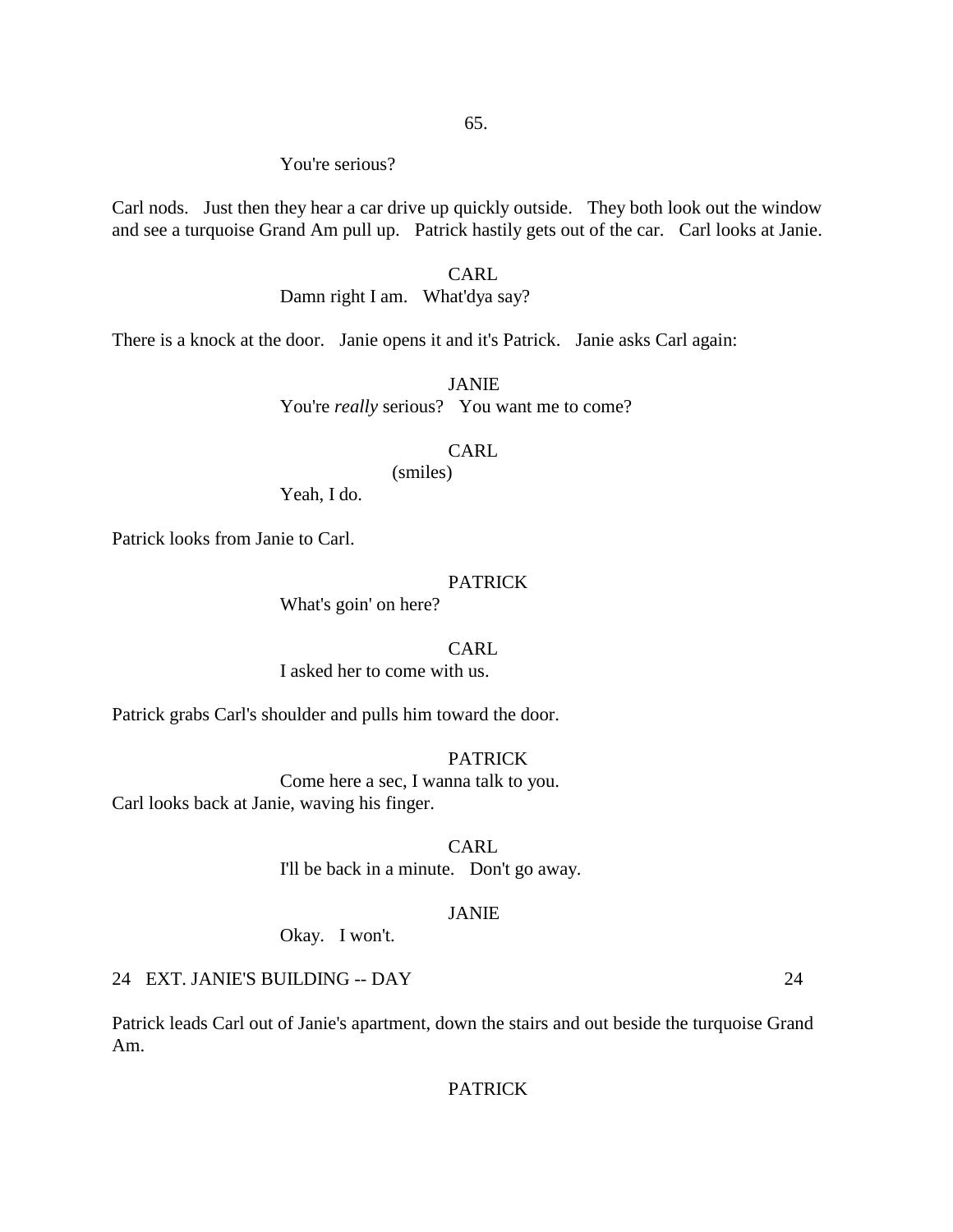What's up?

# CARL

(points upstairs)

I'm takin' Janie along.

Patrick sighs, shaking his head. He looks around and opens the driver's door.

#### PATRICK

Get in.

Carl opens the passenger door and gets in the car.

# 25 INT. GRAND AM - DAY 25

Patrick looks at Carl with a deadly serious expression.

#### PATRICK

She ain't comin' with us, Carl. She'll just fuck us up.

# CARL.

(seriously) No, she's comin.

# **PATRICK**

# (more serious)

No, she ain't! Carl, you're my best friend. We're the "dynamic'-duo." Together we can pull off all kinds of shit, like we just did. But two's company and three's a crowd. Get it?

#### CARL

(offended) Hey! Don't stick your nose into my love life!

Patrick grabs the sides of his head like it might explode.

### PATRICK

Your *love life*? Carl, I just shot a guy. Another guy had a fuckin' heart attack, and Buzz got shot.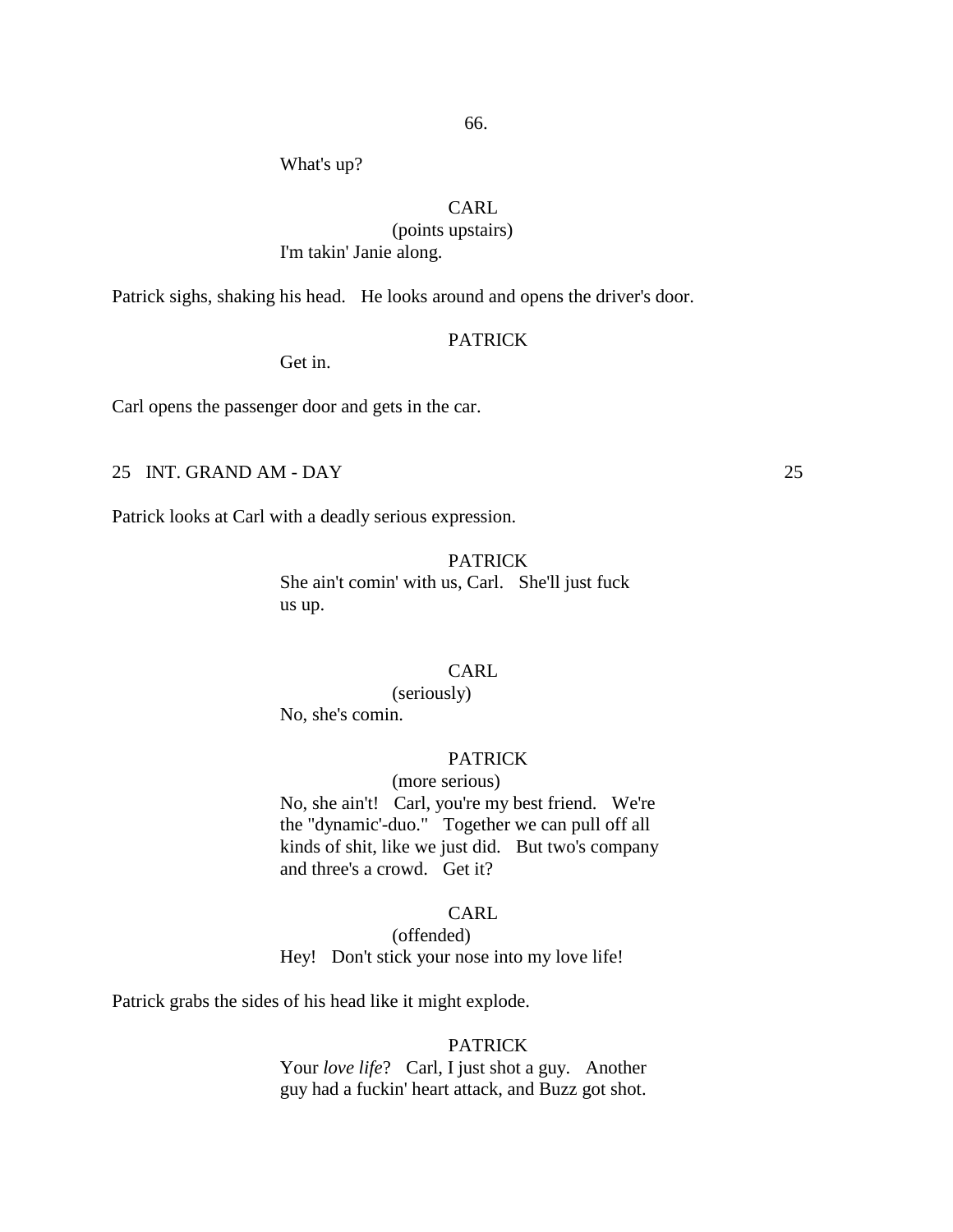This deal fucked up pretty bad.

# CARL

Whose fault is that?

PATRICK What'dya mean? We *got* the money.

CARL Yeah, we did. But *you* killed a guy. And Buzz is dead.

# PATRICK

Maybe.

### CARL

Probably.

PATRICK Whatever! We gotta get outta here! Just me and you! Not her! See, I got the money stashed.

Carl shakes his head.

# CARL

No, see, I told her --

Patrick takes Carl by the shoulders, roughly.

# PATRICK

-- *Fuck her!* She's just whore, man! Wherever we go we got more than enough money to get all the whores we'll ever want. Carl, baby. You need me. I got the money. So now we're gonna go get it and get the fuck outta town. Now! And Janie ain't comin!

Carl looks at the floor -- he sees a ten dollar bill and picks it up; it's covered with blood.

# CARL

(thinks hard)

Yeah, well . . .

# PATRICK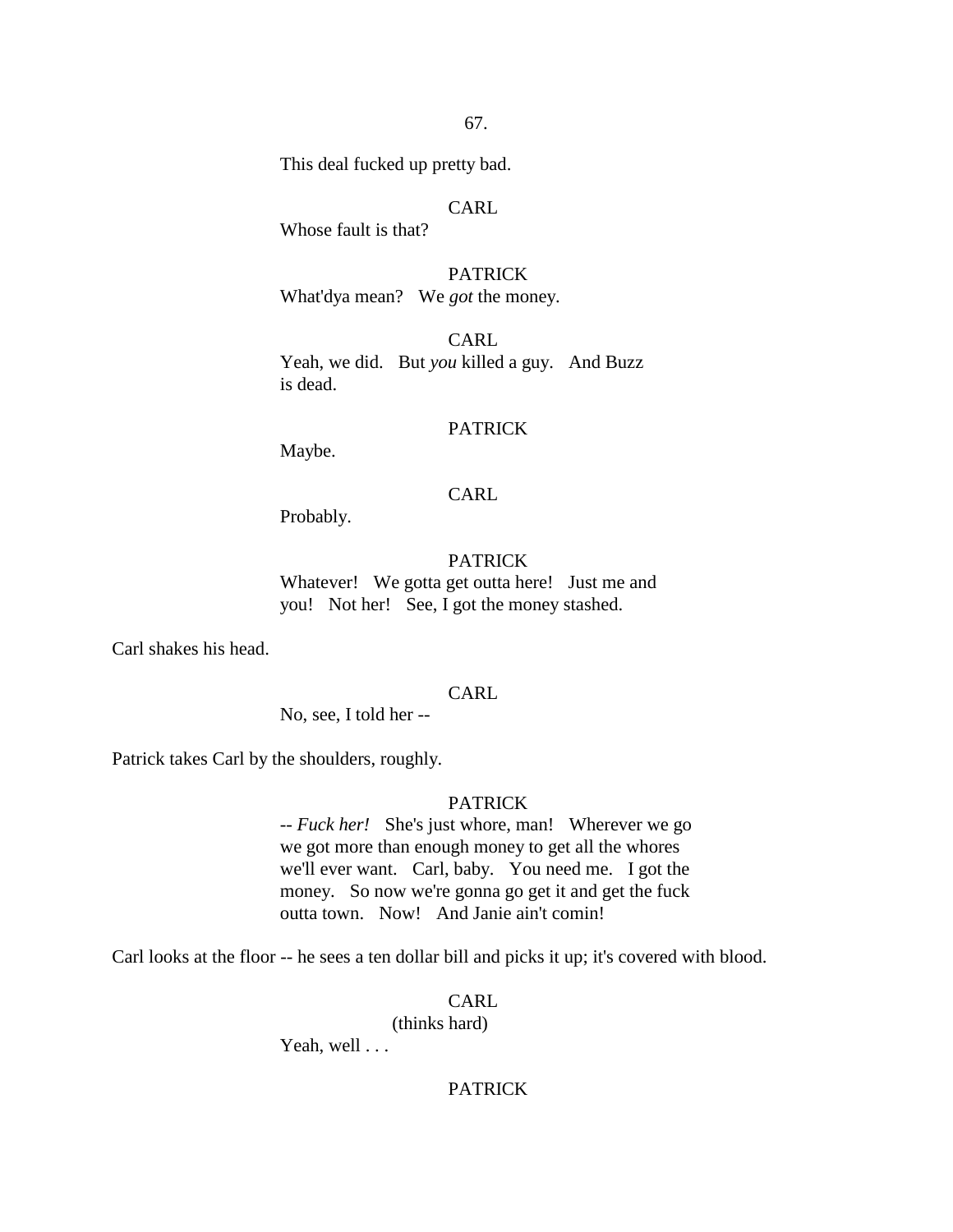(nods)

"Yeah, well . . ." nothin"! In a month, you still want to see her, send for her. But she ain't comin' now! No way! Trust me, this is the way it's gotta be!

### CARL

### (considers)

 $Hmmm...?$ 

Carl looks at the bloody ten dollar bill, then turns looking back toward Janie's apartment. Our view recedes from Carl and Patrick in the car, goes back to Janie's building, up the steps, and returns to . . .

26 INT. JANIE'S APARTMENT -- DAY 26

Janie is just standing there, not knowing which way to turn or what to do.

JANIE (to herself) This is ridiculous. I can't just pick up and go to Austria, or wherever . . . Can I? (looks around; shrugs) Why not? What's stopping me?

Finally, she reaches under the bed and retrieves a small suitcase. She opens the bag on the bed and goes about packing: two blouses, four pair of panties, three t-shirts, four pairs of socks, and a new bathing suit. Before you know it she's packed. Janie stands there for a second, then grins and goes back into the closet. She steps out a moment later holding a leather letter jacket. Janie smiles as she tries to on -- it's too big.

Just then there is the sound of a car peeling away, Janie glances out the window and sees the turquoise Grand Am drive off. Janie looks confused as she walks over to the door, looks outside and doesn't see the car or Carl.

#### JANIE

Carl?

There's no answer. Janie steps out of her apartment.

27 EXT. JANIE'S APARTMENT BUILDING -- DAY 27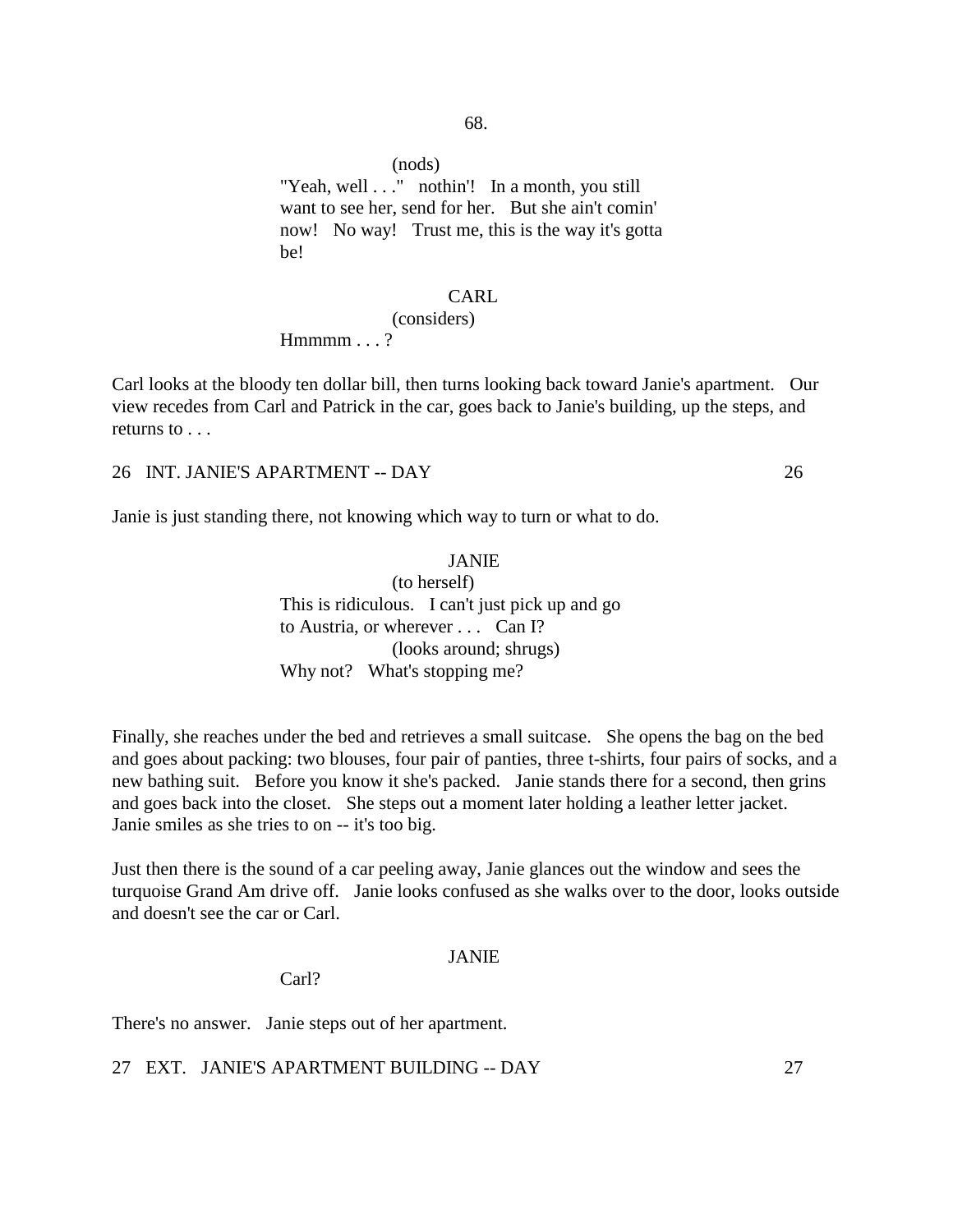Janie goes down the steps and looks around -- there's no one there.

### JANIE

# (tentatively) (no answer)

Carl?

Carl?

Still no answer. Very slowly she turns and heads back up the stairs and into her apartment, still wearing the over-sized, old letter jacket.

28 INT. JANIE'S APARTMENT -- DAY 28

There sits her packed suitcase. Janie shakes her head sadly.

### JANIE

### (to herself)

Idiot.

She takes off the jacket, tosses it on the bed, then very methodically proceeds to unpack her suitcase: blouses back on hangers, blue jeans, panties, and t-shirts back in their drawers. The suitcase goes back under the bed. Janie sits down on the bed, looks at the jacket, drops her head and quietly begins to cry.

Suddenly, Janie's door flies open and there stands Carl, breathless. Janie looks at him in dumbfounded astonishment.

### CARL

There were some cops out there so I had Patrick drop me around the block.

Janie is shaken up..

### JANIE

You're here.

CARL Sure I'm here, I said I'd be back in a minute. Didn't you think I was comin' back?

JANIE (shakes her head) I-I didn't know. It didn't look like it.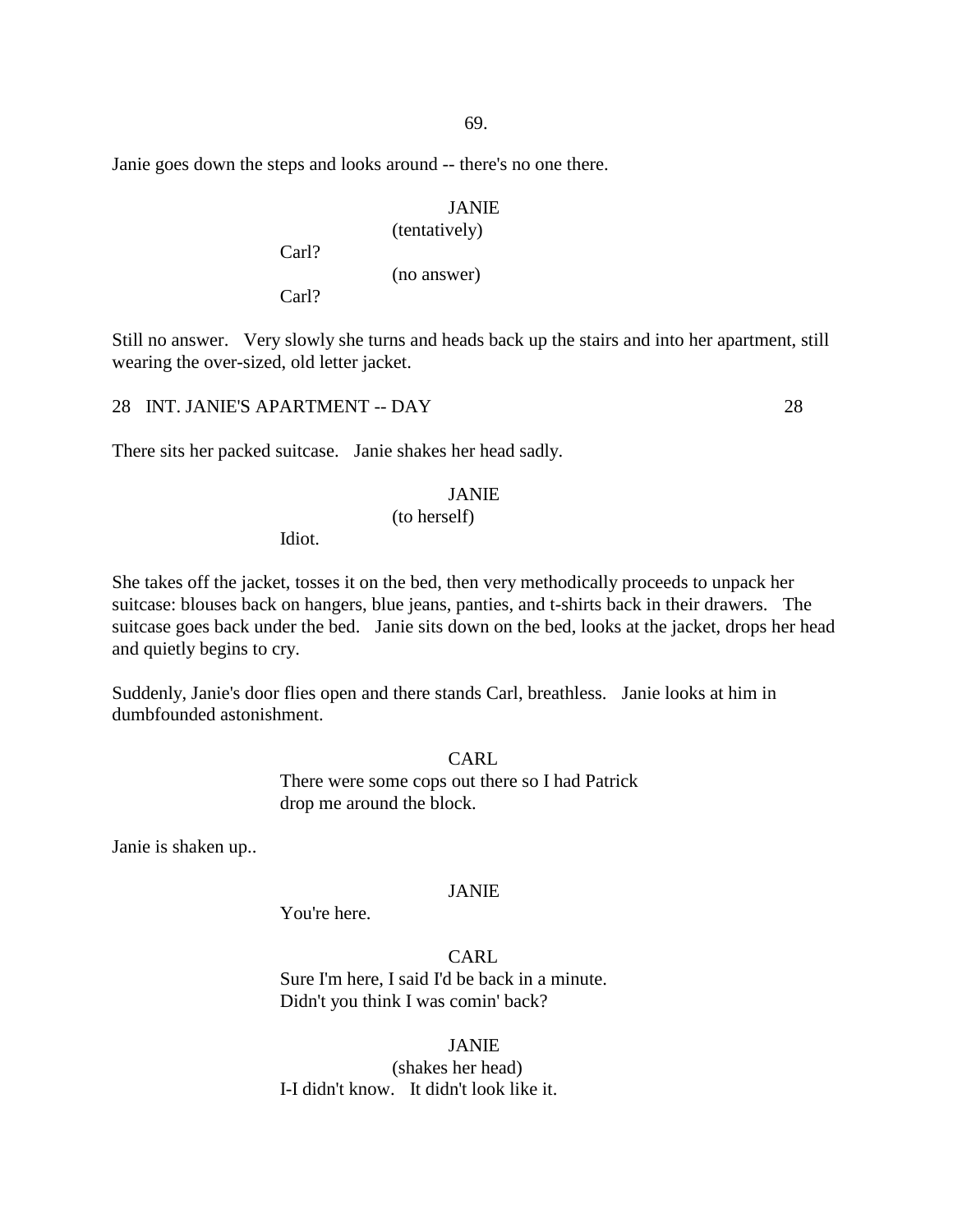Carl steps over and takes her hand.

# CARL

(seriously) Janie. If I say I'm comin' back for you, I'm comin' back for you. Okay?

#### JANIE

(smiles)

Okay.

### CARL

So, guess what?

#### JANIE

What?

CARL Remember all that money I said I had? (she nods) Well I don't have it anymore.

# JANIE

How come?

# CARL

Patrick's taking it all. I told him to fuck off and take the money with him.

Janie looks truly shocked.

### JANIE

Why did you do that?

# CARL

'Cause he's a bonehead! So let him have that money -- it's blood money; it's dirty. We're gonna start clean.

### JANIE

(amazed) *We're* gonna start clean?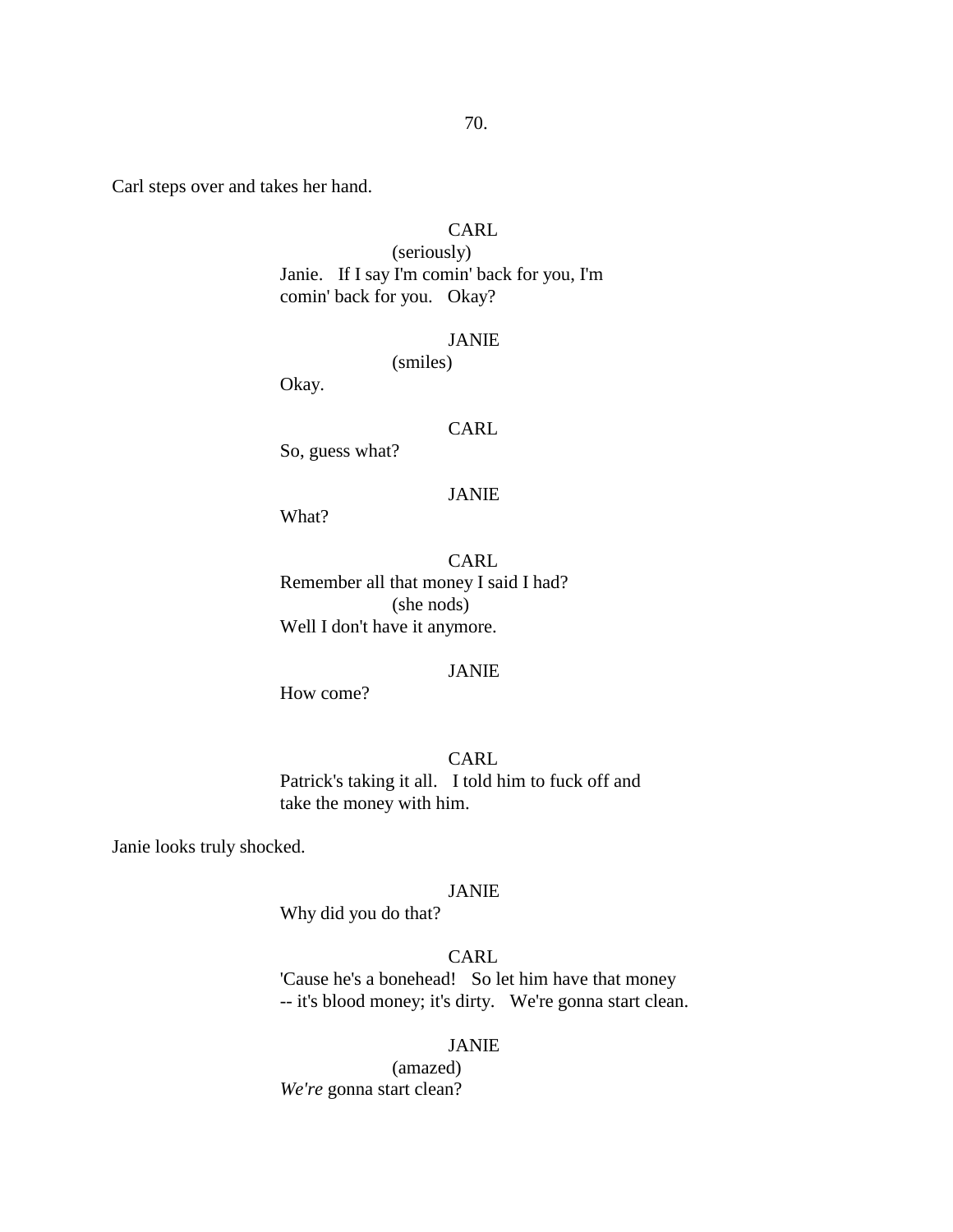Right. Me and you. So, now you've got a threetime loser, just outta jail, who pulled a heist and got no money and is on the run. *Now* you wanna come?

Janie nods without a moment's hesitation.

#### JANIE

Yeah, now I *really* do.

Carl takes hold of her around the waist, pulls her to him and they kiss. It's a good, long, warm kiss.

# **CARL**

(smiles) Don't ya wanna pack something?

Janie looks around, then sighs and shakes her head.

### JANIE

Nah. I've got everything I need.

# CARL

(smiles)

Cool. Me, too.

Carl takes Janie's hand and they leave the apartment, shutting the door.

Our view goes to the bed where the discarded letter jacket sits in a ball.

# THE END